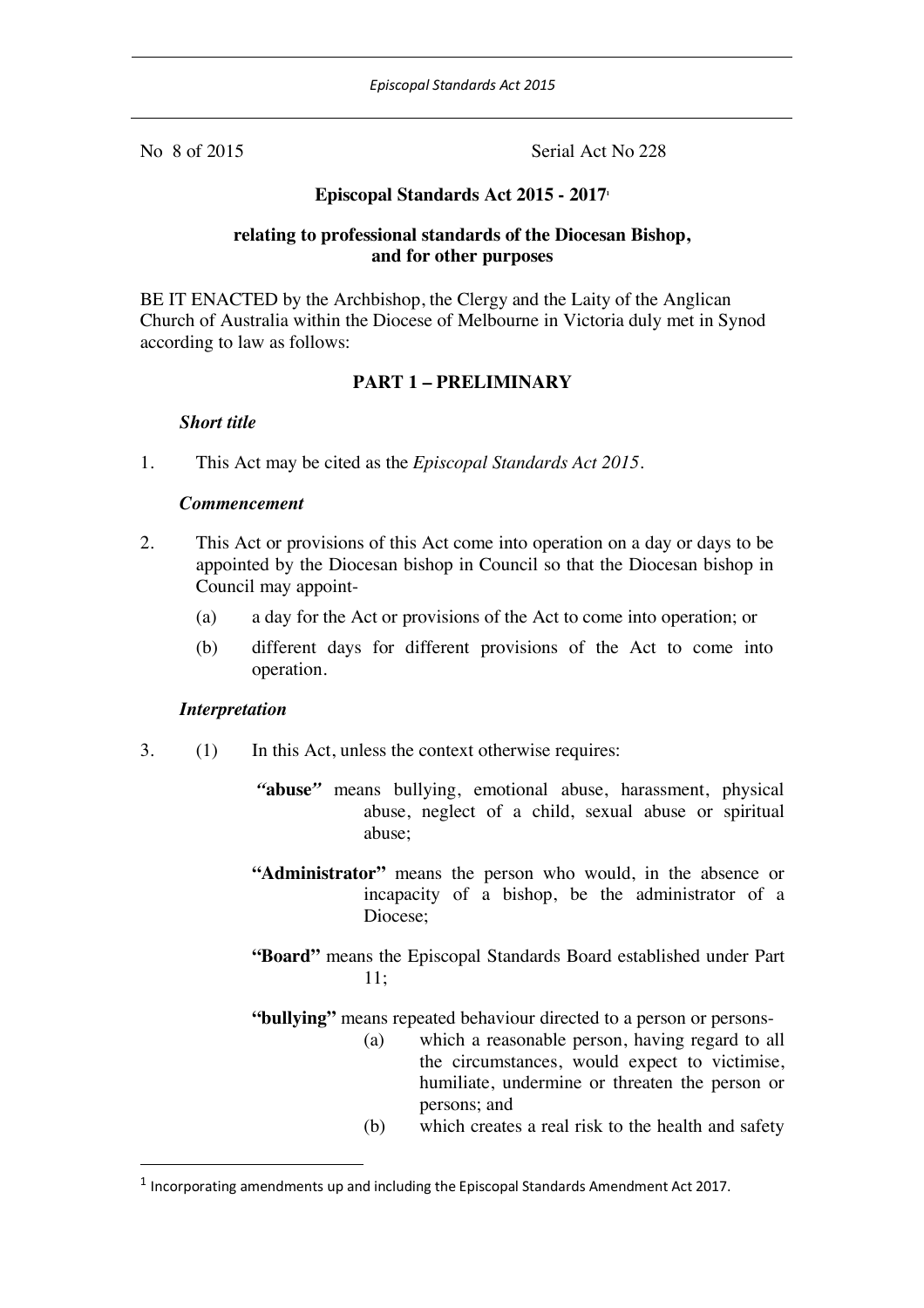of the person or persons

but does not include excluded conduct as defined in this Act;

#### **"bullying"** means behaviour directed to a person which:

- (a) is repeated;
- (b) is unreasonable (being behaviour that a reasonable person, having considered the circumstances, would see as unreasonable, including behaviour that is victimising, humiliating, intimidating or threatening); and
- (c) creates a risk to the person's health and safety

but does not include excluded conduct as defined in this  $Act$ 

"**ceremonial**" has the same meaning as that expression has in the Constitution;

**"child"** means a person under 18 years of age;

- **"Church"** means the Anglican Church of Australia within the Diocese;
- **"Church body**" includes a parish, an incumbent, a parish council, a vestry, a school, and any body corporate, organization or association that exercises ministry within, or on behalf of, the Church;
- **"code of conduct"** means a code of conduct approved from time to time under Part 2;
- **"complainant"** means a person who makes a complaint;
- **"complaint"** means a complaint under section 16 of this Act;
- **"Constitution"** means the Constitution of the Anglican Church of Australia;
- **"Council of Bishops"** in relation to a complaint has the meaning in subsections  $(3)$ ,  $(4)$  and  $(5)$  of this section;
- **"Diocese"** means a diocese of the Anglican Church of Australia and in relation to the Diocesan bishop means the diocese of the Diocesan bishop;
- **"Diocesan bishop"** means the Archbishop of Melbourne and former Diocesan bishop has a corresponding meaning and "diocesan bishop" in relation to another diocese or a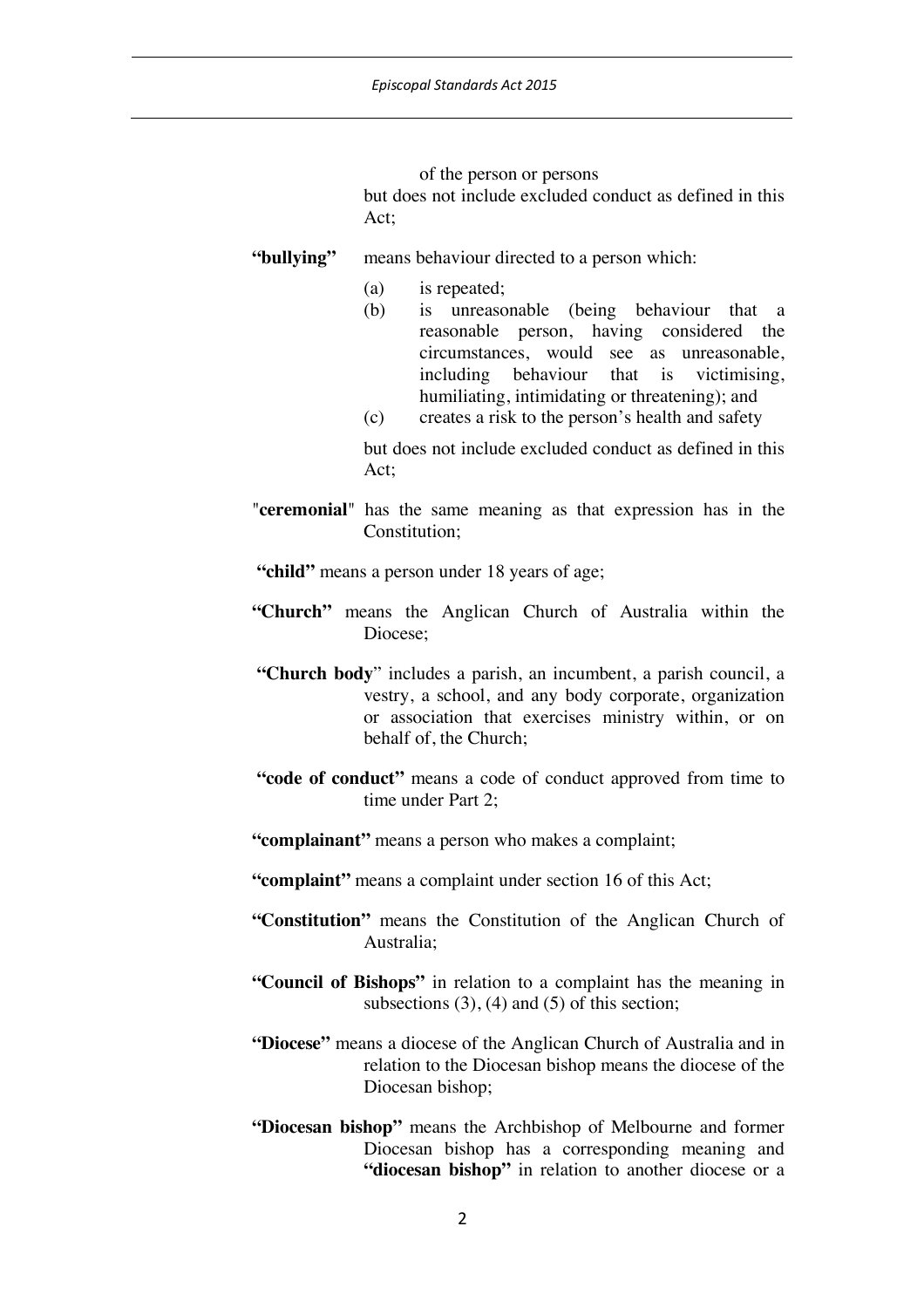body constituted under this Act, means the Bishop of another Diocese holding office as a diocesan bishop under the Constitution;

- **"Diocesan bishop in Council"** means the Diocesan bishop acting with the advice and consent of the Council of the Diocese;
- **"Diocesan Corporation"** means the Melbourne Anglican Diocesan Corporation Ltd;
- **"Director"** means the Director of Episcopal Standards appointed under Part 7;

#### **"emotional abuse"** means:

- (a) subjecting a person to excessive and repeated personal criticism;
- (b) ridiculing a person, including the use of insulting or derogatory terms to refer to that person;
- (c) threatening or intimidating a person;
- (d) ignoring a person openly and pointedly;
- (e) behaving in a hostile manner or in any way that could reasonably result in another person feeling isolated or rejected; or
- (f) any other act or omission in relation to a person

which has caused, or is likely to cause physical or mental harm including self harm but does not include excluded conduct;

- **"Episcopal Standards Committee"** or **"ESC"** means the Episcopal Standards Committee established under Part 6;
- **"equivalent body"** means a body of another Diocese exercising powers, duties or functions under legislation with respect to professional standards or discipline of a church worker, similar to those of the ESC or the Board as the case may be, or where there is no such body, the bishop of the Diocese;

**"excluded conduct"** has the meaning in subsection (6) of this section;

- "**faith**" has the same meaning as that expression has in the Constitution;
- **"harassment"** means unwelcome conduct, whether intended or not, in relation to a person where the person reasonably feels in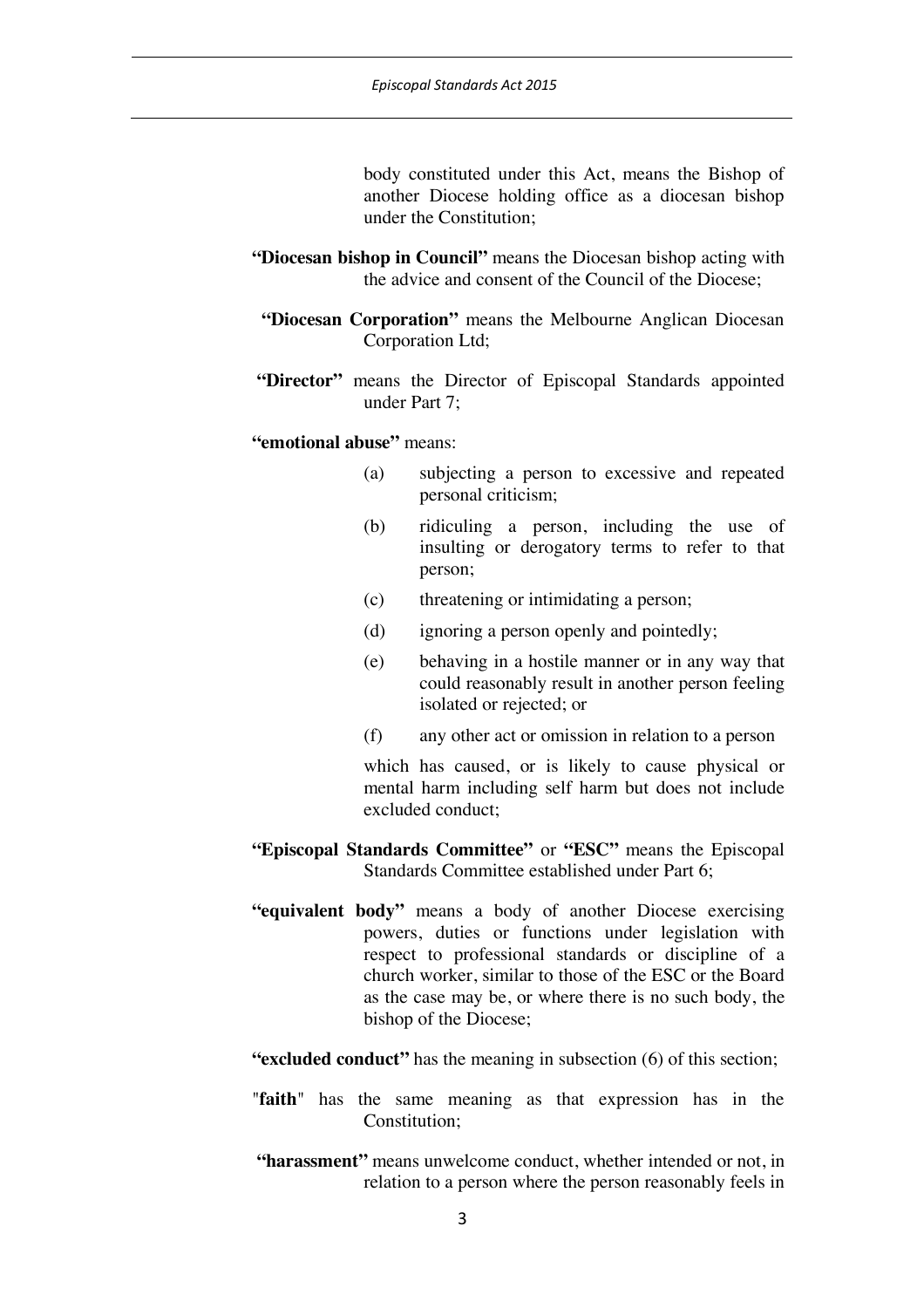all circumstances offended, belittled or threatened which has caused, or is likely to cause physical or mental harm including self harm but does not include excluded conduct;

- **"incapable"** in relation to the Diocesan bishop has the meaning in section 2 of the Bishop (Incapacity) Canon 1995:
- "**medical**" includes psychiatric, psychological and other areas of health practice;
- "**misconduct**" has the meaning in subsection (7) of this section;
- "ministry" means ordained ministry in Bishop's orders;
- **"national register"** means the national register established pursuant to the National Register Canon 2007 or any canon prescribed by General Synod in substitution for that canon;
- "**neglect of a child**" means the neglect of a child where the child has suffered, or is likely to suffer, significant harm to his or her wellbeing or development;
- **"physical abuse"** means any intentional or reckless act, use of force or threat to use force causing injury to, or involving unwelcome physical contact with, another person but does not include lawful discipline by a parent or guardian.

# **"prescribed person"** means –

- (a) the complainant other than the Director; or
- (b) any witness other than a witness as to either character or a question on which expert evidence is given; or
- (c) any person against whom a prescribed sexual offence is alleged to have been committed; or
- (d) the respondent (whether as a witness or otherwise), unless—
	- (i) in the discretion of the board, the disclosure of the identity of that person is necessary or

<sup>&</sup>lt;sup>2</sup> Section 2 provides-

*<sup>&</sup>quot;Incapable", in relation to a person who is the bishop of a diocese, means-*

*<sup>(</sup>a) incapable, continuously or intermittently, of managing the person's affairs; or*

*<sup>(</sup>b) by reason of a physical or mental disability of any kind, unable, continuously or* 

*intermittently, to make reasonable judgments in respect of matters relating to all or any part of the carrying out of the person's affairs or the affairs of the person's office as the bishop of the diocese;*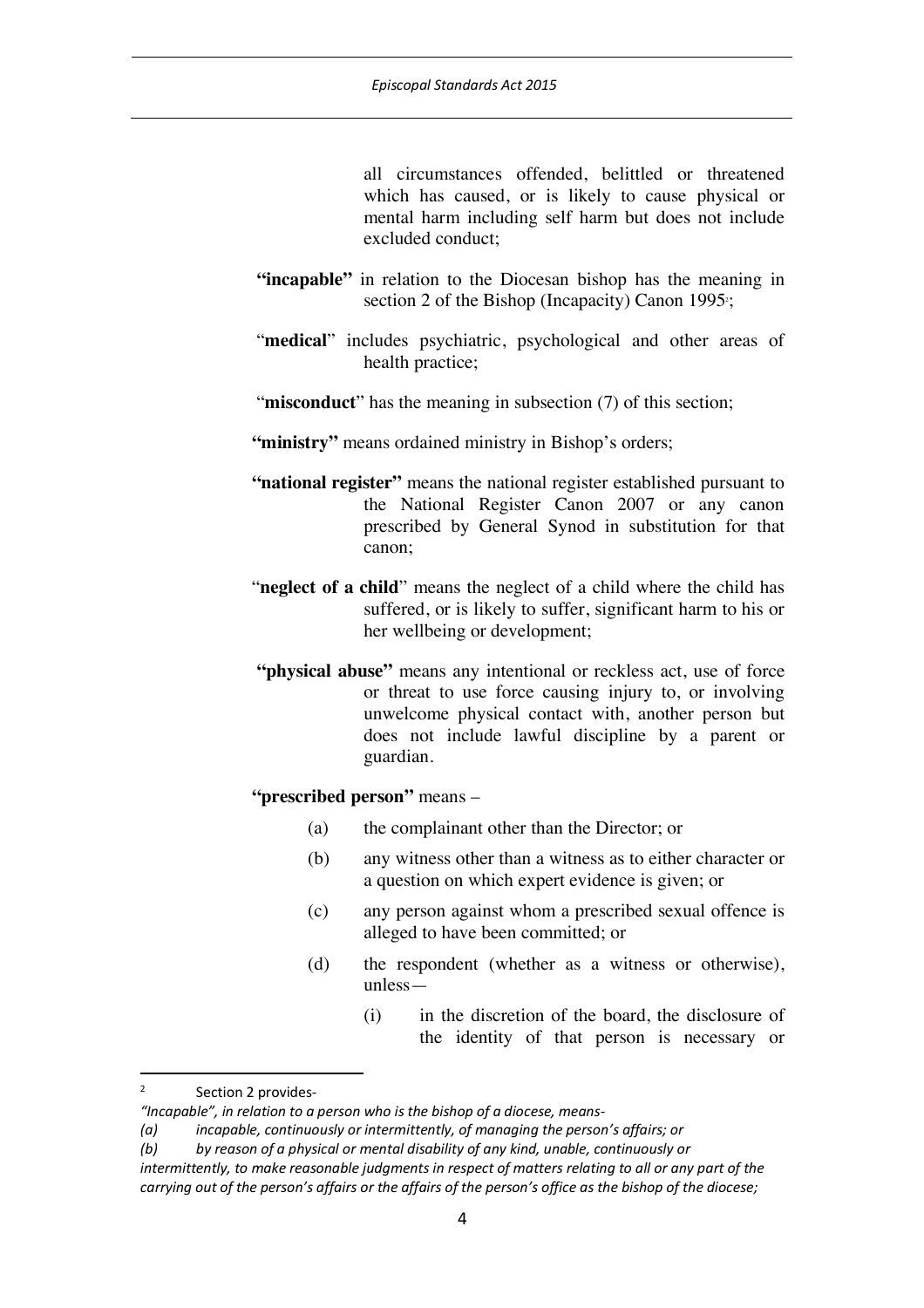desirable in the public interest; or

- (ii) a stay has been directed under section 71.
- **"prescribed sexual offence"** means a sexual offence, or an offence where the conduct constituting it consists wholly or partly of taking part, or attempting to take part, in an act of sexual penetration as defined in section 35 of the *Crimes Act* 1958; **"protocol"** means the protocol approved from time to time by the Diocesan bishop in Council under Part 5;
- **"Provincial Tribunal"** means the Provincial Tribunal of a province established under Chapter IX of the Constitution;
- **"Registrar"** in relation to the Diocesan bishop, means the Registrar of the Diocesan bishop;
- **"respondent"** means the Diocesan bishop in respect of whom a complaint is made;

**"relevant Metropolitan"** in relation to a Diocesan bishop means:

- (a) unless paragraph (c) or (d) applies, the Metropolitan of the Province in which the diocese of the Diocesan bishop is situated; or
- (b) if the Diocesan bishop is the Metropolitan but not the Primate, the Primate;
- (c) if the Diocese is an extra-provincial Diocese, the Primate;
- (d) if the Diocesan bishop is the Primate, the person who, at the relevant time, is the next most senior Metropolitan who is available, seniority being determined by the date of consecration<sup>3</sup>;
- **"Review Board"** means the Episcopal Standards Review Board established under Part 14;
- "**ritual**" has the same meaning as that expression has in the Constitution;
- **"sexual abuse"** means sexual assault, sexual exploitation or sexual harassment and in relation to a child includes the use of a child for a person's own sexual stimulation or gratification or for that of others;

**"sexual assault"** means any intentional or reckless act, use of force or

 $\overline{a}$ 

<sup>3</sup> See s2 of the *Bishop (Incapacity) Canon* 1985.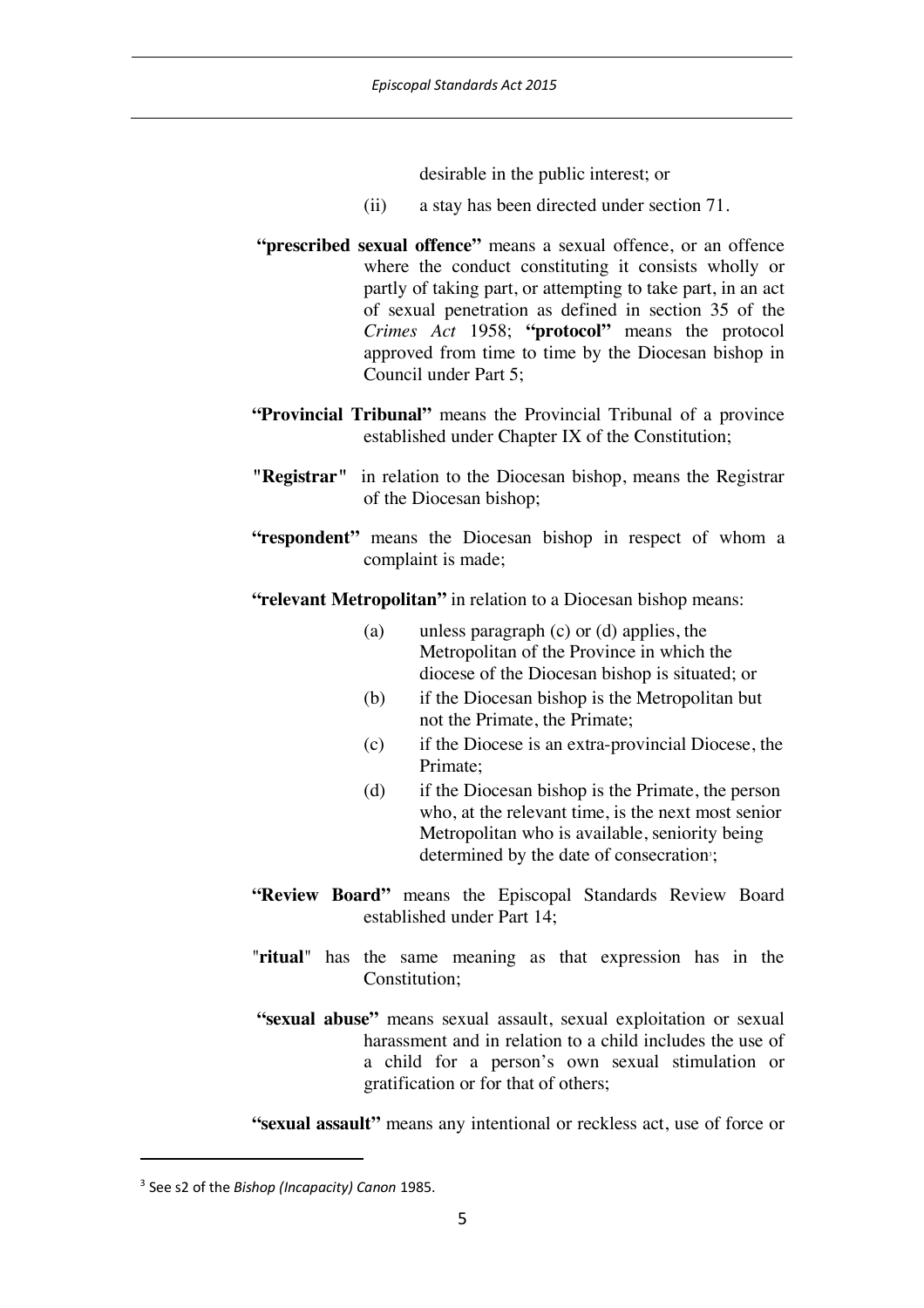threat to use force involving some form of sexual activity against an adult without consent or against a child;

- **"sexual exploitation"** means any form of sexual contact or invitation to sexual contact with another person, with whom there is a pastoral or supervisory relationship, whether or not there is consent and regardless of who initiated the contact. It does not include such contact or invitation within a marriage;
- **"sexual harassment"** means unwelcome conduct of a sexual nature, whether intended or not, in relation to a person where the person reasonably feels in all circumstances offended, belittled or threatened;

**"sexual offence"** means-

- (a) a sexual offence as defined under section 4 of the *Judicial Proceedings Reports Act* 1958 (Vic); or
- (b) an attempt to commit an offence referred to in paragraph (a); or
- (c) an assault with intent to commit an offence referred to in paragraph (a)

and in relation to a jurisdiction other than Victoria, has the meaning given it by the applicable legislation of that jurisdiction;

- "**spiritual abuse**" means the mistreatment of a person by actions or threats directed specifically to that person and justified by appeal to God, faith or religion, which mistreatment has caused, or is likely to cause significant physical or mental harm including self harm but does not include excluded conduct;
- "**Special Tribunal**" means the Special Tribunal established under the Constitution;
- 3. (2) In this Act, a reference to conduct shall be read as a reference to—
	- (a) doing or refusing to do any act;
	- (b) refraining (otherwise than inadvertently) from doing an act; or
	- (c) making it known that an act will not be done.

#### *Council of Bishops*

(3) "**Council of Bishops**" in relation to a complaint, means a council of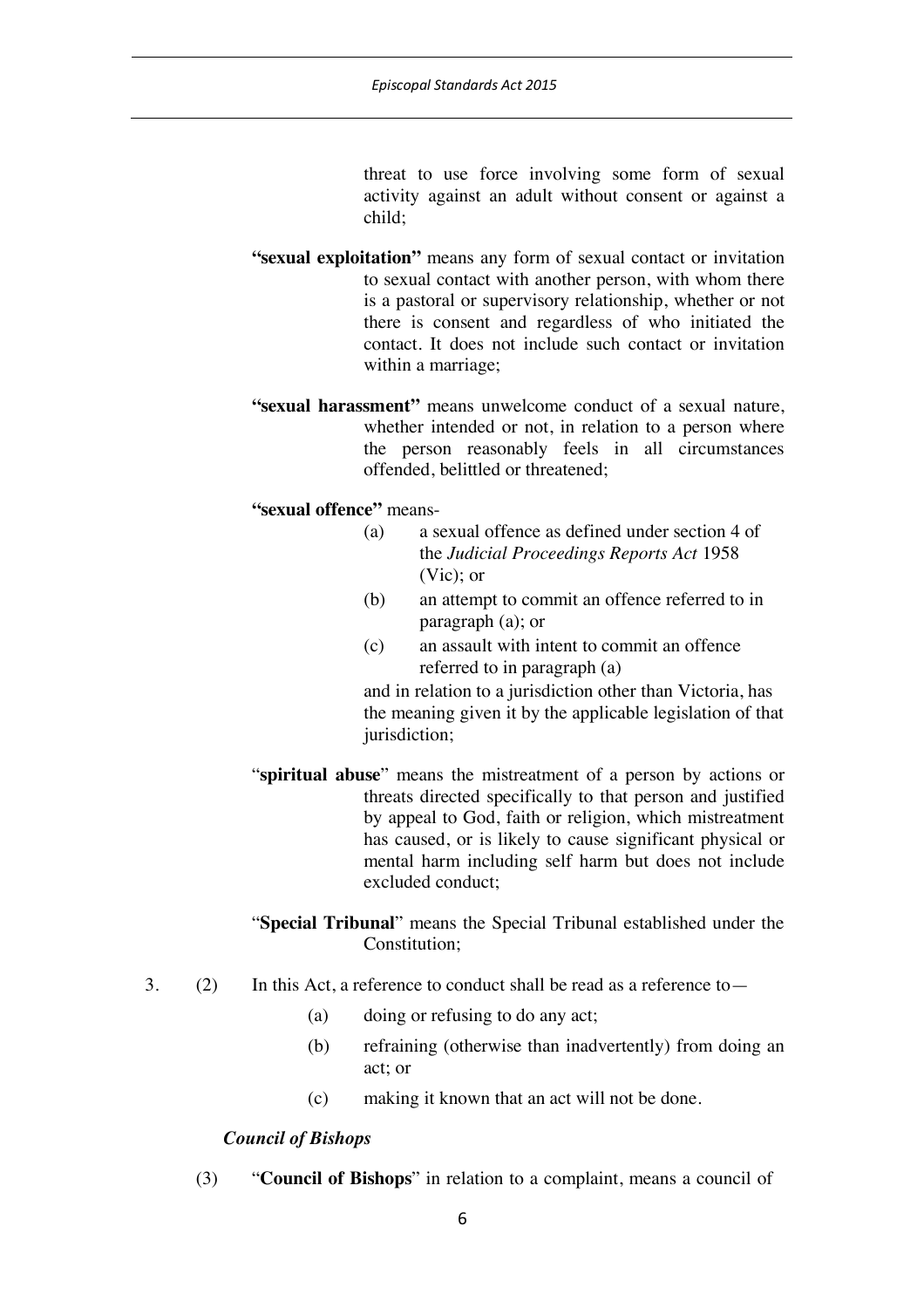Bishops comprising-

- (a) the Primate; and
- (b) the two most senior diocesan bishops in office as at the date of the complaint (seniority being determined by date of consecration), one of whom shall be a Metropolitan, if willing and able -

each of whom shall have consented in writing to act as a member of the Council of Bishops in relation to the complaint and to abide by the provisions of Part 18 (Confidentiality and Publication).

- (4) If an office holder referred to in subsection (3)
	- (a) is a respondent to the complaint; or
	- (b) is a respondent to any other complaint that, as at the date of the first mentioned complaint, has been–
		- (i) either referred to the Board under Part 12 or Part 13 of this Act and has not yet been dealt with by the Board or Review Board; or
		- (ii) if it has been dealt with, has resulted in a recommendation to the Council of Bishops pursuant to section 40, 45 or 58 of this Act; or
	- (c) is unable to act because of illness or absence from his or her Diocese; or
	- (d) otherwise ceases to hold office; or
	- (e) declines for what ever reason to consent in writing as set out in subsection  $(3)$  —

that office holder shall (as the case may be) be ineligible, or shall cease, to be a member of the Council of Bishops and the place of that office holder –

- (f) if the Primate, shall be taken by the Primate's successor in office or, if the office is vacant or the Primate is incapable, by the Metropolitan or bishop who would exercise the authorities powers rights and duties of the Primate during such vacancy or incapacity;
- $(g)$  if a Metropolitan (other than the Primate), shall be taken by the Metropolitan next senior to that bishop (if any); and
- (h) in any other case, shall be taken by the next most senior diocesan bishop.
- (5) If the Metropolitan or bishop who would exercise the authorities powers rights and duties of the Primate, when the office was then vacant, takes the place of the Primate and is already or would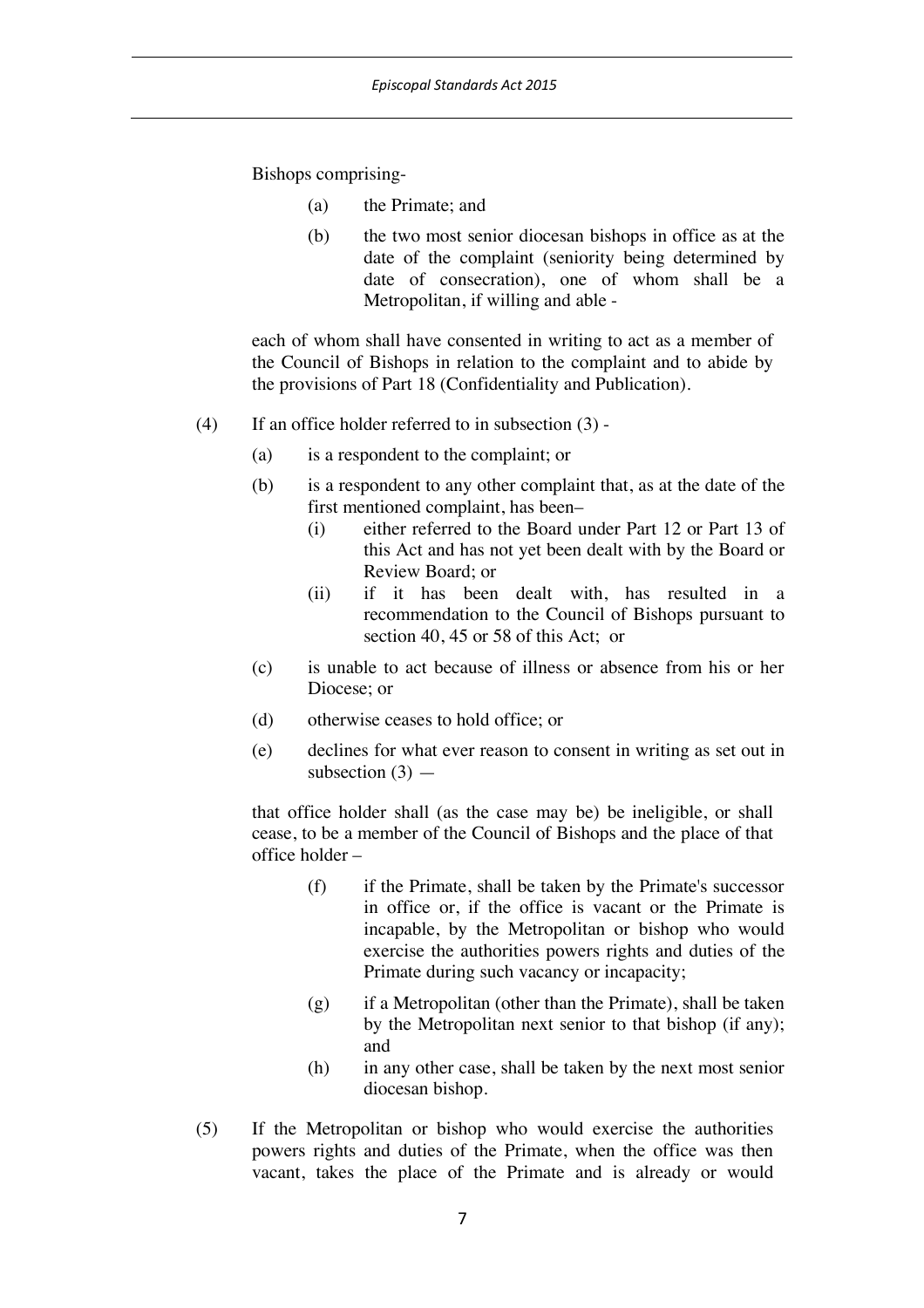otherwise be a member of the Council of Bishops as Senior Metropolitan, the place shall be taken by the Metropolitan next senior to that bishop not already or otherwise a member of the Council of Bishops.

#### *Excluded conduct*

- (6) The expression "excluded conduct" in relation to the Diocesan bishop means –
	- (a) any act or omission or refusal of the Diocesan bishop to ordain, appoint, correct, discipline, counsel, admonish, transfer, demote, suspend, retrench or dismiss a person; or
	- (b) any other act or omission or refusal of the Diocesan bishop in the course of episcopal ministry; or
	- (c) any decision of the Diocesan bishop relating to the same

if the Diocesan bishop has acted or omitted or refused to act or decided –

- (d) in good faith;
- (e) reasonably; and
- (f) in the lawful discharge of the duties and functions of the Diocesan bishop.

Nothing in this definition shall be read as imposing any duty or function on the Diocesan bishop.

#### *Misconduct*

- 3. (7) The expression "misconduct" in relation to the Diocesan bishop means –
	- (a) bullying;
	- (b) emotional abuse;
	- (c) harassment;
	- (d) physical abuse;
	- (e) neglect of a child;
	- (f) sexual abuse;
	- (g) spiritual abuse;
	- (h) any offence under an Act of the Diocese;
	- (i) an offence under the Offences Canon 1962 or any canon in substitution or amendment of that canon;
	- (j) wilful or reckless failure to comply with a condition imposed by the Council of Bishops under section 100 of this Act;
	- (k) wilful or reckless failure to comply with an undertaking given to the Board, the Review Board or the Council of Bishops;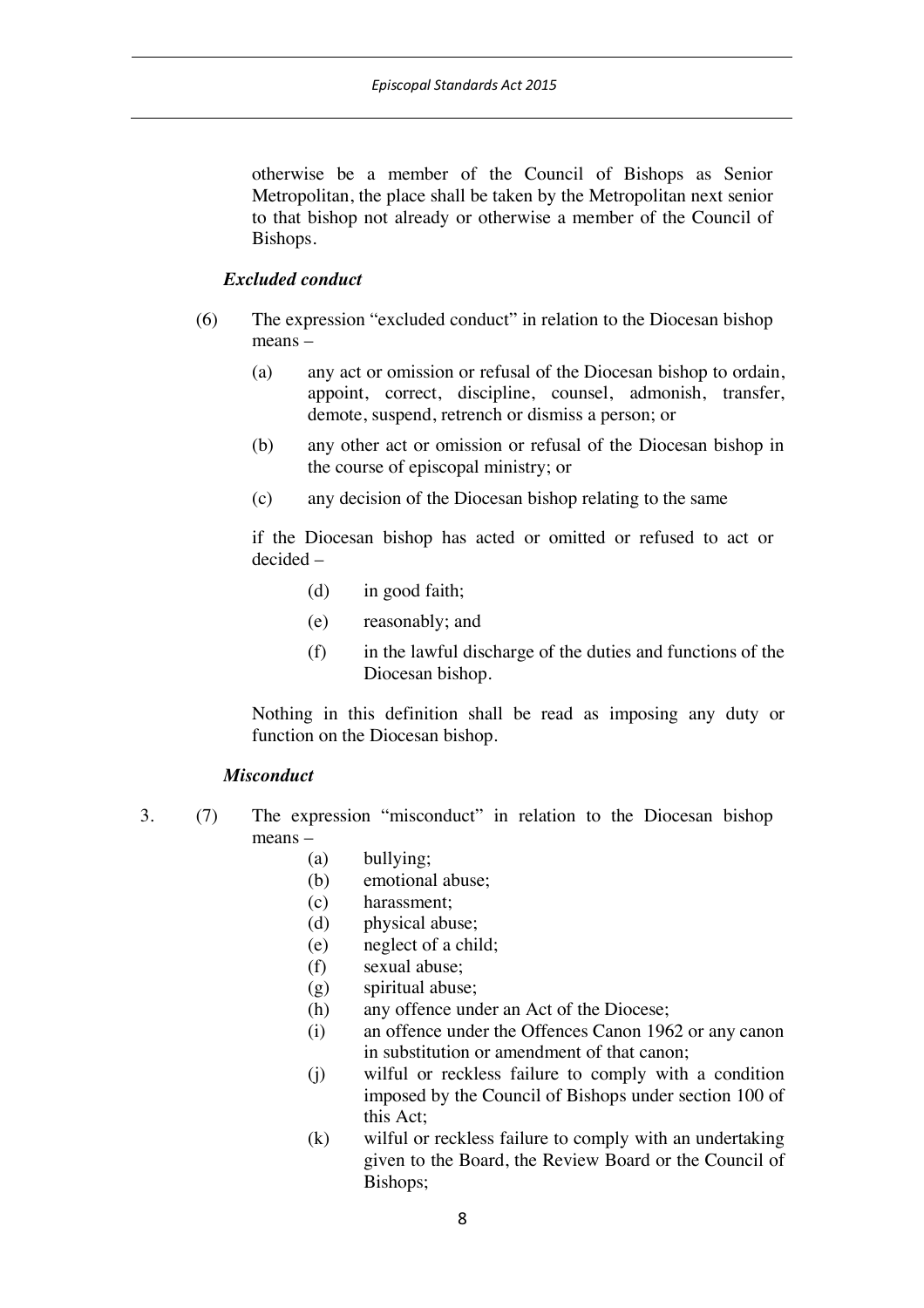- (l) an act or omission, or series of acts or omissions, made inappropriately or unreasonably in response to a complaint about the conduct of a person who is subject to a canon of General Synod or an ordinance of a diocesan synod relating to discipline or professional or episcopal standards;
- (m) any breach of the duty to report a matter referred to below in section 8;
- (n) conduct that impedes or undermines a professional standards process as that expression is defined in the *Episcopal Standards (Child Protection) Canon* 2017;
- (o) the failure without reasonable excuse to perform a function under a professional standards process as so defined; or
- (p) a contravention of the laws of the Commonwealth, a State or Territory requiring the reporting of child abuse to the police or other authority;
- (q) any other conduct (other than excluded conduct) that is unbecoming or inappropriate to the office and duties and functions of a diocesan bishop

by the Diocesan bishop whenever occurring (whether before or after the commencement of this Act) which, if established, would on its face call into question:

- (i) the fitness of the Diocesan bishop to hold office, or to be or remain in Holy Orders; or
- (ii) the fitness of the Diocesan bishop, whether temporarily or permanently, to exercise ministry and perform any duty or function of the office; or
- (iii) whether, in the exercise of ministry or in the performance of any duty or function, the Diocesan bishop should be subject to any condition

but excludes for the purposes of this Act any breach of faith ritual or ceremonial

and includes examinable conduct as defined in the *Episcopal Standards (Child Protection) Canon* 2017.

### *Overriding purposes of the Act*

- 4. The overriding purposes of this Act and of any protocol made under this Act, in their application to any complaint under this Act, are to facilitate the just, quick and inexpensive resolution of the real issues in the complaint and to regulate fitness for ministry for the protection of the community.
- 5. The Director, the ESC, the Board and the Review Board must each seek to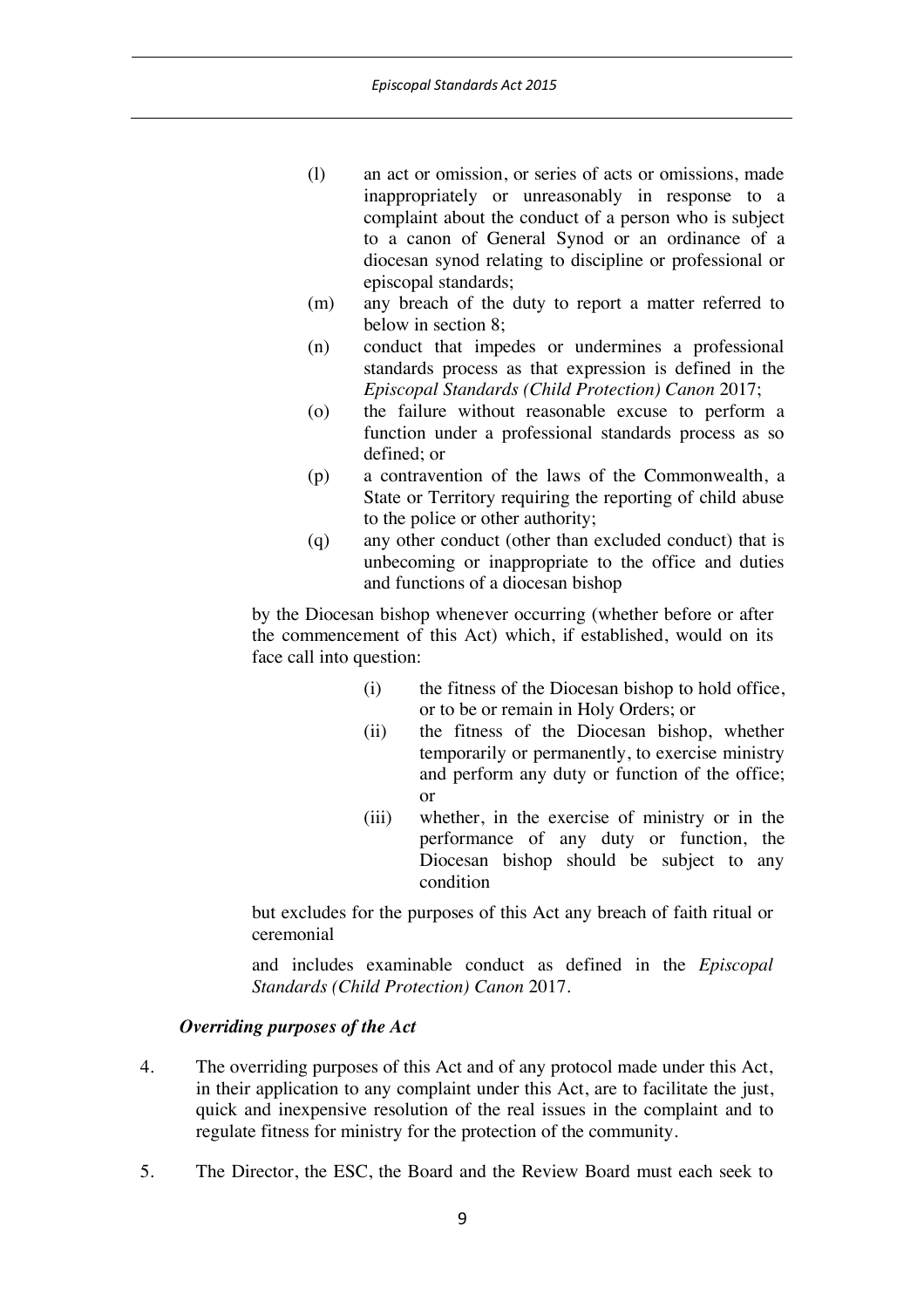give effect to the overriding purposes when exercising any power given by this Act or by any protocol and when interpreting any provision of this Act or of any such protocol.

## **PART 2 – CODE OF CONDUCT**

### *Approval of code of conduct*

6. The Diocesan bishop in Council may from time to time by resolution approve a code of conduct for observance by the Diocesan bishop, which does not make provision for any matter concerning faith, ritual or ceremonial.

### *Promotion of code of conduct*

7. The Diocesan bishop in Council through the ESC and by such other means as may be considered appropriate must take such steps as may be necessary or desirable to promote the knowledge, understanding and observance in the Church of the code of conduct.

## **PART 3 – DUTY TO REPORT**

- 8. (1) If the Diocesan bishop
	- (a) believes on reasonable grounds that a person has suffered harm or is at risk of harm as a result of abuse by a person who is subject to a canon of General Synod or an ordinance of a Diocese relating to discipline or professional or episcopal standards; and
	- (b) has no reason to believe that the Director of Professional Standards or the Director of Episcopal Standards (as the case may be) appointed under that canon or ordinance or any member of the Professional Standards Committee or Episcopal Standards Committee appointed under that canon or ordinance is aware of those facts

the Diocesan bishop must as soon as possible report the matter to that Director or to a member of that Professional Standards Committee or that Episcopal Standards Committee as the case may be.

(2) This section does not affect the operation of the Canon Concerning Confessions 1989 of General Synod or any other canon or legislative instrument relating to confessions in force in the Diocese.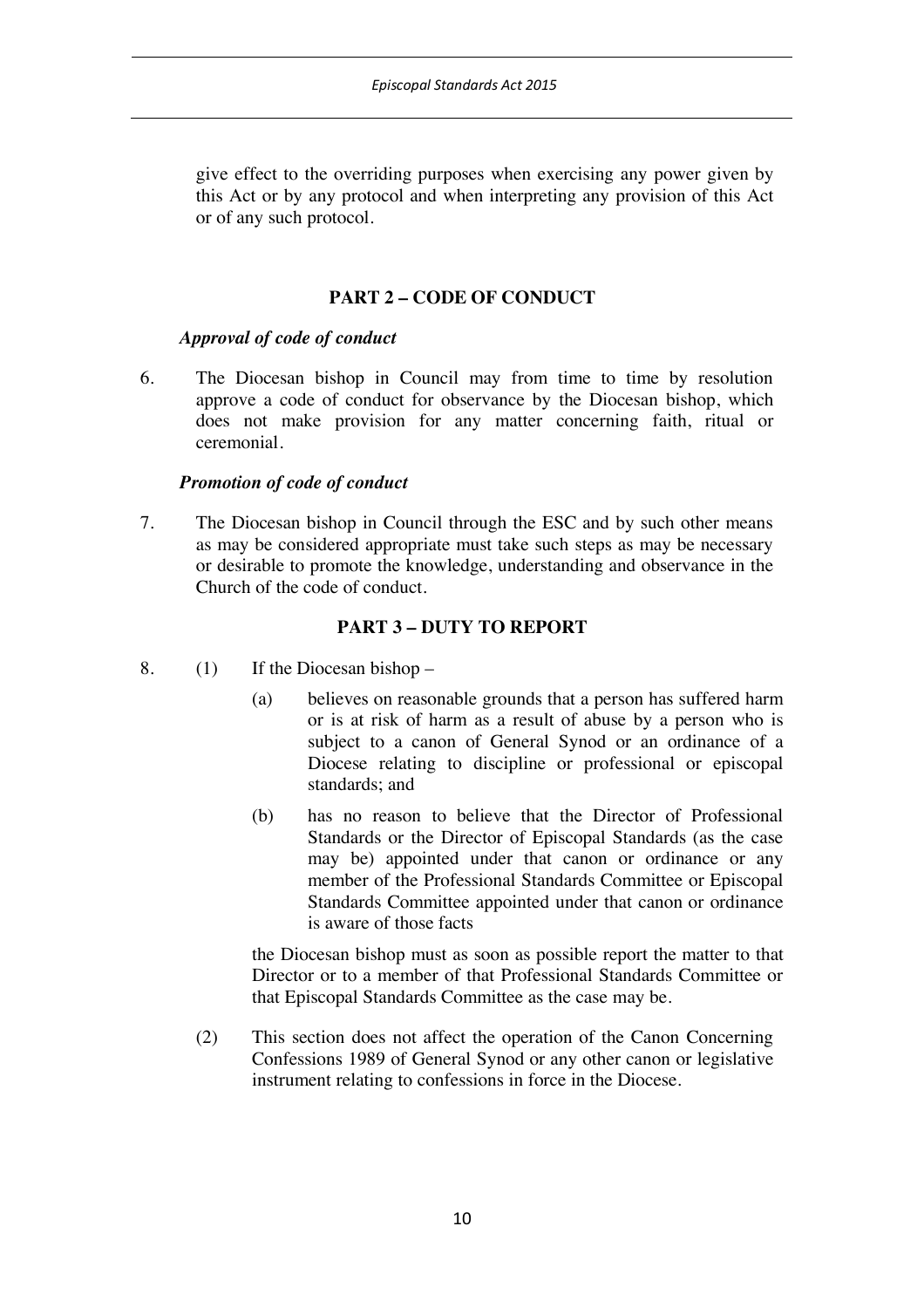# **PART 4 – OTHER DUTIES OF THE RESPONDENT**

#### *Duties concerning the process*

- 9. (1) The Diocesan bishop must subject to subsection (2)–
	- (a) comply with a requirement of the ESC pursuant to section 27(a) of this Act to meet with an investigator to answer questions in relation to a complaint;
	- (b) comply with a requirement of the ESC pursuant to section 27(b) and (c) of this Act to provide a verified detailed report to the ESC within a reasonable time; and
	- (c) truthfully answer any question put by or on behalf of the ESC in the exercise of powers conferred by this Act.
	- (2) If the respondent declines to answer a question on the ground that the answer might tend to incriminate the person, a written record shall be made of the question and of the ground of refusal.
	- (3) The Diocesan bishop must–
		- (a) not mislead the ESC or a delegate of the ESC;
		- (b) not unreasonably delay or obstruct the ESC or a delegate of the ESC in the exercise of powers conferred by this Act; and
		- (c) attend a mediation, conciliation, neutral evaluation or other dispute resolution meeting arranged by the ESC in relation to a complaint.

### *Duty to comply with an undertaking or direction*

- 10. (1) The Diocesan bishop must
	- (a) comply with any undertaking given to the Board, the Review Board or the Council of Bishops; and
	- (b) comply with a direction made by the Council of Bishops to give effect to a recommendation of the ESC, the Board or the Review Board (as the case may be) or any permitted variation or modification of that recommendation.
	- (2) Failure of the Diocesan bishop to comply with an undertaking or direction is an offence.
	- (3) The ESC may institute proceedings forthwith in the Special Tribunal in respect of an offence against this section or, if the bishop is no longer a Diocesan bishop, shall refer the matter, together with such relevant information concerning the alleged offence as may be in its possession, to the diocesan bishop of the Diocese in which the former Diocesan bishop is then resident.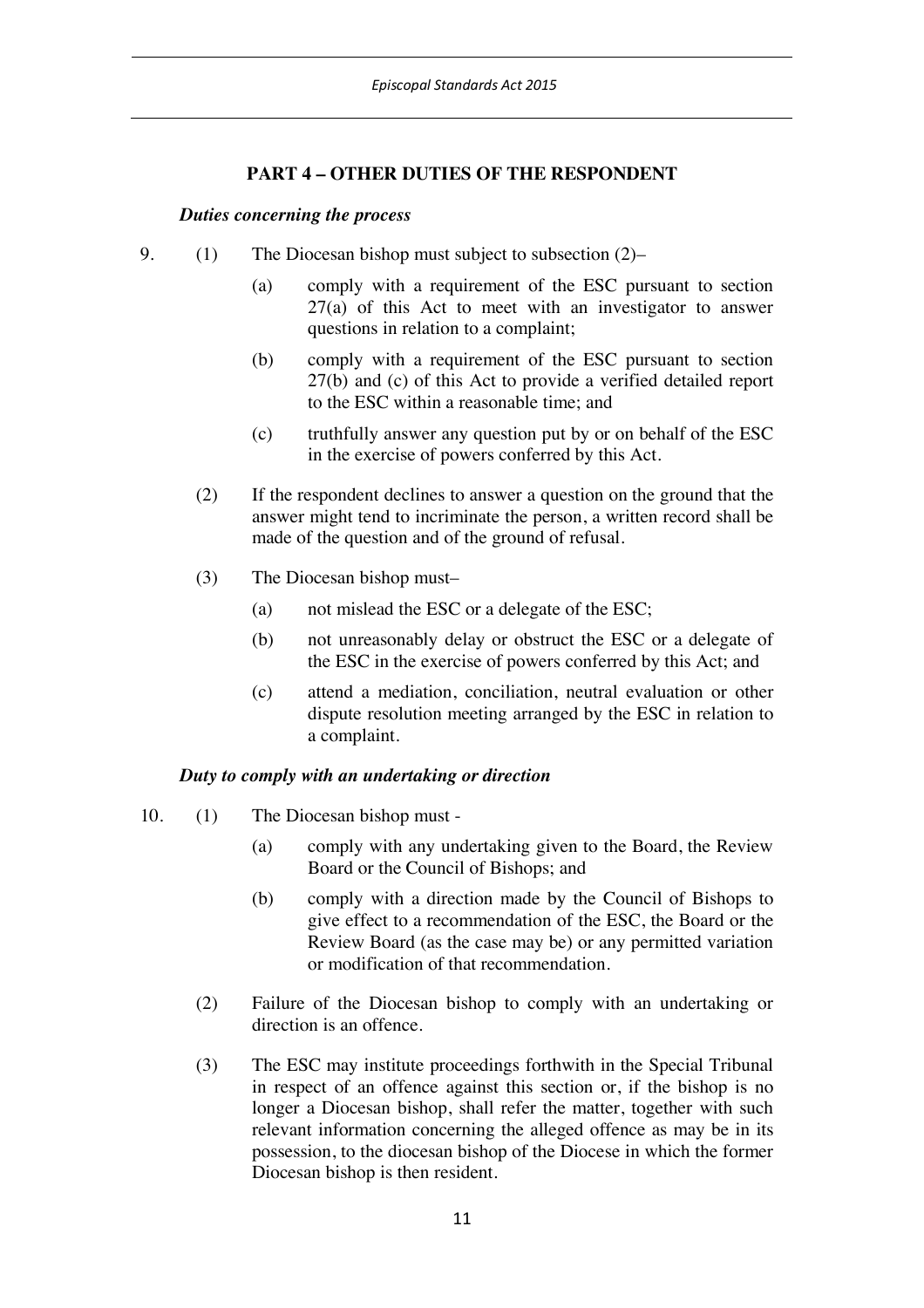### **PART 5 –PROTOCOL**

#### *Making and content of protocols*

- 11. (1) The Diocesan bishop in Council must from time to time consider and approve a protocol or protocols not inconsistent with this Act for implementation in relation to complaints.
	- (2) The protocol or protocols must include:
		- (a) procedures for receiving a complaint;
		- (b) the appointment, role and function of support persons and carers;
		- (c) provision for informing a complainant and victim of alleged misconduct, and the respondent, of rights, remedies and relevant procedures available to them;
		- (d) provision for assisting or supporting, as appropriate, any person affected by alleged conduct the subject of a complaint or the respondent;
		- (e) an explanation of the processes for investigating and dealing with a complaint;
		- (f) provisions for dealing fairly with each party to a complaint;
		- (g) processes for mediation, conciliation and reconciliation, as appropriate, of a complaint or grievance;
		- (h) provisions for information, reports, advice and recommendations to the Primate and the relevant Metropolitan or the relevant Administrator at each stage of the process of dealing with a complaint;
		- (i) procedures for working, where necessary, with law enforcement, prosecution or child protection authorities of the States and Territories and of the Commonwealth of Australia.

#### *Promoting knowledge and understanding of any protocol*

12. The Diocesan bishop in Council through the Director and the ESC and by such other means as they may consider appropriate must take such steps as may be necessary or desirable to promote throughout the community knowledge and understanding of any protocol.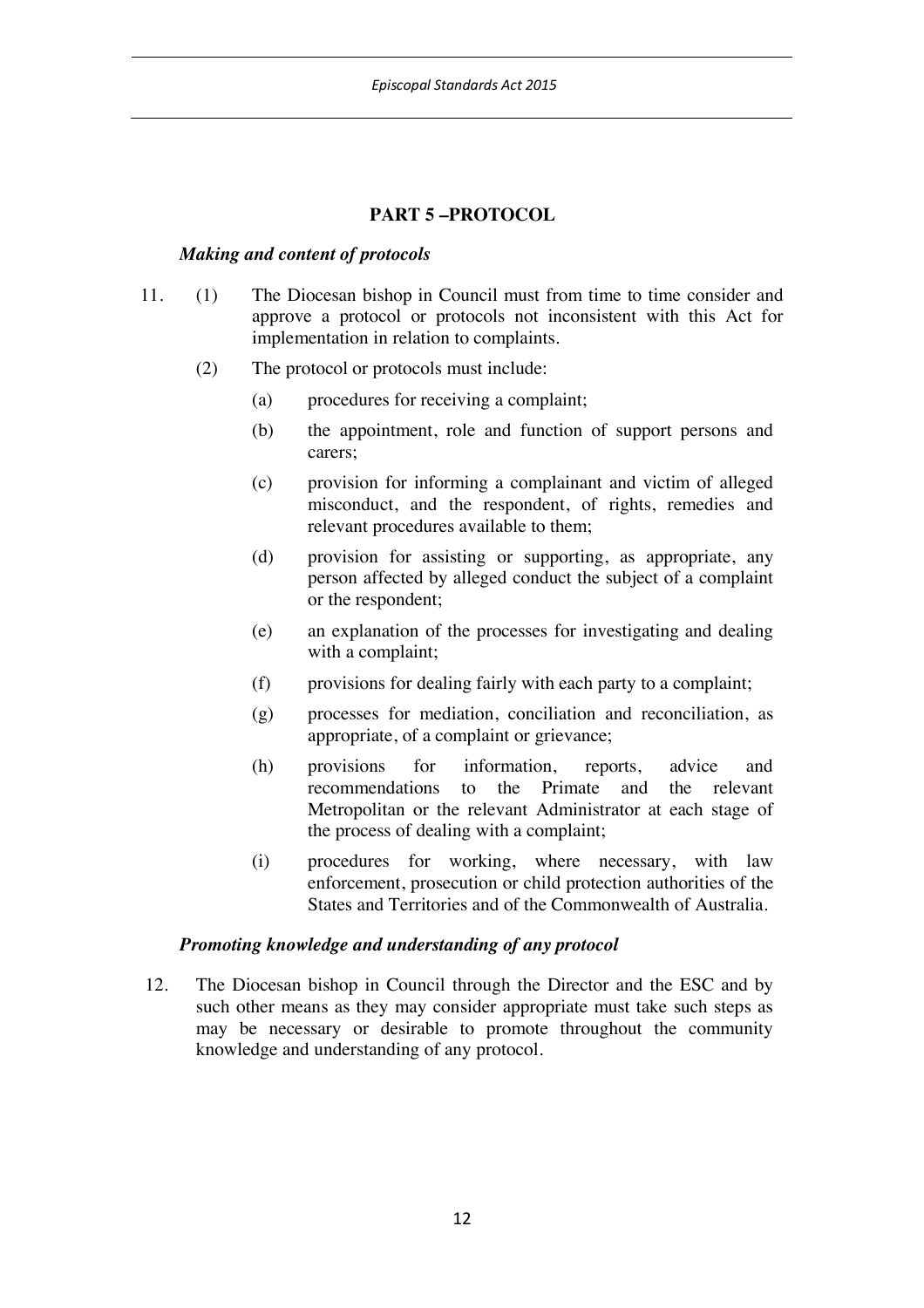### **PART 6 – EPISCOPAL STANDARDS COMMITTEE**

#### *Establishment of ESC*

- 13. (1) There shall be an Episcopal Standards Committee constituted in accordance with the provisions of this Part.
	- (2) The members of the ESC including its chair shall be appointed by the Diocesan Council, meeting when the Diocesan bishop is not present.
	- (3) The members of the ESC shall hold office on such terms and conditions as may be determined from time to time by the Diocesan Council, meeting when the Diocesan bishop is not present.
	- (4) The ESC shall have at least 3 members including the chair, any of whom may reside outside the Diocese.
	- (5) The membership of the ESC shall be constituted, so far as reasonably possible, so as collectively to provide experience and appropriate professional qualifications in:
		- (a) law;
		- (b) episcopal ministry; and
		- (c) human resources, pastoral ministry, investigations, social work, ethics or counselling.
	- $(6)$  The ESC shall
		- (a) include at least one person who is not a member of the Anglican Church of Australia;
		- (b) so far as it is reasonably practicable have at least one man and at least one woman; and
		- (c) not include a person who is a diocesan bishop or a clergy person holding a licence or other authority from the Diocesan bishop.
	- (7) The members of the ESC may constitute or include the members of an equivalent body either generally or for a particular complaint or matter.
	- (8) A member of the ESC must not act in a matter unless the member has agreed in writing to abide by this Act.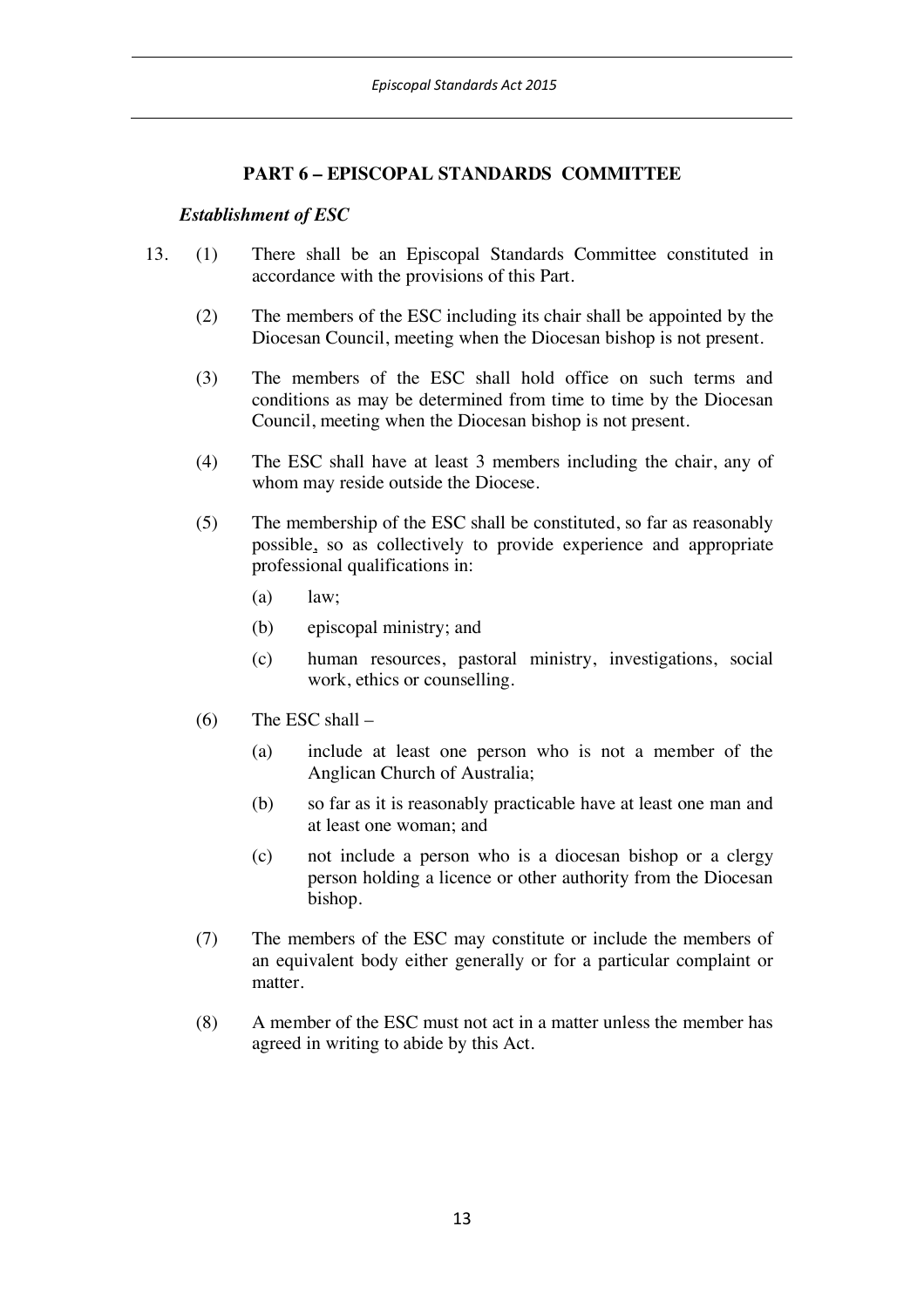# *Conduct of business*

- 14. (1) The ESC may meet from time to time as determined by the chair or a majority of its members and may conduct its business by telephone or electronic communication.
	- (2) The chair must convene a meeting of the ESC at the request of the **Director**
	- (3) The procedures of the ESC shall be as determined by the ESC.
	- (4) A majority of the members shall constitute a quorum.
	- (5) A decision taken other than at a meeting of the ESC, if supported by a majority of members of the ESC, constitutes a decision of the ESC.
	- (6) The ESC must act in all things as expeditiously as possible.

## *Validity of proceedings*

15. An act or proceeding of the ESC is not invalid by reason only of a vacancy in its membership and, notwithstanding the subsequent discovery of a defect in the nomination or appointment of a member, any such act or proceeding is as valid and effectual as if the member had been duly nominated or appointed.

# *Functions of the ESC*

- 16. The ESC has the following functions:
	- (a) to implement a protocol;
	- (b) to receive a complaint against the Diocesan bishop;
	- (c) to act on a complaint in accordance with the provisions of this Act and any protocol and to obtain independent legal advice for that purpose;
	- (d) to appoint suitable persons to fulfil the several roles required to implement a protocol in each particular case;
	- (e) where appropriate, to recommend the conciliation or mediation of any complaint;
	- (f) to investigate or cause to be investigated a complaint in a timely and appropriate manner;
	- (g) where appropriate, to recommend to the Diocesan bishop in Council any changes to a protocol and any other changes to Church processes, structures and education programmes that would reduce the risk of misconduct;
	- (h) subject to any limit imposed by the Diocesan bishop in Council to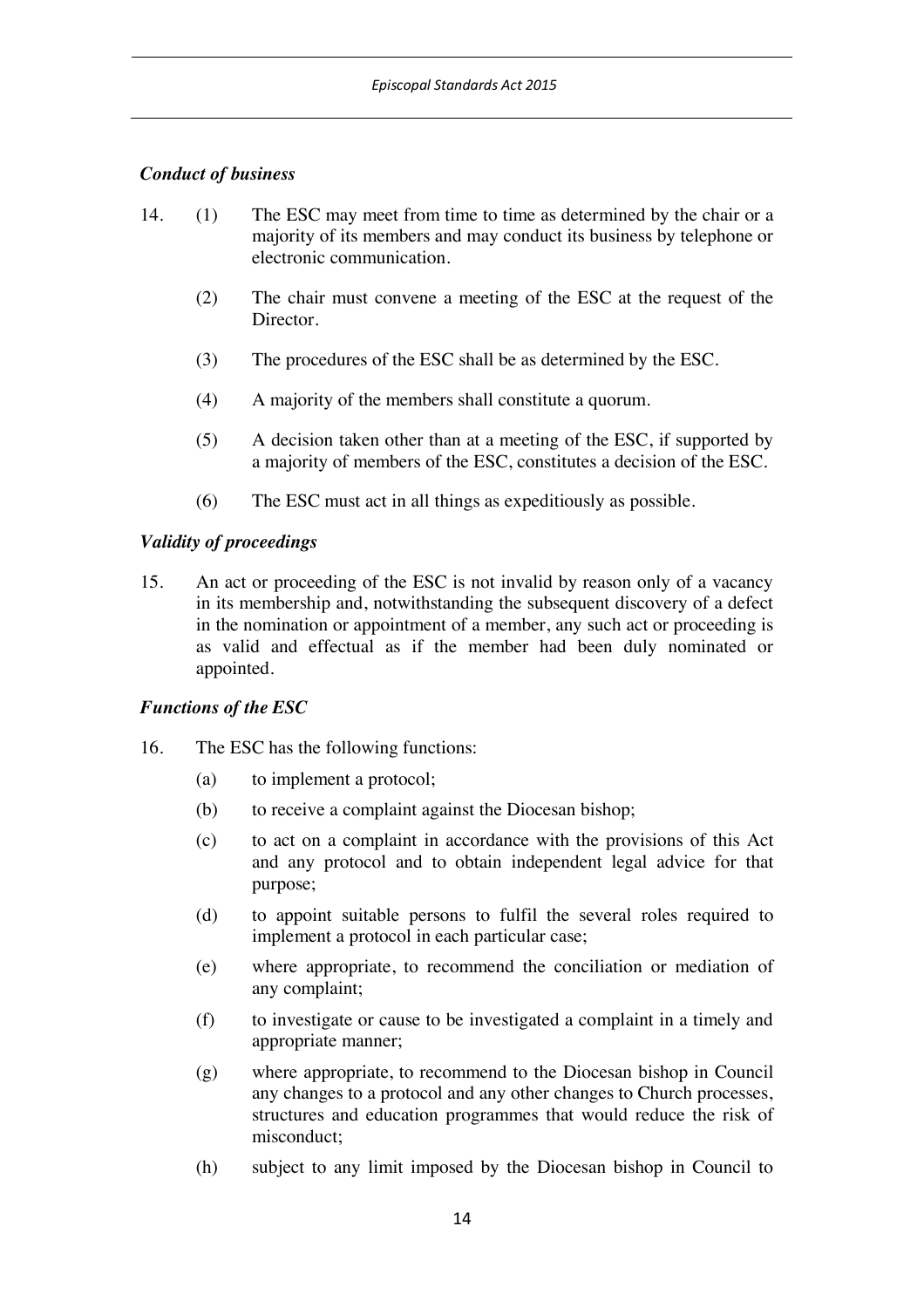authorise such expenditure as may be necessary or appropriate to implement, in a particular case, a protocol and the provisions of this Act;

- (i) to advise any relevant Church body as to the financial, pastoral or other needs of a person affected by conduct the subject of a complaint and in connection with any legal proceedings, anticipated or existing, against such Church body arising out of that alleged conduct;
- (j) to refer any information in its possession to a law enforcement, prosecution or child protection authority of a State or Territory or of the Commonwealth of Australia for which the information is or may be relevant;
- (k) to maintain proper records of all complaints received and of action taken in relation to each of them; and
- (l) to exercise such other powers and functions as are conferred on it by this or any other Act or by a protocol.

## *Power of the ESC to delegate*

- 17. (1) Subject to subsection (2), the ESC may delegate, upon such terms and conditions as the ESC may approve, any of its functions under this Act to any person.
	- (2) The ESC cannot delegate:
		- (a) its functions under subsection  $(1)$ ;
		- (b) its functions under paragraphs (e) and (g) of subsection 16;
		- (c) its functions under Part 12 (suspension); or
		- (d) its functions under sections 28 and 29.
	- (3) A delegation under this section must be made by instrument in writing signed by a member of the ESC.

# **PART 7 – DIRECTOR OF EPISCOPAL STANDARDS**

### *Appointment of the Director*

- 18. (1) There shall be a Director of Episcopal Standards.
	- (2) The Director shall be appointed by the Diocesan Corporation on such terms and conditions as may be determined from time to time by resolution of its directors meeting when the Diocesan bishop is not present.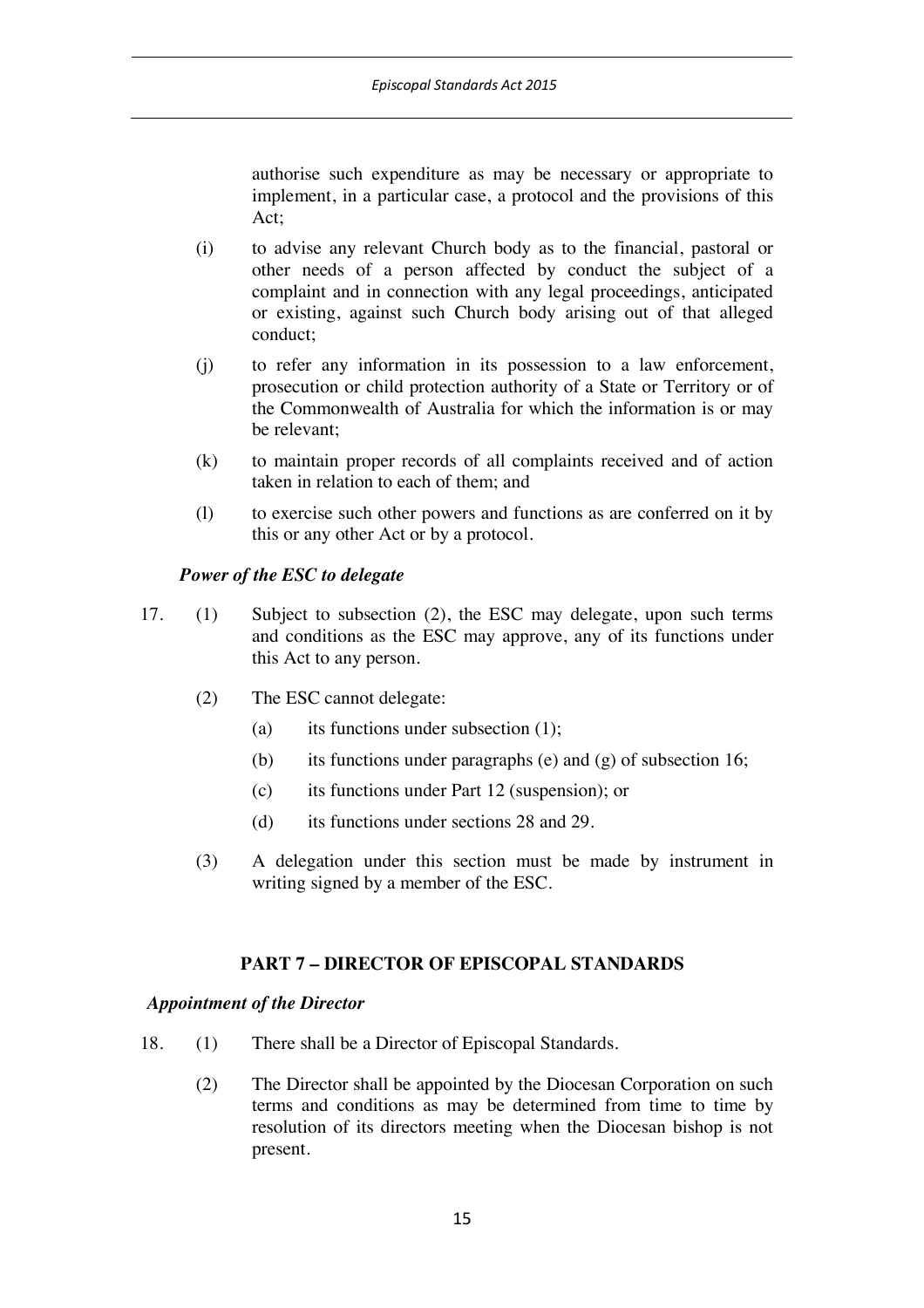(3) The Director may act in a corresponding capacity as a Director of Episcopal Standards for another diocese either generally or for a particular case or matter.

### *Functions of the Director*

- 19. (1) The Director shall have the following functions under this Act:
	- (a) to receive any complaint on behalf of the ESC;
	- (b) in his or her discretion to make a complaint against the Diocesan bishop;
	- (c) to manage the implementation of the protocol in respect of any complaint or grievance;
	- (d) to be the executive officer of the ESC;
	- (e) to attend meetings of the ESC except for any part of a meeting which deals with conditions of employment, remuneration or performance of the Director;
	- (f) to provide advice about the code of conduct, the protocol and procedures under this Act;
	- (g) to provide or arrange care or treatment of the complainant and respondent;
	- (h) to provide input into education and vocational training programs for the Diocesan bishop;
	- (i) to provide information to complainants and the respondent about the operation of the protocol, with particular emphasis on helping the respondent to understand and discharge his or her responsibilities under the protocol;
	- (j) to keep proper records of complaints, decisions, meetings, employment screening details, police checks and people affected by any allegation of misconduct;
	- (k) to consult and co-operate with other persons and bodies in the Church with responsibility for professional standards;
	- (l) in cases of alleged illegal behaviour, to support the complainant in making a report to police or child protection authorities;
	- (m) to report to the ESC on any recommended changes to the protocol and any other changes to Church processes, structures and education programmes that would reduce the risk of misconduct; and
	- (n) such specific functions and duties, consistent with this Act, as may be determined from time to time by the ESC.
	- (2) The Director must act in all things as expeditiously as possible.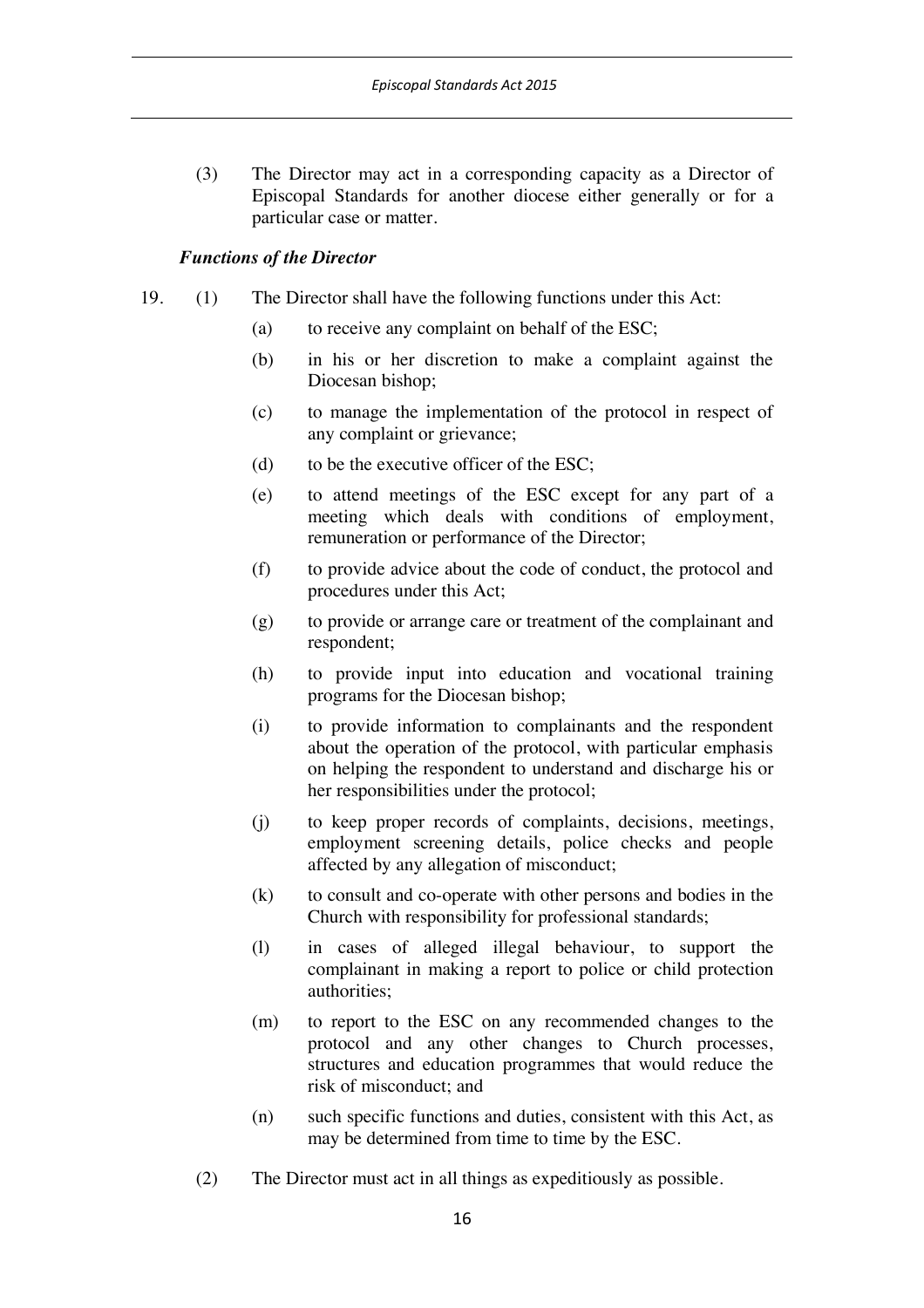## **PART 8 – COMPLAINTS**

### *Making a complaint of misconduct*

- 20. (1) Any person including the Director may make a complaint of misconduct to the ESC in relation to the Diocesan bishop.
	- (2) If the Director receives or makes a complaint against the Diocesan bishop, the Director must request the Registrar to, and the Registrar must, constitute the Council of Bishops in accordance with subsections (3), (4) and (5) of section 3 of this Act.

### *Form of a complaint*

- 21. (1) A complaint may be in any form, oral or in writing, whether by electronic means or otherwise.
	- (2) Where a complaint is oral, the Director must make a written record of the complaint as soon as practicable after receiving it.
	- (3) A complaint must include details of the misconduct complained about.
	- (4) The Director must not make a complaint based only on information provided anonymously.
	- (5) The ESC must not act on an anonymous complaint.
	- (6) Non compliance with subsection (2) and (3) of this section does not invalidate a complaint.

### *ESC may require more information and verification*

- 22. (1) The ESC may require a complainant to  $-$ 
	- (a) give further details of the complaint; and
	- (b) verify any details of the complaint by statutory declaration.
	- (2) A requirement under subsection (1) must be in writing and allow the complainant a reasonable time to comply.

### *How PSC may respond to a complaint*

- 22A. (1) The ESC may, if it thinks it appropriate to do so, refer a complaint, or the investigation of a complaint, to an equivalent body.
	- (2) Without limiting the discretion of the ESC under subsection (1), it is open to refer a complaint, or the investigation of a complaint, to the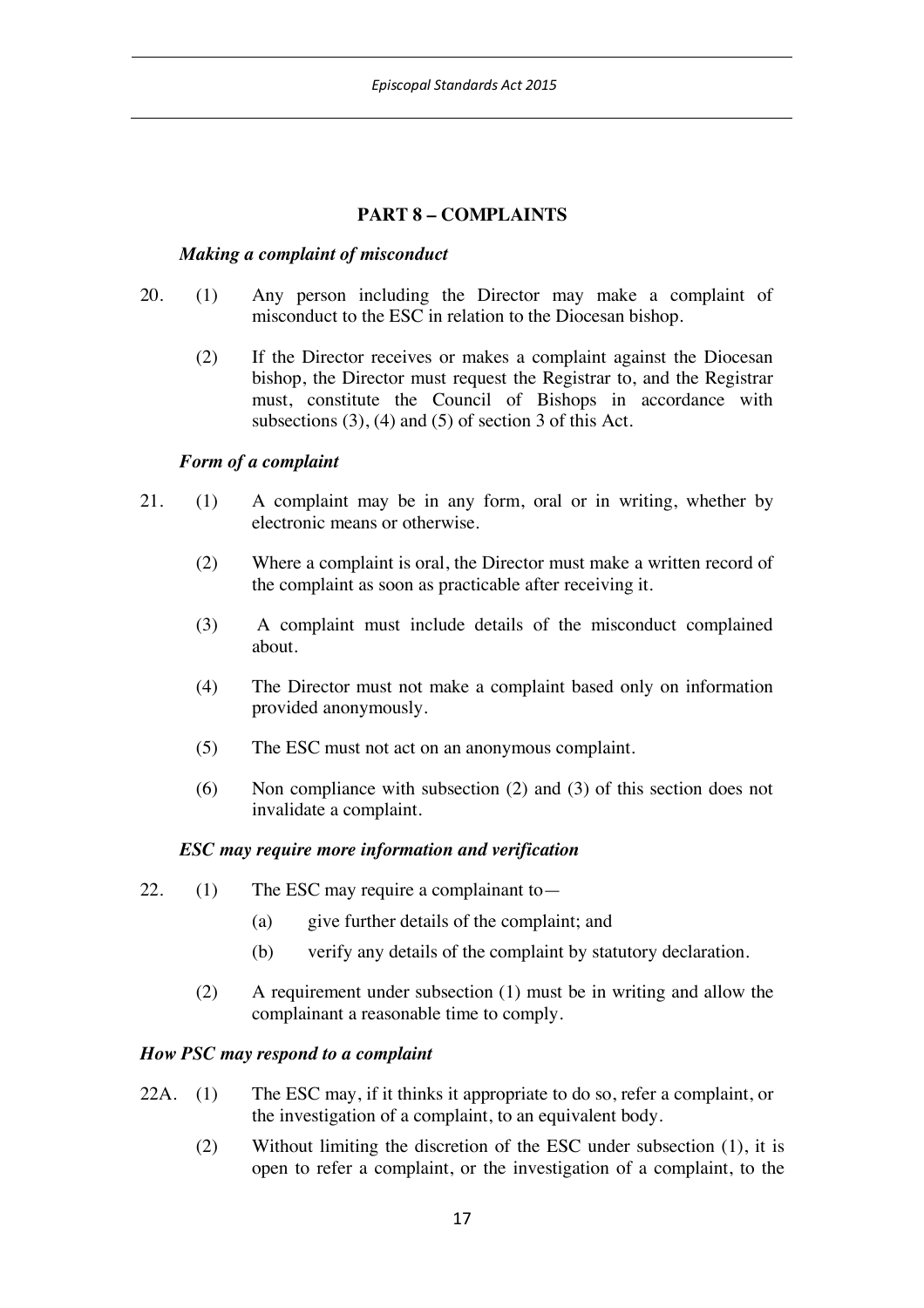Episcopal Standards Commission if at the time of the referral, that Commission has jurisdiction under the *Episcopal Standards (Child Protection) Canon* 2017 to deal with the matter.

(3) On the referral of the complaint to the Episcopal Standards Commission pursuant to this section, the complaint shall be dealt with in accordance with the provisions of the *Episcopal Standards (Child Protection) Canon* 2017.

## *ESC may dismiss a complaint or take no further action*

- 23. The ESC may dismiss a complaint or take no further action in relation to a complaint if—
	- (a) the ESC is of the opinion that the complaint does not fall within the provisions of this Act; or
	- (b) the complainant has failed to provide further details to the ESC or to verify the allegations by statutory declaration when requested by the Director to do so; or
	- (c) the ESC is of the opinion that the complaint is false, vexatious, misconceived, frivolous or lacking in substance; or
	- (d) the ESC is of the opinion that there is insufficient reliable evidence to warrant an investigation or further investigation

and may take no further action or may delay further action in relation to a complaint if—

- (e) the behaviour, the subject matter of the complaint, can properly be dealt with by other means; or
- (f) the subject matter of the complaint is under investigation by some other competent person or body or is the subject of legal proceedings.

## *ESC must give the complainant notice of the outcome of complaint and reasons*

24. If a complaint is dealt with by the ESC under the preceding section, the ESC must give the complainant a written notice of the outcome including the reasons for the outcome.

# **PART 9 – INVESTIGATIONS**

### *When ESC is to investigate*

25. (1) Subject to this Act, the ESC must investigate each complaint as expeditiously as possible<sup>4</sup>.

 <sup>4</sup> The ESC may delegate its investigation of a complaint: see clause 14.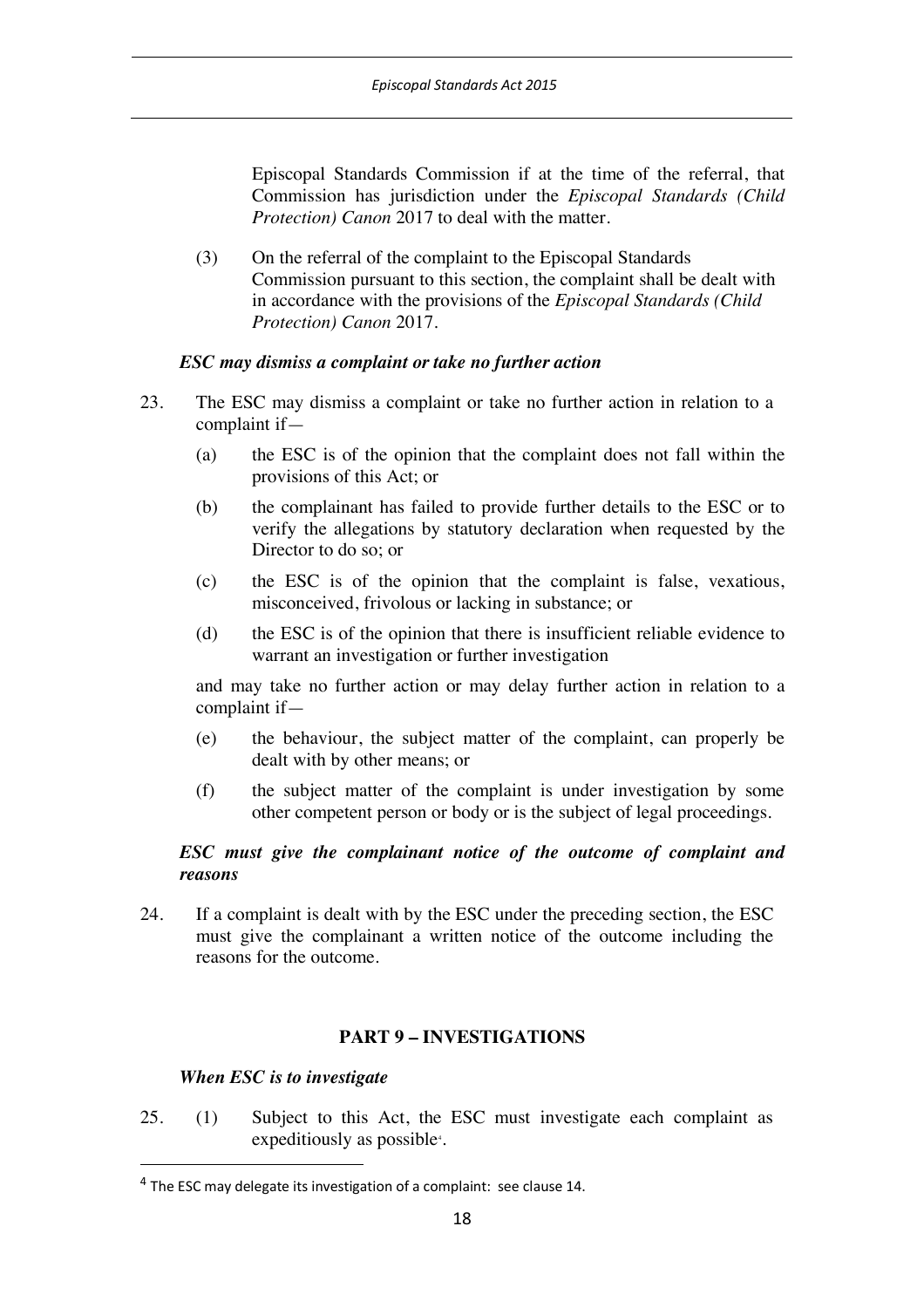- (2) The ESC may investigate the conduct of the Diocesan bishop if
	- (a) the ESC has reason to believe that the conduct may amount to misconduct under this Act; and
	- (b) a complaint about the conduct has been withdrawn.
- (3) The Director must prior to any investigation seek from the complainant his or her written consent to –
	- (a) the giving by the Director of notice of the complaint to the respondent;
	- (b) the investigation of the complaint by the ESC or its delegate;
	- (c) the ESC otherwise dealing with it under this Act;
	- (d) the hearing and determination of the complaint by the Board and on any review, the Review Board, either by hearing or otherwise in accordance with this Act; and
	- (e) the making of recommendations to the Council of Bishops in accordance with this Act.
- (4) If the complainant (other than the Director) has not given the written consent referred to in the preceding subsection–
	- (a) the ESC shall not be required to investigate the complaint and otherwise to refer it to the Board; and
	- (b) the ESC may dismiss the complaint or take no further action in relation to the complaint.

### *ESC to obtain material*

26. For the purpose of an investigation the ESC or its delegate shall obtain such statutory declarations, written statements, recorded conversations, reports, documents and other material as the ESC or its delegate considers necessary or advisable for presentation to the ESC.

#### *Respondent to respond to ESC*

- 27. The ESC may by notice in writing to the respondent require the respondent—
	- (a) to meet with an investigator to answer questions in relation to a complaint;
	- (b) to provide a detailed report to the ESC within a reasonable time specified in the notice in relation to any matter relevant to the investigation; and
	- (c) to verify the report by statutory declaration or another specified manner.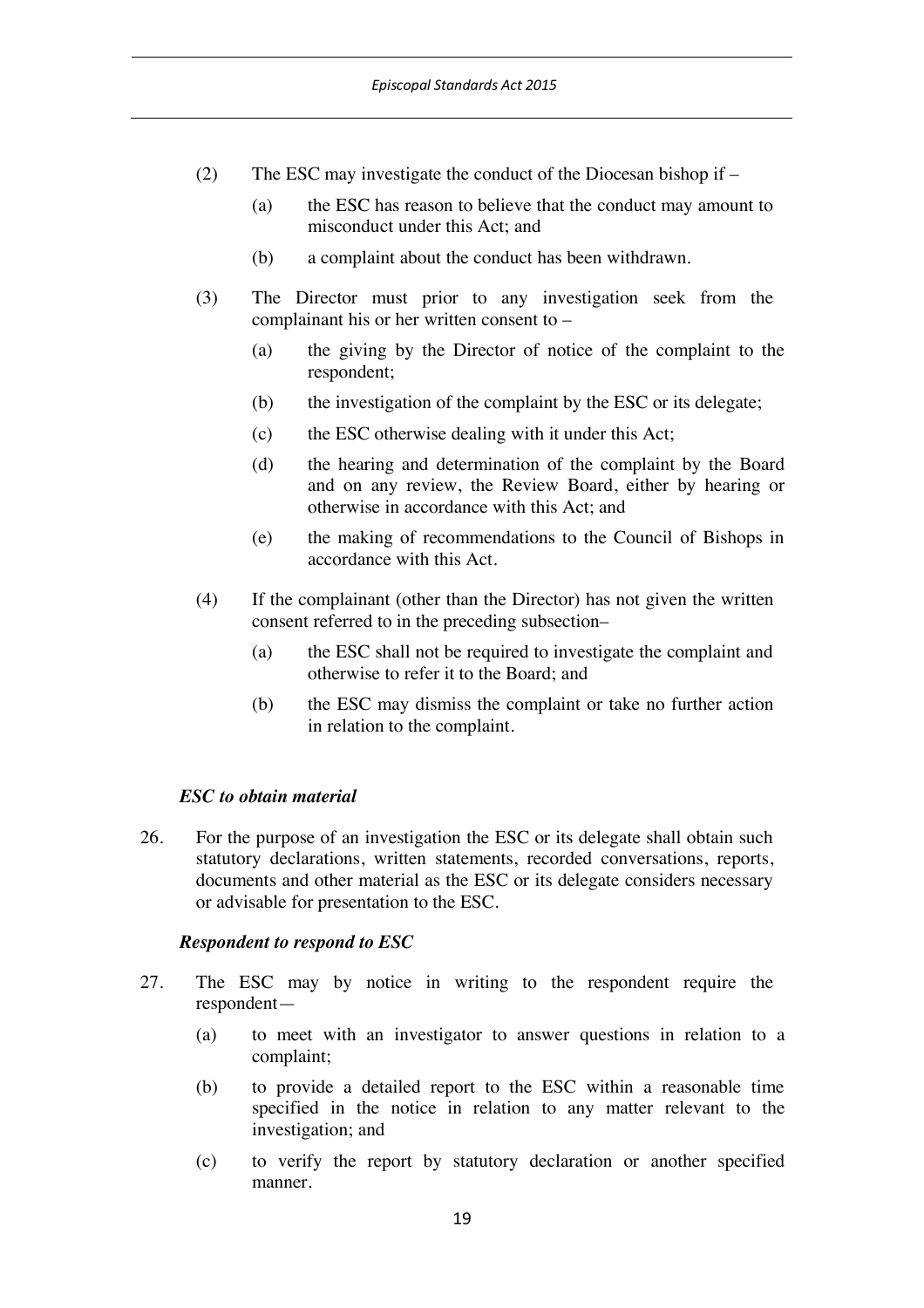# **PART 10 – OUTCOMES OF ESC**

### *How ESC may or must respond after receipt of complaint*

- 28. At any time after the ESC receives a complaint, the ESC may:
	- (a) recommend mediation, conciliation, neutral evaluation or other alternative resolution of the complaint;
	- (b) if it considers on reasonable grounds that the Diocesan bishop may be incapable, report the matter in writing to the relevant Metropolitan;
	- (c) if the Diocesan bishop whose conduct is under investigation ceases to be the Diocesan bishop prior to any reference of the complaint to the Board, refer the complaint, together with such information as it shall have received, to the equivalent body having jurisdiction in the Diocese by whose Bishop the former Diocesan bishop is licensed or, where the former Diocesan bishop is not licensed, in which the former Diocesan bishop resides; and
	- (d) exercise its powers under section 23 of this Act to dismiss a complaint or to take no further action in relation to a complaint.
- 29. At any time after investigation of a complaint in accordance with Part 9, the ESC:
	- (a) must, if required under section 52 of this Act to do so, refer the complaint to the Board; and
	- (b) may institute, amend or withdraw proceedings by way of charge against the Diocesan bishop before the Special Tribunal.

### *If a complaint is settled or resolved*

- 30. (1) The fact that the subject matter of a complaint may be settled or resolved in whole or in part between the parties affected thereby does not prevent the ESC from taking any of the steps referred to in sections 28(b), (c) and (d) and 29 in respect of the subject matter of the complaint.
	- (2) Any term of settlement or resolution referred to in subsection (1) which purports to prevent or to limit the institution of action under either of sections 28(b), (c) and (d) and 29 shall be of no effect.
	- (3) The ESC may agree with the Diocesan bishop for the submission to the Board or the Review Board of either or both a statement of the facts relevant to the complaint and any recommendation proposed to be made by the Board or the Review Board to the Council of Bishops.
	- (4) The Board or the Review Board may in its discretion proceed on the basis of the statement of agreed facts and determine any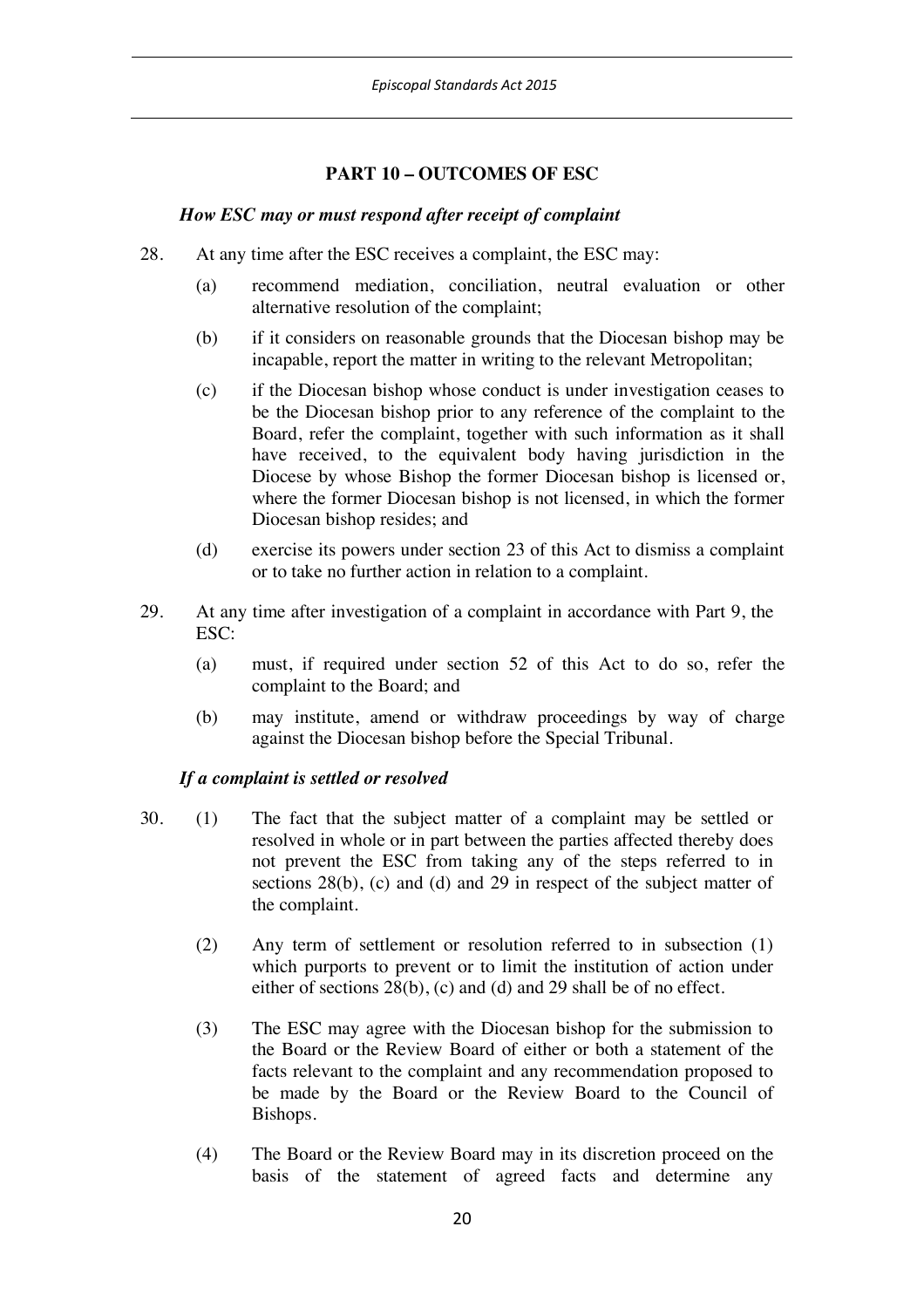recommendation to be made to the Council of Bishops, having regard to but not bound by any proposed recommendation agreed between the ESC and the Diocesan bishop.

# **PART 11 – EPISCOPAL STANDARDS BOARD**

### *Establishment of the Board*

31. There shall be an Episcopal Standards Board comprising 3 persons and constituted and appointed in accordance with the provisions of this Part.

### *Functions of the Board*

- 32. Subject to the provisions of this Act, the functions of the Board are
	- (a) to make a determination and where appropriate make a recommendation under section 45 of this Act;
	- (b) to enquire into and determine a complaint referred to it under section 55; and
	- (c) to make a determination and where appropriate make a recommendation under section 58.

### *Board appointed from a panel*

- 33. (1) The members of the Board in a particular case shall be appointed from a panel of at least 6 persons comprising:
	- (a) a President and a Deputy President, both of whom shall be or shall have been either a judicial officer or a practising barrister or solicitor of at least 10 years' standing of the Supreme Court of a State or Territory and who are members of the Anglican Church of Australia; and
	- (b) at least four other persons of whom at least—
		- (i) two shall be clergy who are or have been a diocesan bishop; and
		- (ii) two shall be lay persons who are members of the Anglican Church of Australia.
	- (2) As far as reasonably practicable the lay members of the panel should comprise an equal number of men and women.

### *Appointment of members of the panel*

34. (1) The members of the panel shall be appointed by the Diocesan Council, meeting when the Diocesan bishop is not present.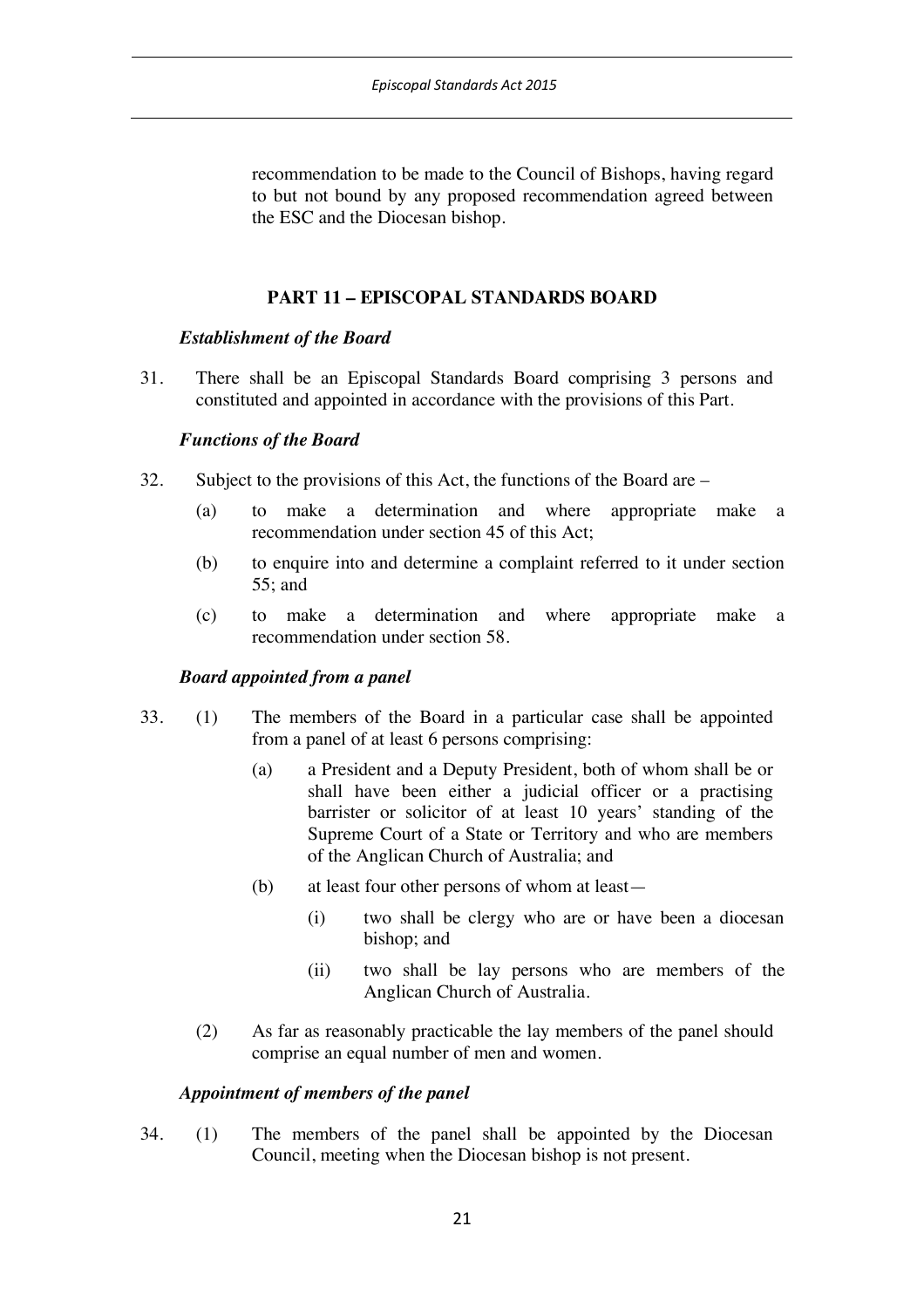- (2) The members of the panel shall hold office on such terms and conditions as may be determined from time to time by the Diocesan Council, meeting when the Diocesan bishop is not present.
- (3) Any vacancy in the membership of the panel shall be filled by the Diocesan Council, meeting when the Diocesan bishop is not present.

### *Appointment of members of the Board*

- 35. (1) The members of the Board to be convened for a complaint referred to the Board shall be determined by the President or, if there is a vacancy in the office of President, by the Deputy President.
	- (2) For the purpose of any reference to the Board, the Board shall consist of–
		- (a) the President or Deputy President, who shall be the presiding member;
		- (b) one person who is or has been a diocesan bishop; and
		- (c) one lay person.
	- (3) The Board must so far as reasonably practicable have at least one man and at least one woman.
	- (4) A member of the Board may reside outside the Diocese.
	- (5) A member of the Board must not act in a matter unless the member has agreed in writing to abide by this Act.
	- (6) The members of the Board may constitute or include the members of an equivalent body either generally or for a particular complaint or matter.

#### *Quorum of Board*

36. The quorum for a meeting of the Board shall be all the members of the Board except where the Board by its presiding member makes directions under section 81 of this Act.

#### *Secretary to the Board*

37. There shall be a Secretary to the Board who shall be appointed by the President of the Board on such terms and conditions as may be determined from time to time by the President of the Board.

#### *Filling vacancies on the Board*

38. (1) Any vacancy in the membership of the Board shall be filled by the President of the Board, or if the President is not available, the Deputy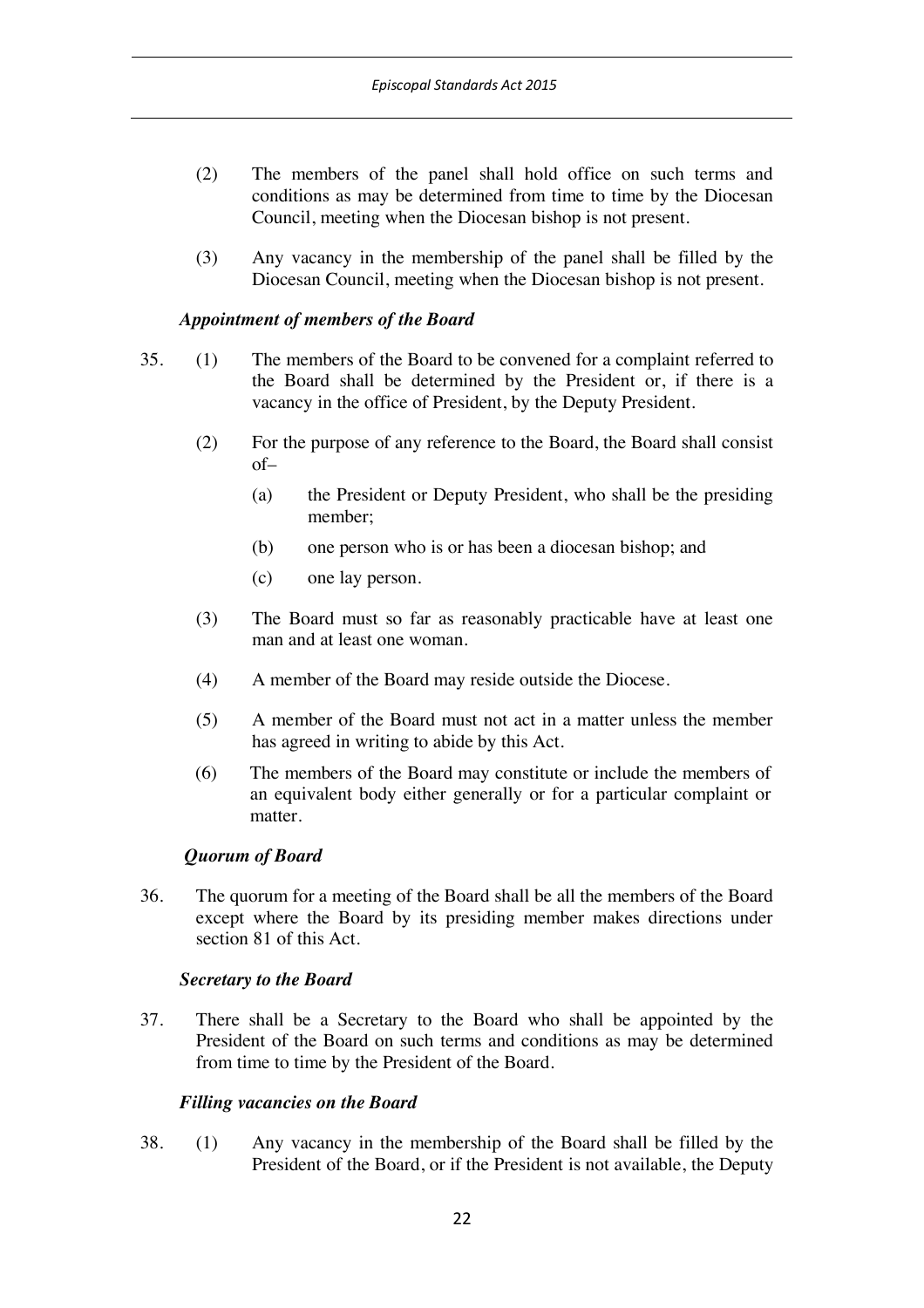President of the Board.

(2) Where a member of the Board is unable to enquire into and determine a complaint, a substitute member may be appointed by the President of the Board, or if the President is not available, the Deputy President of the Board.

# *Validity of proceedings*

39. An act or proceeding of the Board is not invalid by reason only of the subsequent discovery of a defect in the nomination or appointment of a member of the Board or the Panel, and any such act or proceeding is as valid and effectual as if the member had been duly nominated or appointed.

### **PART 12 – SUSPENSION**

### *ESC may refer to Board or recommend suspension*

- 40. Where after receipt of a complaint and at any time during the progress of a complaint under this Act, the ESC is satisfied that if the Diocesan bishop remains in office pending the outcome of the complaint–
	- (a) there is an unacceptable risk of harm to any person; or
	- (b) there will be serious damage to the reputation of the Church

the ESC must refer the matter to the Board or, as the urgency of the matter requires, make a recommendation to the Council of Bishops that pending that outcome–

- (c) the Diocesan bishop be suspended from the duties of office or certain of those duties; and
- (d) such other action be taken as may be thought fit.

### *Respondent to be given notice*

41. Before making a recommendation pursuant to section 40 or referring the matter to the Board, the ESC must give the Diocesan bishop notice that grounds exist for the ESC to be satisfied as stated in section 40 (specifying the same) and notice of any proposed recommendation and request the Diocesan bishop to show cause in writing within 7 days why the recommendation should not be made.

### *No notice where immediate unacceptable risk*

42. The provisions of the preceding section shall not apply if the ESC is satisfied that there is an immediate unacceptable risk of harm to any person if the Diocesan bishop remains in office.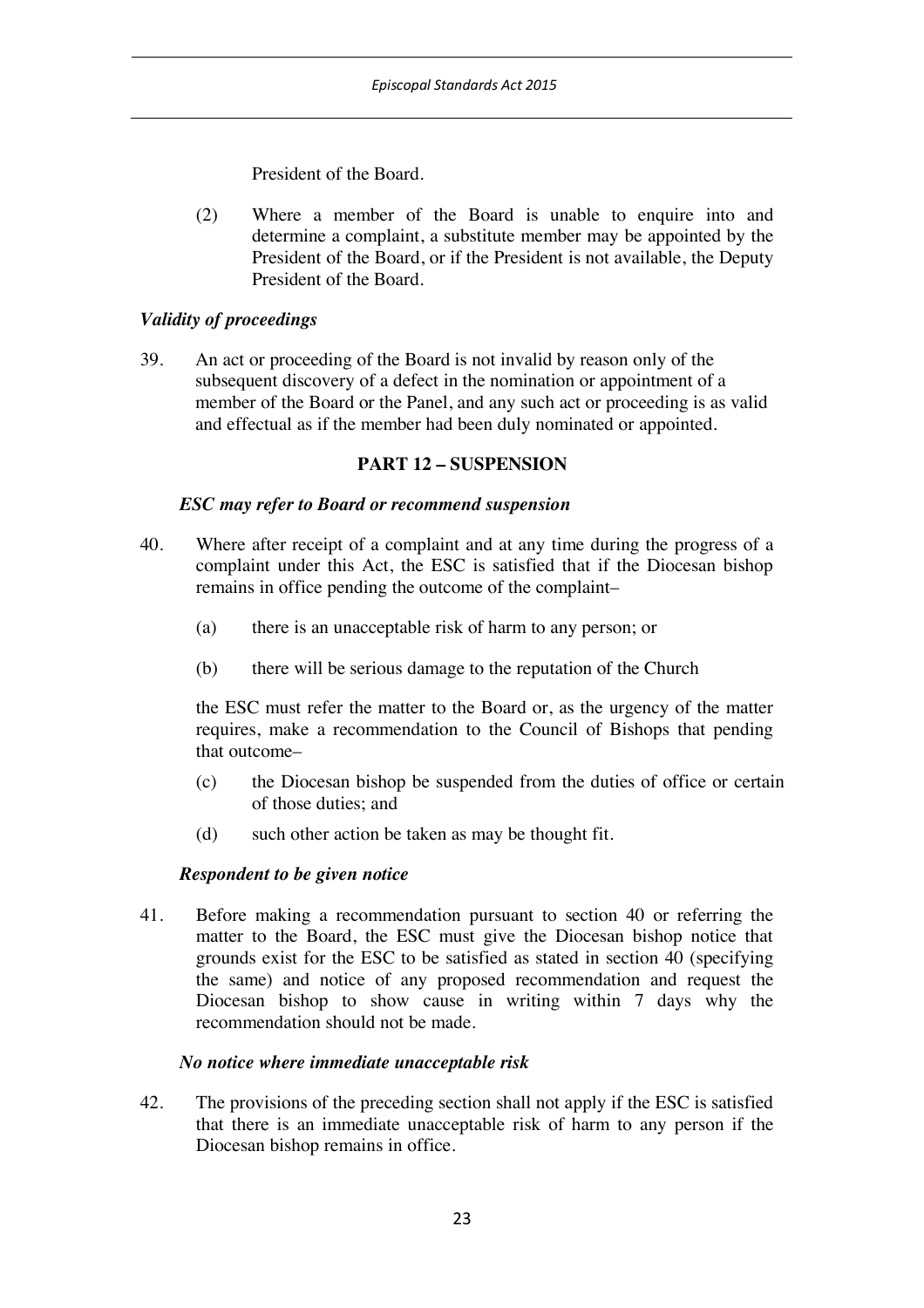# *Referral to the Board*

- 43. Where the ESC is satisfied that there is an immediate unacceptable risk of harm to any person if the Diocesan bishop remains in office and makes a recommendation to the Council of Bishops pursuant to section 40-
	- (a) the ESC must forthwith refer the matter to the Board; and
	- (b) the Director must as soon as practicable give the Diocesan bishop notice that—
		- (i) the recommendation has been made without notice and the grounds relied on;
		- (ii) the ESC will report the recommendation to the Board at its next meeting and that the Board will consider whether the recommendation should stand; and
		- (iii) the Diocesan bishop may advance submissions to the Board if he or she wishes to do so.

### *ESC or Board to consider respondent's response*

- 44. (1) The ESC or the Board (as the case may be) must consider the response if any from the Diocesan bishop received within the time specified above or any further period allowed, before making a decision on the recommendation to be made.
	- (2) The provisions of subsection (1) shall not apply in relation to any recommendation of the ESC to the Council of Bishops under section 40 where the ESC is satisfied that there is an immediate unacceptable risk of harm to any person if the Diocesan bishop remains in office and for that reason the provisions of section 41 do not apply.

## *Powers of Board if satisfied as to unacceptable risk or serious damage to reputation*

- 45. If the Board is satisfied
	- (a) that if the Diocesan bishop remains in office pending the outcome of the complaint–
		- (i) there is an unacceptable risk of harm to any person; or
		- (ii) there will be serious damage to the reputation of the Church

the Board may after considering the response if any from the Diocesan bishop–

(b) determine accordingly and make a recommendation to the Council of Bishops that pending that outcome action be taken as referred to above in section 40;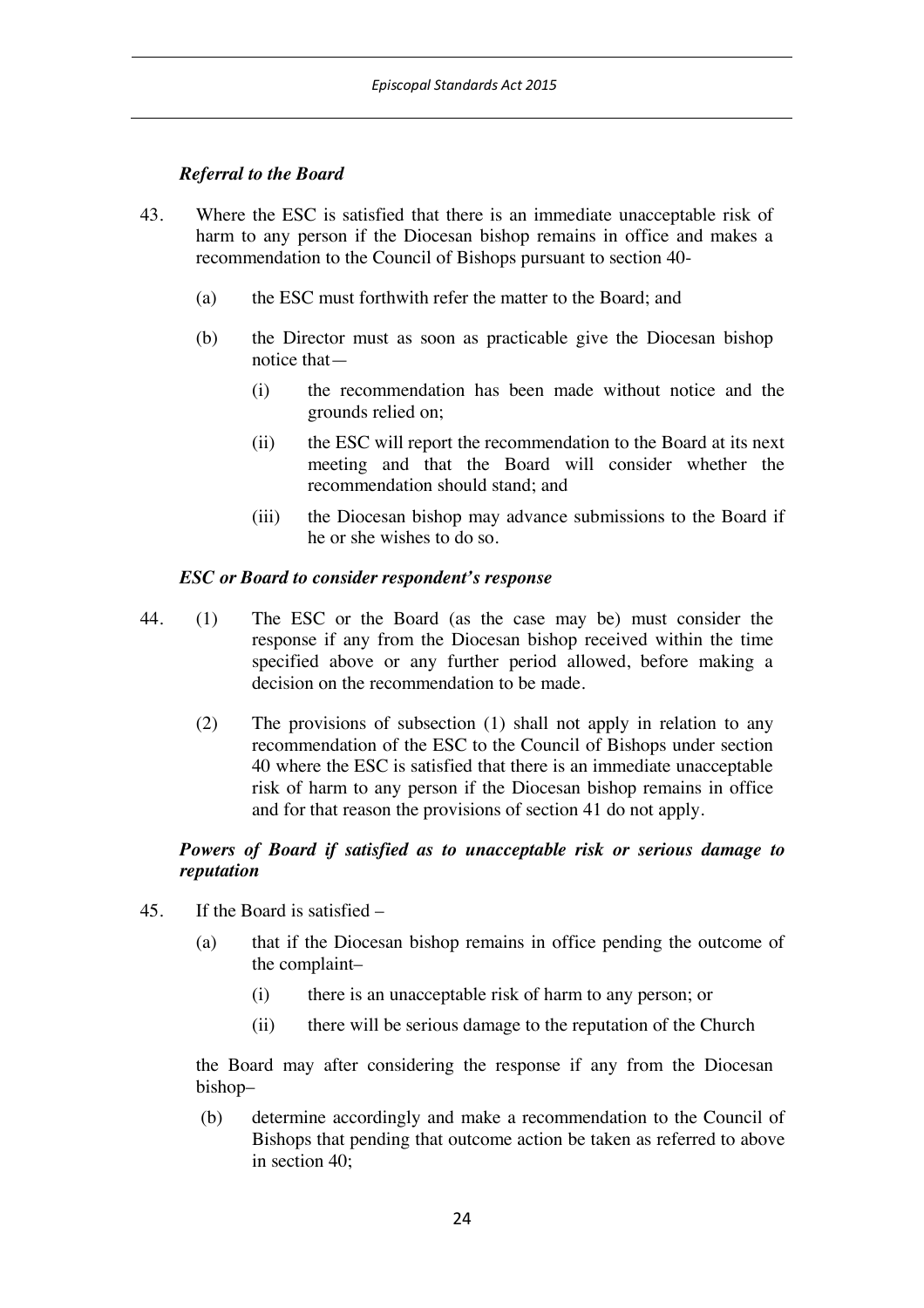or where the ESC has already made a recommendation under section 40—

- (c) affirm or vary that recommendation; or
- (d) set aside that recommendation and make another in substitution for it.

#### *Matters to be considered by ESC or Board before recommending*

- 46. Before making a recommendation under this Part, the ESC or the Board (as the case may be) must take into account:
	- (a) the seriousness of any alleged misconduct;
	- (b) the nature of the material to support or negate the allegations;
	- (c) the extent to which any person is at risk of harm;
	- (d) any breach of a duty imposed on the Diocesan bishop under this Act;
	- (e) after consultation with the Diocesan Council, the effect on the Diocesan bishop, and on the Church and its reputation of acting and of not acting under this Part; and
	- (f) any other allegation of similar conduct previously made to the ESC or to an equivalent body

and may take into account any other relevant matter.

#### *Suspension by the Council of Bishops*

- 47. (1) Subject to section 71, the Council of Bishops to whom a recommendation is made under this Part must, and is hereby empowered to give effect to  $-$ 
	- (a) that recommendation of the ESC or the Board or if applicable the Review Board; or
	- (b) any variation or modification of that recommendation, consistent with any facts found by the body making the recommendation provided that the substance of that recommendation is preserved, as the Council of Bishops sees fit.
	- (2) Subject to subsection (3), the Council of Bishops must release to the persons referred to in paragraphs (b) to (f) of subsection 99(1) and to the public as soon as practicable a written statement disclosing their decision on the recommendation received and the steps to be taken or that have been taken pursuant to this section to give effect to it.
	- (3) The Council of Bishops must ensure that any statement which is released to the public is anonymised and redacted so as not to contain any particulars that identify or are likely to lead to the identification of—
		- (a) the complainant other than the Director;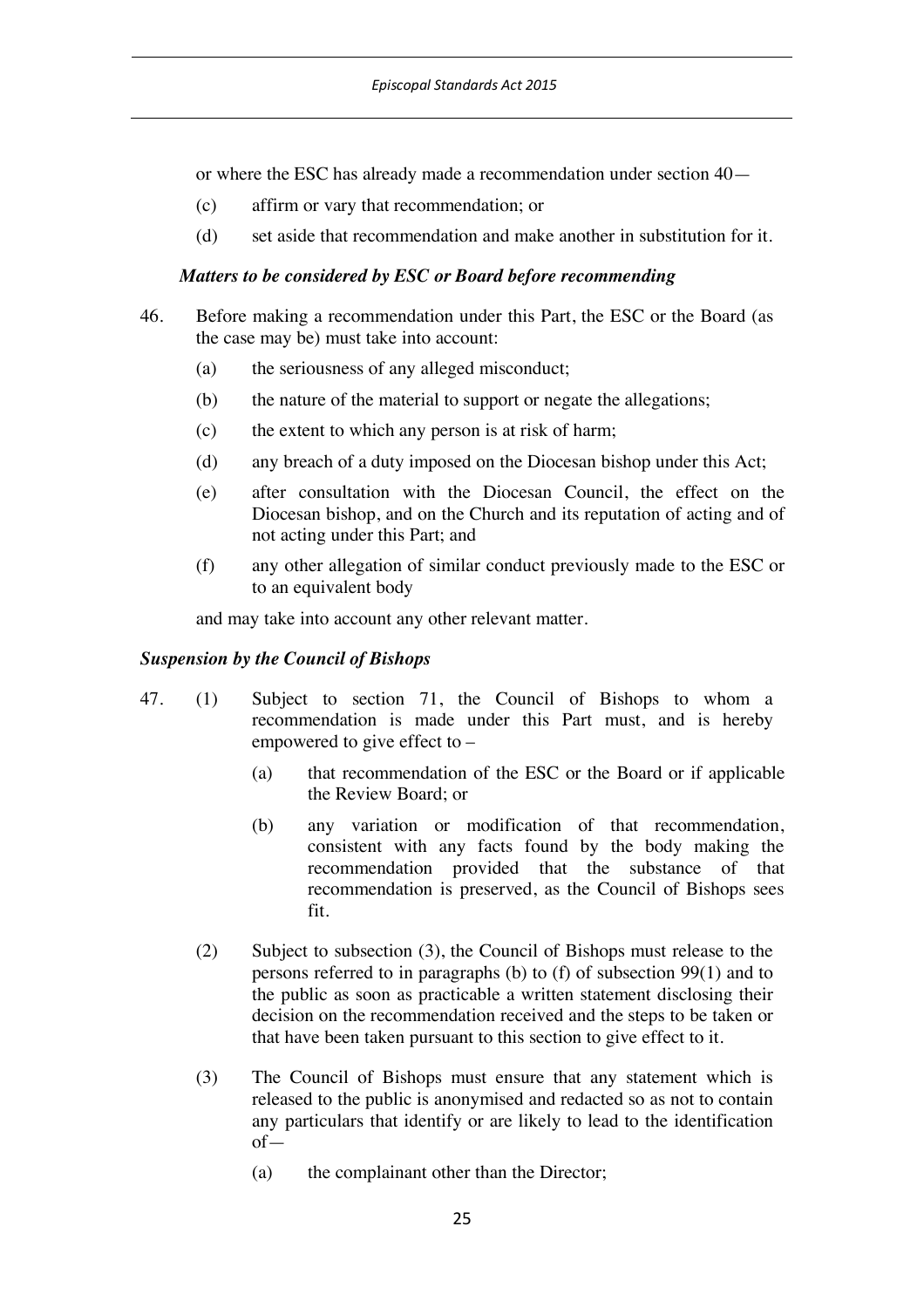- (b) any witness other than the respondent or a witness as to either character or a question on which expert evidence is given;
- (c) any person against whom a prescribed sexual offence is alleged to have been committed; or
- (d) the respondent (whether as a witness or otherwise), unless—
	- (i) the Board or the Review Board has already made public the name of the respondent in the exercise of its discretion; or
	- (ii) in the discretion of the Council of Bishops, the disclosure of the identity of the respondent is necessary or desirable in the public interest.

### *Decision of the Council of Bishops to be decided by a majority of the votes*

48. A question before the Council of Bishops under this Part may be decided by a majority of the votes of the members of the Council of Bishops.

#### *Criminal charges – Notice of suspension by the relevant Metropolitan*

- 49. (1) If the Diocesan bishop has been charged in any jurisdiction in Australia with a sexual offence or an offence relating to child pornography whether committed within or outside the Diocese, the Diocesan bishop must forthwith stand down from the duties of office pending the determination of the charge.
	- (2) If the Diocesan bishop fails to do so, the relevant Metropolitan may serve on the Diocesan bishop a notice of suspension signed by the relevant Metropolitan.
	- (3) Upon service of that notice, the Diocesan bishop shall be deemed to have been suspended pending the outcome of the hearing of the charge.

#### *Effect and consequences of suspension*

- 50. A suspension of the Diocesan bishop made by the Council of Bishops following a recommendation under this Act or a suspension deemed under the preceding section:
	- (a) has effect as an absence of the Diocesan bishop from the see; and
	- (b) continues until it ceases to have effect by reason of :
		- (i) the ESC terminating the investigation of the complaint without referring the matter to the Board; or
		- (ii) a determination to that effect by the Council of Bishops; or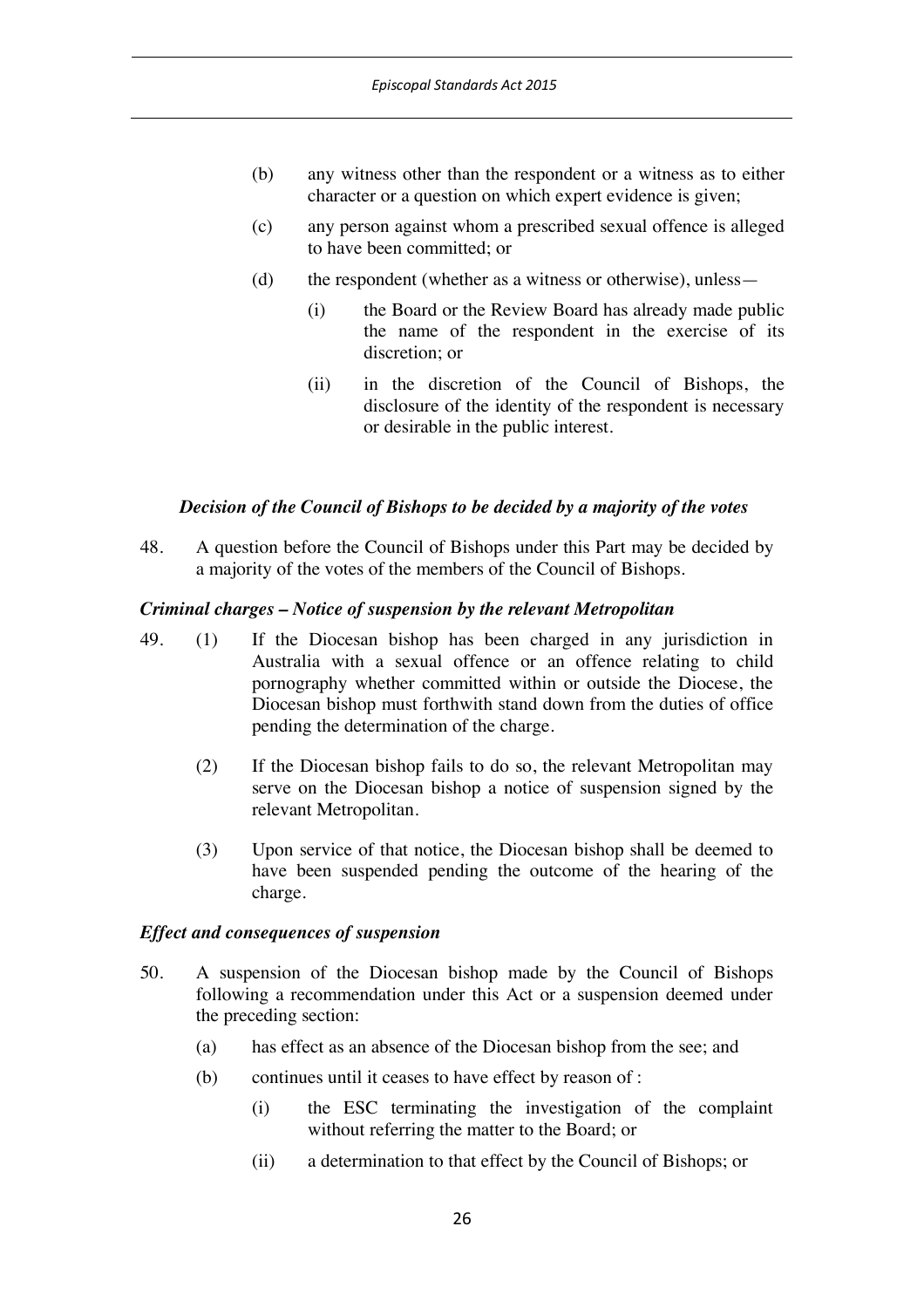- (iii) the Council of Bishops giving effect to a recommendation of the Board or the Review Board as the case may be or such a recommendation as varied or modified by the Council of Bishops under section 100; or
- (iv) the see becoming vacant (whether or not under this Act)

whichever first occurs.

## *Continuation of stipend, allowances and other benefits*

51. During any such suspension or any voluntary standing down from the duties of office pending the outcome of a complaint, the Diocesan bishop is entitled to receive whatever stipend, allowances and other benefits as would otherwise have accrued and they are to be met or reimbursed by the body normally responsible for their payment.

# **PART 13 – REFERENCE OF A COMPLAINT TO THE BOARD**

### *ESC to refer certain matters to the Board*

- 52. After investigation of a complaint in accordance with Part 9, where the ESC has formed the opinion that the conduct the subject of the complaint if established would call into question whether—
	- (a) the Diocesan bishop is unfit
		- (i) to hold office or to be or remain in Holy Orders; or
		- (ii) whether temporarily or permanently, to exercise ministry and perform any duty or function of the office; or
	- (b) in the exercise of ministry or in the performance of any duty or function, the Diocesan bishop should be subject to any condition

the ESC must refer the complaint to the Board and may refer the complaint to the Episcopal Standards Board constituted under the *Episcopal Standards (Child Protection) Canon* 2017.

### *How ESC to refer matters*

53. The ESC must refer the complaint to the Board by delivering to the Secretary of the Board a written report of its investigation and opinion signed by a member of the ESC.

# *If Diocesan bishop resigns from office*

54. If after a complaint is referred to the Board, the Diocesan bishop resigns from office, the Board may continue to enquire into and determine the complaint, notwithstanding such resignation.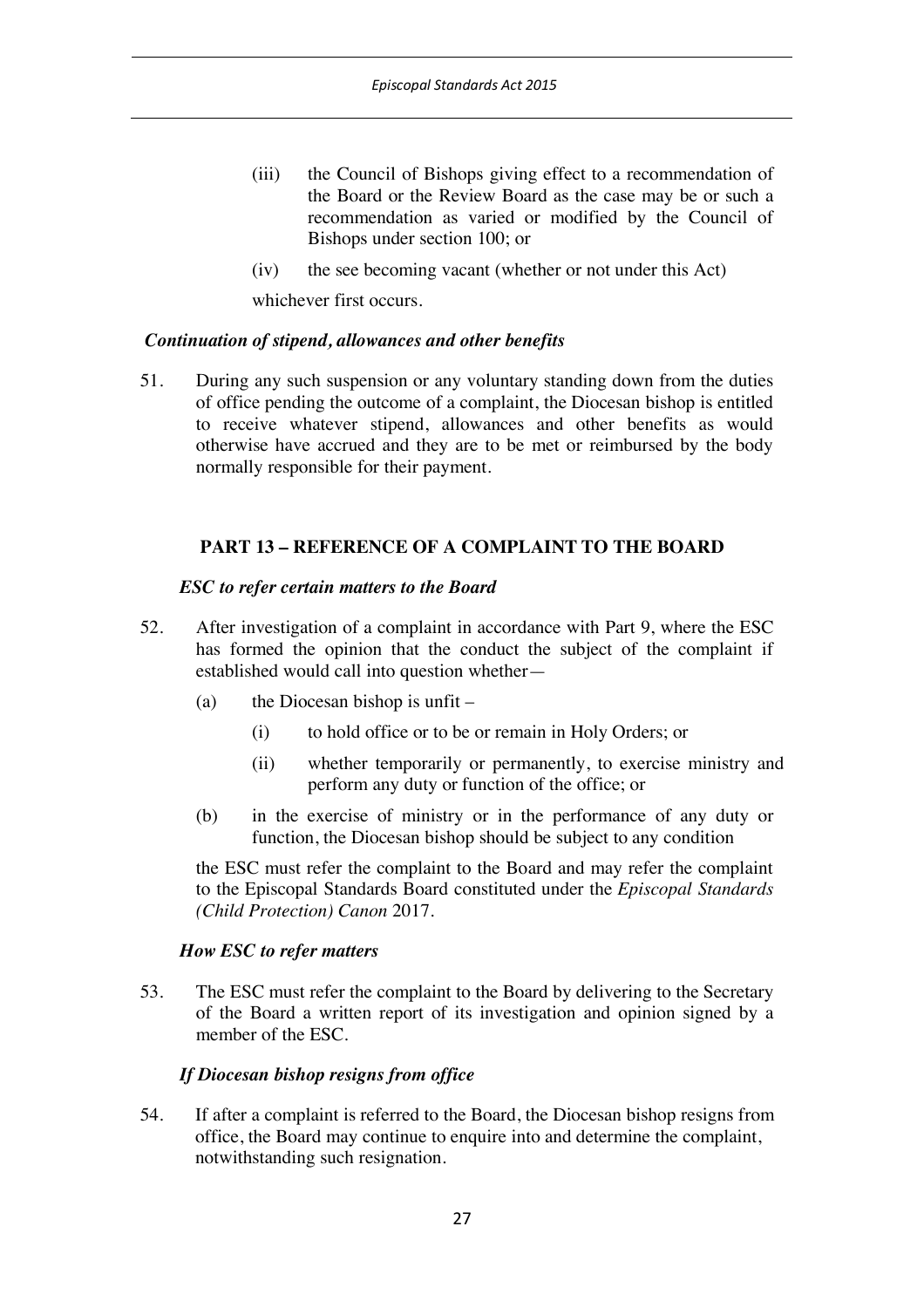### *Documents and materials to be delivered to the Board*

- 55. (1) Within 14 days of the date of the reference of a complaint to the Board or within 14 days of the date of the document or material coming into existence, whichever is the later, the ESC must cause to be delivered to the Secretary of the Board any documents and material relevant to the reference.
	- (2) The ESC, as soon as practicable after delivering the report referred to in section 53 to the Secretary of the Board, shall cause to be delivered to the Diocesan bishop as the respondent a copy of the report and opinion and notice that the respondent may advance any submissions to the Board if he or she wishes to do so.
- 56. The Board must deal with a complaint as expeditiously as possible.

## *Enquiry*

- 56A. (1) On the referral to the Board of a complaint, the Board must enquire into and determine—
	- (a) whether the Diocesan bishop did commit any alleged misconduct; and
	- (b) whether—
		- (i) the Diocesan bishop is unfit, whether for a specified limited period or permanently, to hold a particular or any role office or position in the Church or to be or remain in Holy Orders or in the employment of a Church body; or
		- (ii) in the exercise of that person's role office or position or in the performance of any function, the Diocesan bishop should be subject to any condition or restriction.
	- (2) On the referral of a complaint to the Episcopal Standards Board constituted under the *Episcopal Standards (Child Protection) Canon* 2017, that complaint shall be dealt with in accordance with the provisions of that canon.

### *Powers of Board*

- 57. (1) If the Board is not satisfied that the Diocesan bishop committed any misconduct or that the complaint is false, vexatious or misconceived, the Board may determine accordingly and must dismiss the complaint.
	- (2) If the Board is satisfied that the Diocesan bishop did commit misconduct but is not satisfied as to any of the matters in paragraphs (a) and (b) of section 58, the Board may determine accordingly and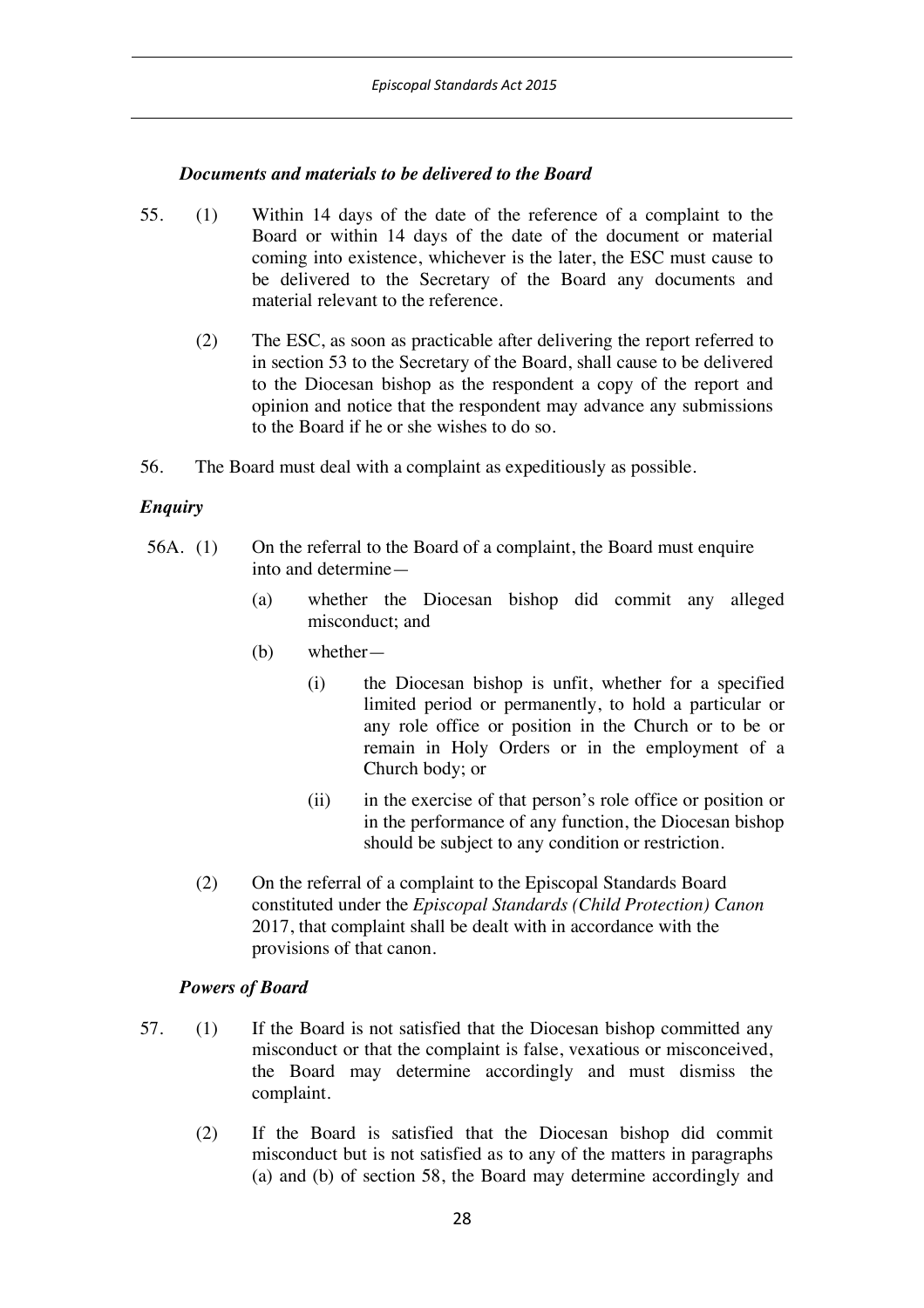must take no further action in relation to the complaint.

- 58. (1) If the Board is satisfied that the Diocesan bishop did commit any misconduct and that–
	- (a) the Diocesan bishop is unfit  $-$ 
		- (i) to hold office or to be or remain in Holy Orders; or
		- (ii) whether temporarily or permanently, to exercise ministry and perform any duty or function of the office; or
	- (b) in the exercise of ministry or in the performance of any duty or function, the Diocesan bishop should be subject to any condition;

the Board may determine in writing accordingly and may recommend to the Council of Bishops any one or more of the following:

- (c) that the Diocesan bishop be counselled;
- (d) that for a specified period the Diocesan bishop's holding of office or performance of a function as the case may be, shall be subject to such conditions or restrictions as the Board may specify;
- (e) that the Diocesan bishop be suspended from office or from performing a function as the case may be for such period recommended by the Board;
- (f) that the Diocesan bishop be directed to do or to refrain from doing a specified act;
- (g) that the Diocesan bishop be removed from office and the See be declared vacant;
- (h) that the implementation of a determination shall be suspended for such period and upon such conditions as the Board shall specify;
- (i) that a charge be promoted against the Diocesan bishop before the Special Tribunal;
- $(i)$  that the Diocesan bishop be prohibited from functioning
	- (a) as a bishop, or
	- (b) as a bishop and priest; or
	- (c) as a bishop, priest and deacon;

 either temporarily or permanently and either generally or by reference to a particular place, office, role or circumstance; (k) that the Diocesan bishop be deposed from the exercise

 <sup>5</sup> See section 77.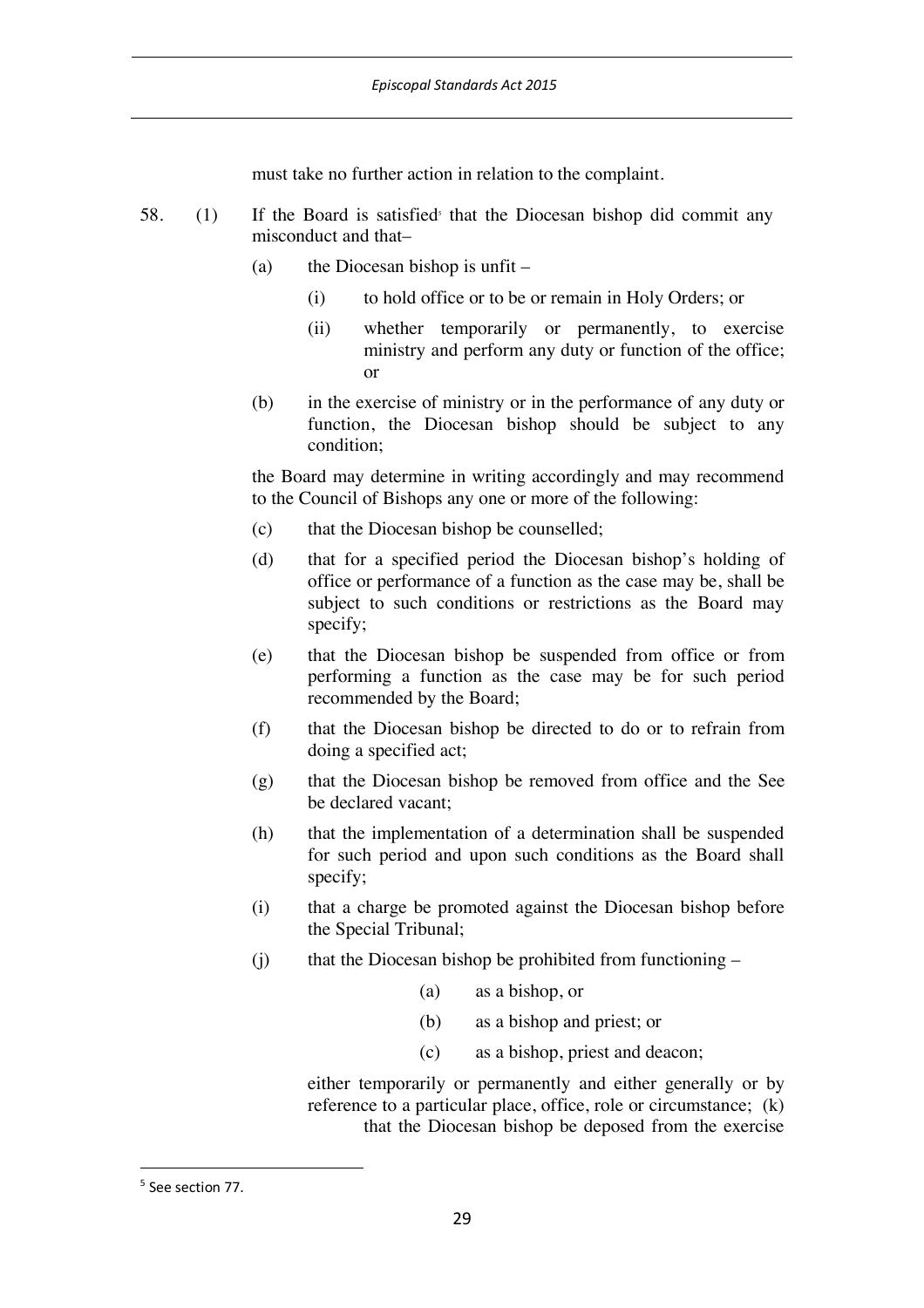of Holy Orders;

- (l) otherwise as the Board sees fit.
- 59. If the Board is satisfied that the Diocesan bishop is unfit-
	- (a) to hold office or to be or remain in Holy Orders; or
	- (b) whether temporarily or permanently, to exercise ministry and perform any duty or function of the office

its recommendation must include any one or more of those specified above in paragraphs  $(e)$ ,  $(g)$ ,  $(i)$  and  $(k)$ .

#### *Board may adjourn on terms*

- 60. (1) The Board may defer making any recommendation under section 58 on a complaint and may for that purpose adjourn any hearing from time to time for a period or periods not exceeding in the aggregate 12 months, on terms that the Diocesan bishop undertake for a specified period and in a form approved by the Board to do one or more of the following acts or omissions –
	- (a) stand down from the duties of office or from performing specified episcopal duties;
	- (b) undertake counselling from a person approved by the Board;
	- (c) submit to periodic medical examination by a person approved by the Board;
	- (d) undertake a specified program of medical treatment or rehabilitation whether as an outpatient or inpatient;
	- (e) provide medical or other evidence requested by the Board to assist it in deciding on any final recommendation; and
	- (f) perform or refrain from performing some other specified act.
	- (2) If, within a period specified by the Board, the Diocesan bishop declines to give an undertaking in accordance with subsection (1), the Board must proceed to make a determination and recommendation.
	- (3) The Board may take into account the failure of the Diocesan bishop to comply with his or her undertaking under subsection (1) in deciding on any recommendation on a complaint.

### **PART 14 – EPISCOPAL STANDARDS REVIEW BOARD**

#### *Establishment of the Review Board*

61. There shall be a Episcopal Standards Review Board comprising 5 persons and constituted and appointed in accordance with the provisions of this Part.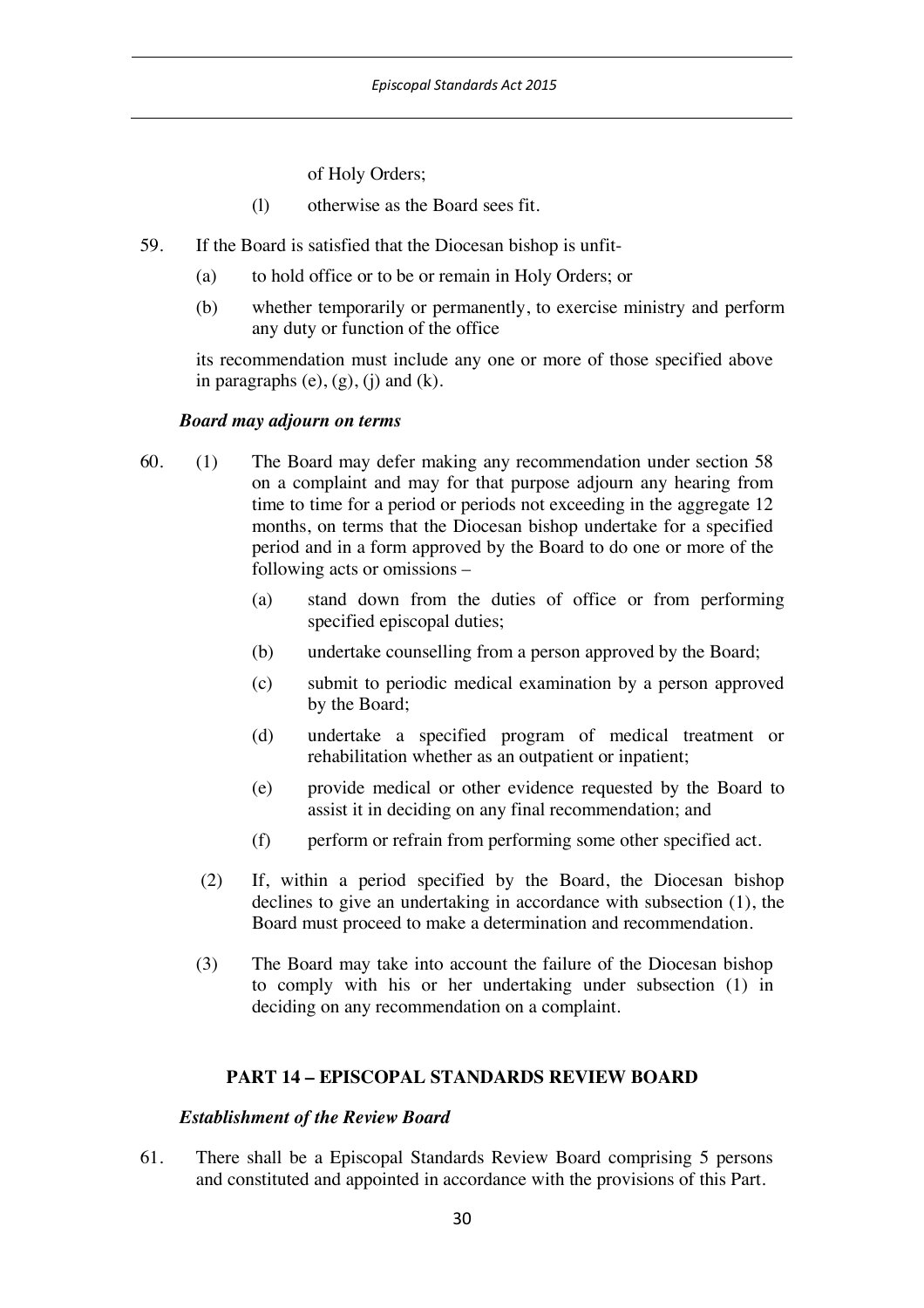## *Function of the Review Board*

62. Subject to the provisions of this Act, the function of the Review Board is to determine any application authorised by this Act for review of a decision of the Board.

### *Panel of Review Board members*

- 63. The members of the Review Board in a particular case shall be appointed from a panel of 10 persons comprising:
	- (a) a President and a Deputy President, both of whom shall be or shall have been either a judicial officer or a practising barrister or solicitor of at least 10 years' standing of the Supreme Court of a State or Territory; and
	- (b) eight other persons of whom—
		- (i) two shall be clergy who are or have been a diocesan bishop;
		- (ii) two shall be clergy not in bishop's orders; and
		- (iii) four shall be lay persons.

## *Appointment of members of Review Board Panel*

- 64. (1) The members of the panel shall be appointed by the Diocesan Council, meeting when the Diocesan bishop is not present.
	- (2) The members of the panel shall hold office on such terms and conditions as may be determined from time to time by the Diocesan Council, meeting when the Diocesan bishop is not present.
	- (3) The members of the panel may constitute or include the members of an equivalent body either generally or for a particular complaint or matter.
	- (4) Any vacancy in the membership of the panel shall be filled by the Diocesan Council, meeting when the Diocesan bishop is not present.

### *Convening a Review Board*

- 65. (1) The members of the Review Board to be convened for any review of a decision of the Board shall be determined by the President or, if there is a vacancy in the office of President, by the Deputy President.
	- (2) For the purpose of any application to the Review Board, the Review Board shall consist of the President or Deputy President, who shall be the presiding member, one clergy person in bishop's orders, one clergy person not in bishop's orders and two lay persons.
	- (3) So far as it is reasonably practicable, the Review Board shall include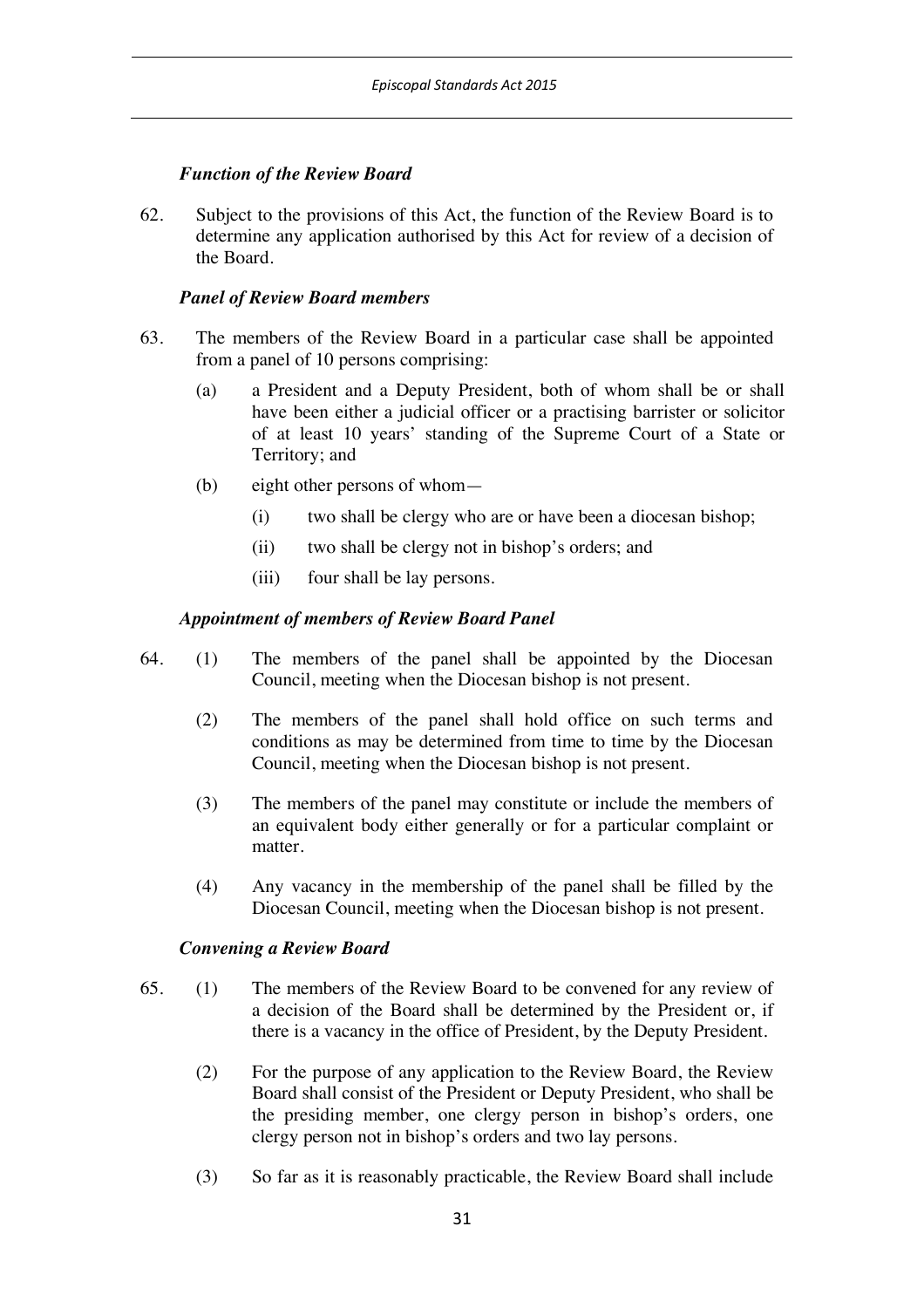at least one man and at least one woman.

- (4) The quorum for a meeting of the Review Board shall be all the members of the Review Board except where the Review Board by its President or Deputy President makes directions under section 81 of this Act.
- (5) A member of the Review Board shall not act as such a member unless the member has agreed in writing to abide by this Act.

### *Secretary to the Review Board*

66. There shall be a Secretary to the Review Board who shall be appointed on such terms and conditions as may be determined from time to time by the President of the Review Board.

### *Separately constituted Review Boards may sit simultaneously*

67. The Review Board, separately constituted in accordance with this Part, may act simultaneously for the purpose of applications made to it.

#### *Review Board's proceedings valid despite vacancies etc*

68. An act or proceeding of the Review Board is not invalid by reason only of a vacancy in its membership or in the membership of the panel and, notwithstanding the subsequent discovery of a defect in the nomination or appointment of a member of the panel or the Review Board, any such act or proceeding is as valid and effectual as if the member had been duly nominated or appointed.

### **PART 15 – APPLICATION FOR REVIEW**

#### *Interpretation*

69. In this Part, "reviewable decision" means any finding of fact, determination or recommendation by the Board under either section 45 or section 58 of this Act.

### *Application to Review Board*

70. Where the Board has made any reviewable decision, the respondent or the ESC may within 30 days from the date of the decision or such further period as the Review Board may allow, apply to the Review Board for review of the decision.

*Stay*

71. Except in so far as the Board or the Review Board may direct otherwise, the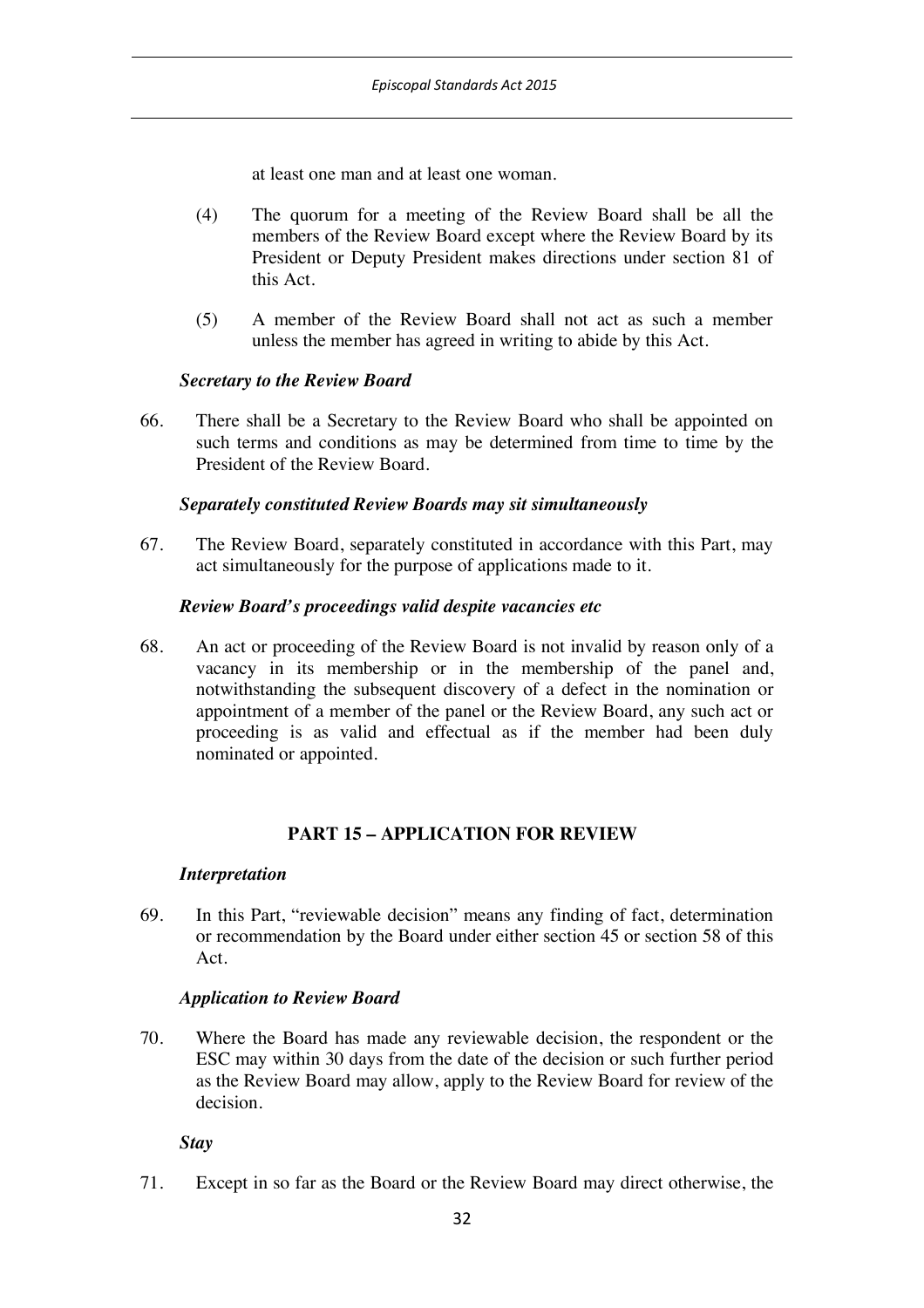application for review shall not operate as a stay of the action on any recommendation by the Council of Bishops required under this Act.

### *Documents and material to be delivered following application*

72. Within 14 days of the date of the application to the Review Board or within 14 days of the date of the document or material coming to existence, whichever is the later, the ESC shall cause to be delivered to the Secretary of the Review Board any documents and material relevant to the application for review including the reasons of the Board for its determination and any recommendations.

## *President to determine membership of Review Board*

73. Upon delivery to the Secretary of the Review Board the documents and material relevant to the application for review, the President or Deputy President of the Review Board as the case may be shall as soon as possible determine the membership of the Review Board for the purpose of the application for review.

## *Review Board may exercise the powers of the Board*

- 74. The Review Board may exercise all the powers of the Board under this Act and may—
	- (a) affirm the decision under review;
	- (b) vary the decision under review;
	- (c) set aside the decision under review and make another decision in substitution for it; or
	- (d) set aside the decision under review and remit the matter for reconsideration by the Board in accordance with any directions or recommendations of the Review Board.

### *Review Board to deal with application expeditiously*

75. The Review Board must deal with the application as expeditiously as possible and must consider any further submissions from the respondent or the ESC.

### **PART 16 - PROCEEDINGS OF THE BOARD AND THE REVIEW BOARD**

### *Conduct of proceedings*

- 76. Each of the Board and the Review Board—
	- (a) must act with fairness and according to equity, good conscience, natural justice and the substantial merits of the case without regard to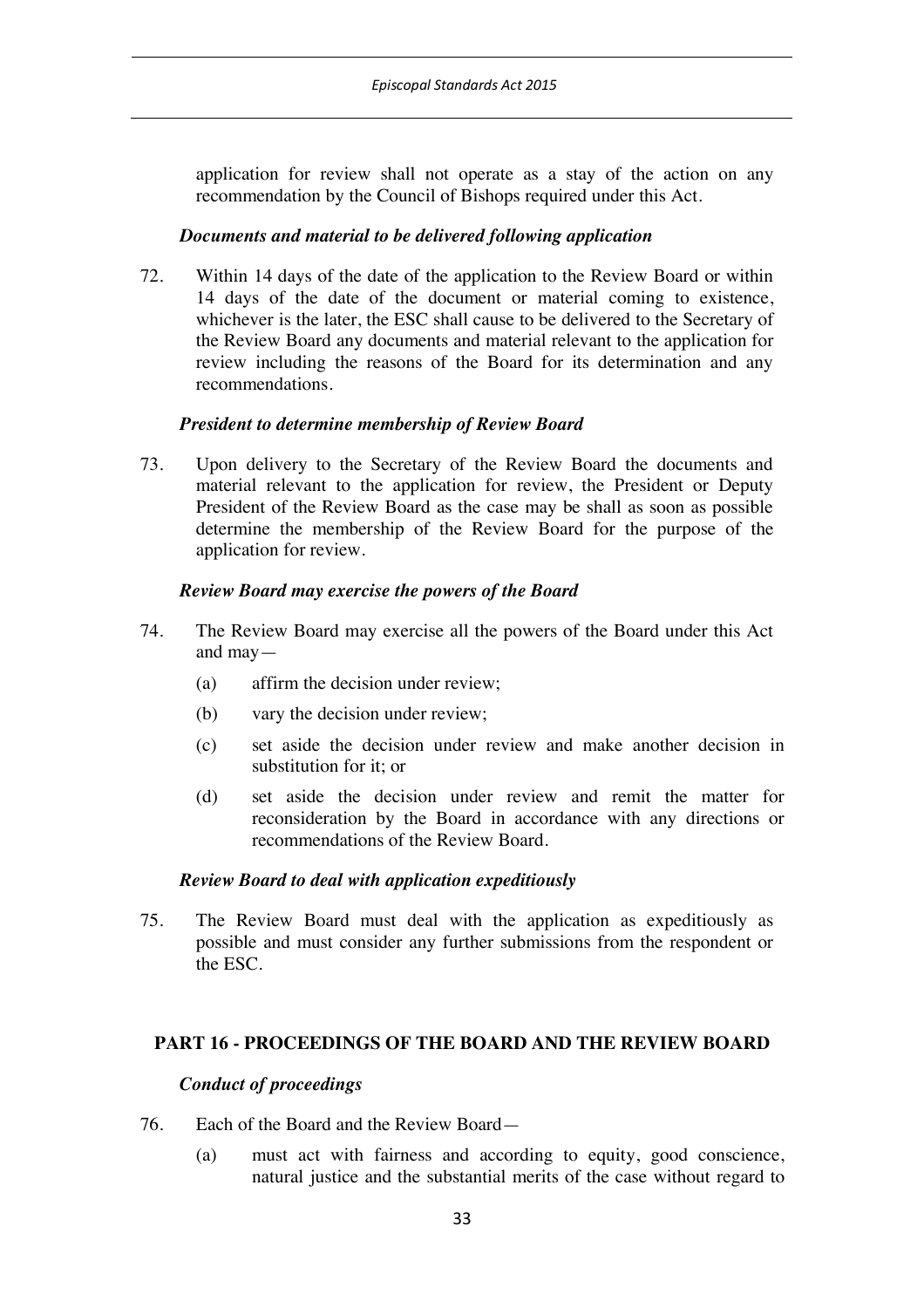technicalities or legal forms; and

(b) is not bound by the rules of evidence but may inform itself on any matter in such manner as it thinks fit.

### *Powers and duties of the Board and Review Board*

- 77. (1) Subject to this Act, each of the Board and the Review Board—
	- (a) may regulate the proceedings of its meetings as it sees fit;
	- (b) may conduct its business and any proceedings by video link, conference telephone or by any electronic means of communication;
	- (c) may inform itself from the transcript or other record of proceedings in any court or tribunal and may adopt any findings, and accept as its own, the record of any court or tribunal;
	- (d) may give any other person to whom notice of the proceedings was given or who satisfies them that he or she has a proper interest in the matter a reasonable opportunity to make submissions to them; and
	- (e) must give written reasons for any determination and recommendation, other than by way of directions in the course of an application, unless the determination is made by consent of the respondent and the ESC.
	- (2) The Board must give the ESC and the respondent a reasonable opportunity to adduce evidence, to examine or cross-examine witnesses and to make submissions to the Board.

### *Board and Review Board may stipulate special procedures in certain cases*

- 77A. Subject to any terms prescribed by regulation, each of the Board and the Review Board may stipulate the terms on which the examination or cross examination of a child or a victim of sexual abuse is to be conducted and may–
	- (a) refuse to permit any questions as to, or admit any evidence of, the general reputation of the victim of sexual abuse with respect to chastity;
	- (b) refuse to permit a victim of sexual abuse to be cross examined personally by the respondent;
	- (c) may direct that alternative arrangements be made for the giving of evidence by a victim of sexual abuse, including arrangements—
		- (i) permitting the evidence to be given from a place other than the hearing room by means of closed-circuit television or other facilities that enable communication between that place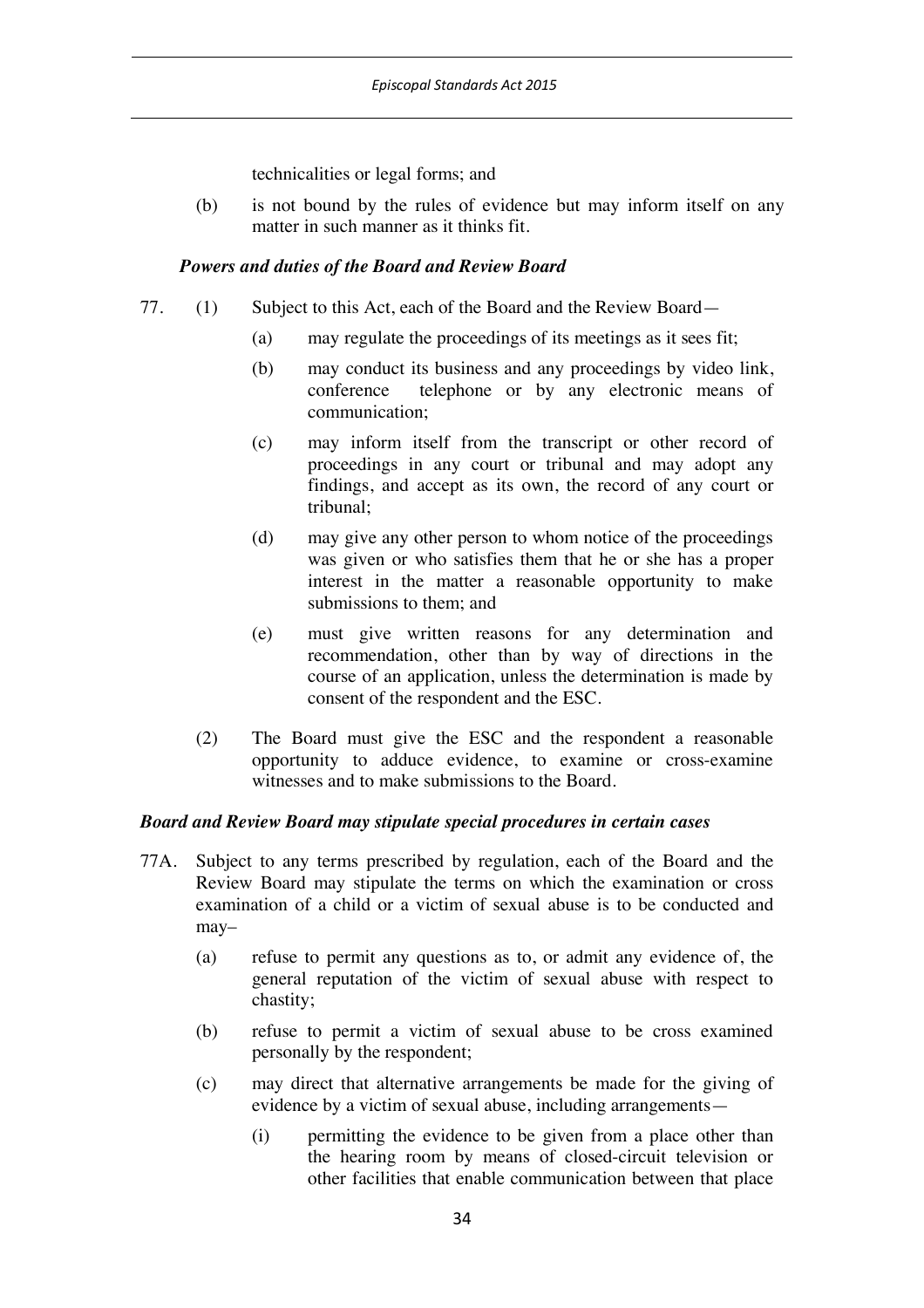and the hearing room;

- (ii) using screens to remove the respondent from the direct line of vision of the witness;
- (iii) permitting a person, chosen by the witness and approved by the board for this purpose, to be beside the witness while the witness is giving evidence, for the purpose of providing emotional support to the witness;
- (iv) permitting only persons specified by the board to be present while the witness is giving evidence;
- (v) requiring legal practitioners to be seated while examining or cross-examining the witness.
- 78. (1) Subject to subsections (2) and (3), any hearing of the Board or the Review Board must be held in private with attendance only by-
	- (a) the members of the Board or the Review Board (as the case may be);
	- (b) the Secretary of the Board or the Review Board and any person providing transcription services;
	- (c) the Director and any member of the ESC and any person representing any of them;
	- (d) the respondent and any person representing the respondent;
	- (e) the complainant;
	- (f) a person whom the complainant wishes to have present for the purpose of providing emotional support to him or her, who is reasonably available and who is approved by the Board or the Review Board to be present;<sup>6</sup>
	- (f) any witness while giving evidence; and
	- (g) any other person to whom notice of the proceedings was given or who satisfies the Board that he or she has a proper interest in the matter.
	- (2) Each of the Board and the Review Board may direct
		- (a) that the whole or part of a proceeding be held in public; or
		- (b) that any other persons or classes of persons specified by it may be present during the whole or any part of a proceeding.
	- (3) Each of the Board and the Review Board may only make a direction under the preceding subsection if satisfied that the direction is in the public interest in the proper administration of justice.

 <sup>6</sup> To adapt the language of clause 17 of schedule 5 of the *Magistrates' Court Act* <sup>1989</sup> (Vic).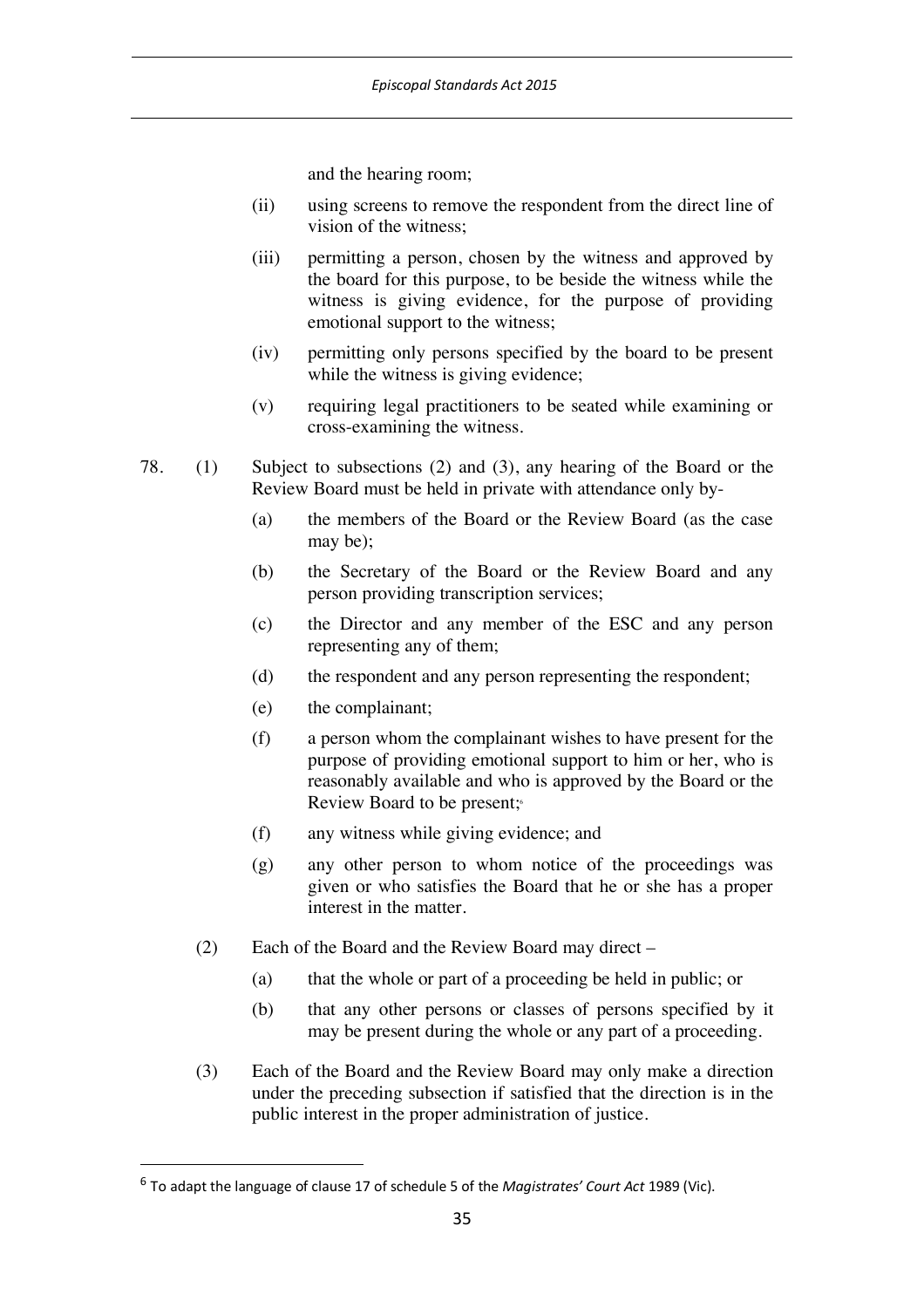## *Review Board not obliged to hold hearing or admit certain evidence*

- 79. Subject to this Act, the Review Board is not obliged
	- (a) to hold a hearing at which-
		- (i) evidence is adduced, whether by oral examination or signed statement or statutory declaration; or
		- (ii) submissions are heard orally; or
	- (b) to admit evidence that was not adduced before the Board in relation to the facts relevant to the complaint unless –
		- (i) the evidence could not have been obtained with reasonable diligence for use at the hearing before the Board; and
		- (ii) that there is a high probability that the result would have been different had it been received at that hearing.

### *Legal representation*

80. The ESC may and the respondent at the respondent's own expense may appoint a legal representative to assist in the process.

### *Directions*

- 81. Each of the Board and the Review Board may at any time and from time to time give directions:
	- (a) as to the inspection by and supply of copies to the respondent or any other person of the documents or material relevant to the reference; and
	- (b) as to the conduct of its inquiry into the reference

and for that purpose the Board or the Review Board may be constituted by the President or Deputy President alone.

### *Board and Review Board may appoint a person to assist*

82. Each of the Board and the Review Board may, for the purpose of any particular reference, appoint such person or persons, to assist it in inquiring into (but not determining) a reference as the Board or the Review Board thinks fit.

### *Directions to ESC*

83. Each of the Board and the Review Board may at any time and from time to time give directions to the ESC as to any further inquiries or investigation it requires to be carried out for the purposes of the reference and the ESC must to the best of its ability cause such directions to be carried out.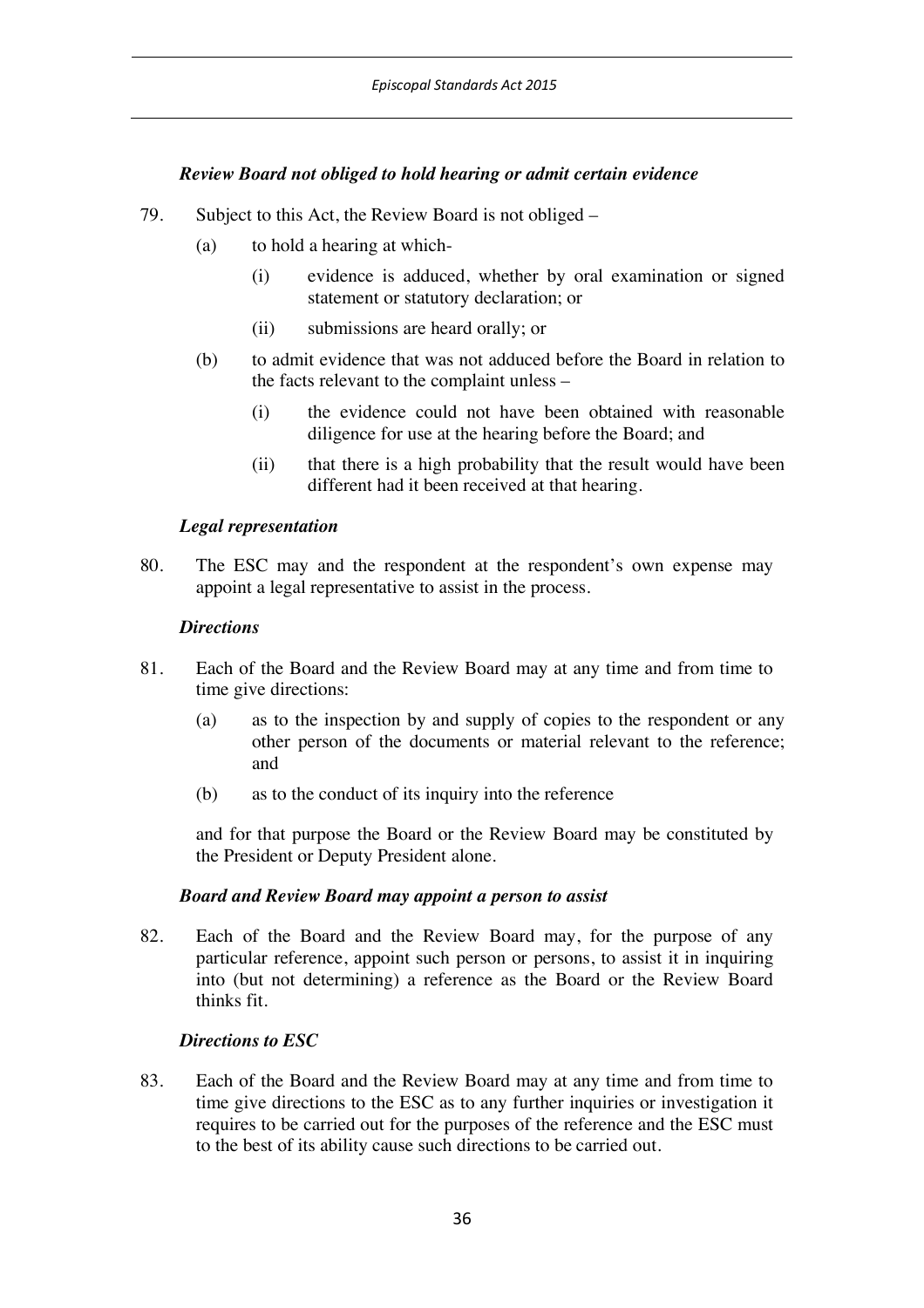## *Board and Review Board may receive written evidence*

84. Without limiting the meaning and effect of sections 76 and 77, each of the Board and the Review Board may receive a statutory declaration or a signed statement without the need for the personal attendance of the maker of the statutory declaration or statement and may also in its discretion use electronic means such as video link or conference telephone to receive evidence and submissions.

## *Board and Review Board may rely on decisions of other bodies*

- 85. In any proceedings before it, where the Board or the Review Board is satisfied that the respondent—
	- (a) has been convicted by a court within Australia of an offence involving conduct as described in any of paragraphs (a) to (i) and (l) of subsection 3(7) of this Act ("specified conduct");
	- (b) has been found guilty (without conviction) by a court within Australia of an offence involving specified conduct;
	- (c) has admitted in proceedings before a court or tribunal within Australia having engaged in specified conduct;
	- (d) has been found by a court or tribunal within Australia to have engaged in specified conduct; or
	- (e) has been disqualified by a court or tribunal within Australia from professional practice on account of specified conduct,

then—

- (f) a certificate, reasons for judgment or other record from the court or tribunal (as the case may be) shall be conclusive evidence that the respondent engaged in the specified conduct; and
- (g) neither the respondent nor any other party shall be at liberty to call or give evidence or make submissions for the purpose of calling into question the conviction or finding of guilt of the respondent or denying that the respondent engaged in the specified conduct.

### *Standard of proof applying to Board and Review Board*

- 86. (1) The standard of proof to establish an allegation is that of a reasonable satisfaction on the balance of probabilities.
	- (2) Each of the Board and the Review Board must scrutinize evidence with greater care if there is a serious allegation to be established, or an inherent unlikelihood of an occurrence of a given description or if there are grave consequences that would flow from a particular finding.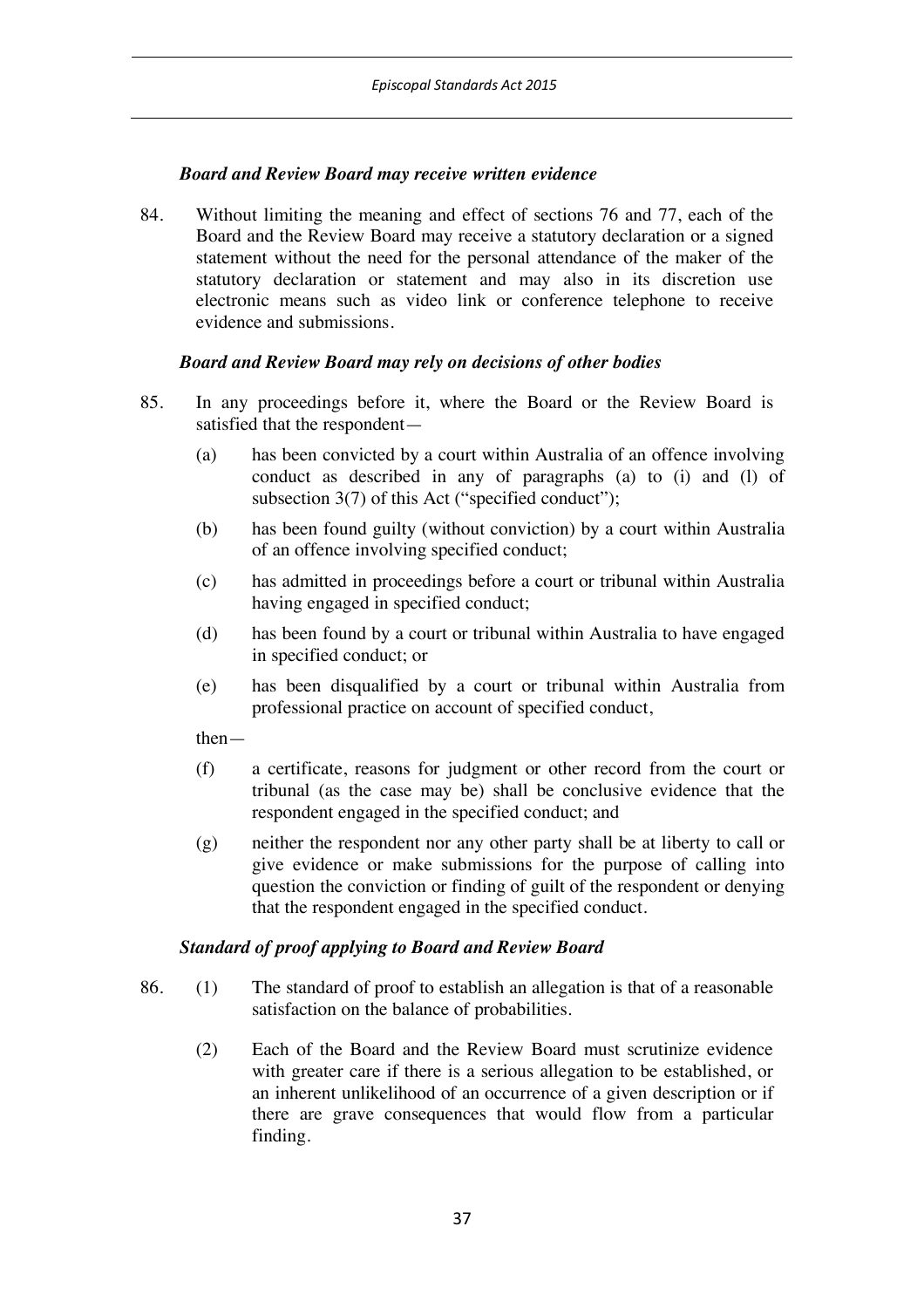## *Individual members of Board and Review Board not to meet with parties*

87. No member of the Board or the Review Board shall individually meet with either the complainant or the respondent or anyone acting on their behalf while the matter is in progress.

### *Disqualification where personal interest*

- 88. (1) Where a member of the Board or the Review Board has a personal interest in a matter before it the member shall be disqualified from participating in the matter.
	- (2) The opinion of the presiding member of the Board or the Review Board (as the case may be) as to whether any other member of the Board or the Review Board has a personal interest in a matter shall be conclusive.

## *Medical examination*

- 89. (1) The ESC or the Board or the Review Board may request the respondent to submit within a specified time to a medical examination by a person approved by the ESC or the Board or the Review Board (as the case may be) the cost of which shall be met from church funds under the control of the Diocesan bishop in Council.
	- (2) A copy of the report of an examination under subsection (1) shall be provided to the respondent, the Director, the ESC, the Board and, if applicable, the Review Board.

# *No further action where Special Tribunal unlikely to find respondent guilty*

90. If the Board or the Review Board is satisfied that there is no reasonable likelihood that the Special Tribunal would find the respondent guilty of any offence, the Board or the Review Board shall not recommend that a charge be promoted against the respondent in the Special Tribunal.

## *Certain matters not to be inquired into*

- 91. Neither the Board nor the Review Board shall, in the course of considering a complaint or reconsidering a decision respectively:
	- (a) inquire into any matter which is the subject of any completed formal investigation or enquiry and determination conducted—
		- (i) pursuant to any provision of the Constitution; or
		- (ii) pursuant to this Act or the Episcopal Standards Canon 2007, a canon or an ordinance of a diocesan Synod in any case relating to the discipline or professional standards of Church workers by a board of enquiry, tribunal or other body—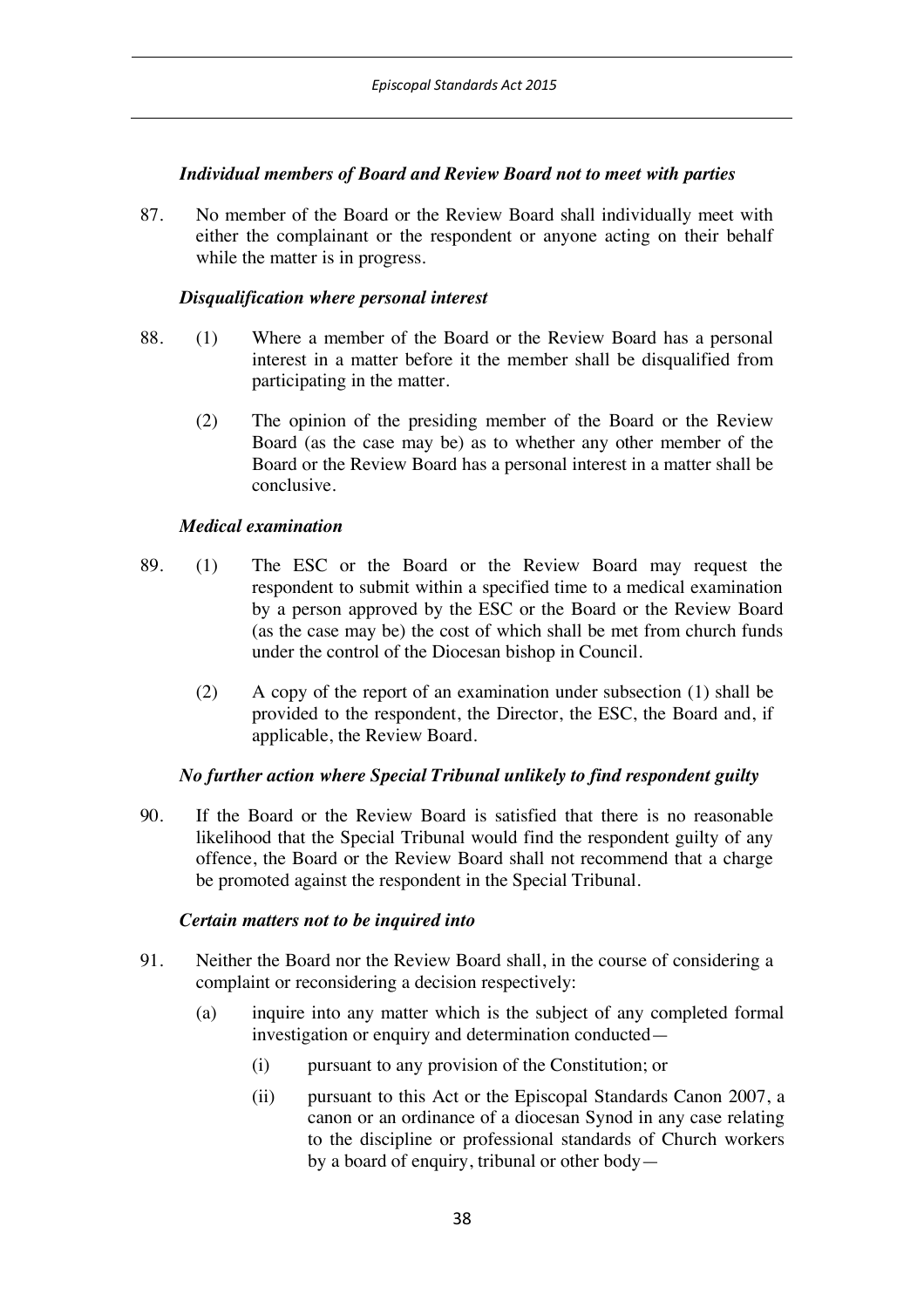save to the extent of any fresh evidence that was not reasonably available during the previous formal investigation or enquiry, but may take into account the finding of any such formal investigation or enquiry; or

(b) inquire into, make any findings in relation to or take into account any alleged breach of faith ritual or ceremonial.

## *Matters Board and Review Board to consider*

- 92. Where a matter is referred to the Board or application for review is made to the Review Board, the Board or Review Board (as the case may be) shall consider the complaint or decision and may make any finding on any relevant question of fact, taking into account—
	- (a) the final report (if any) of the investigator including any attachments;
	- (b) such report of the ESC as may be submitted;
	- (c) any further material received from the complainant and the Diocesan bishop relevant to its consideration;
	- (d) any other relevant evidentiary material;
	- (e) any standards prescribed by the code of conduct approved under this Act, whenever the conduct may have occurred;
	- (f) the conduct of the Diocesan bishop as it finds it to have been;
	- (g) any failure of the Diocesan bishop to comply with a provision of this Act; and
	- (h) in the case of the Review Board, the determination and reasons of the Board.

### *No costs to be awarded*

93. Neither the Board nor the Review Board has the power to award costs of any complaint or matter before it.

### *Making of rules*

- 94. (1) The President of the Board may make rules of the Board reasonably required in relation to the practice and procedure of the Board.
	- (2) The President of the Review Board may make rules of the Review Board reasonably required in relation to the practice and procedure of the Review Board.
	- (3) The ESC, the respondent and any other party joined to a complaint or matter by leave of the Board or the Review Board shall comply with the rules of the Board or the Review Board (as the case may be) and with any directions given by either the Board or the Review Board.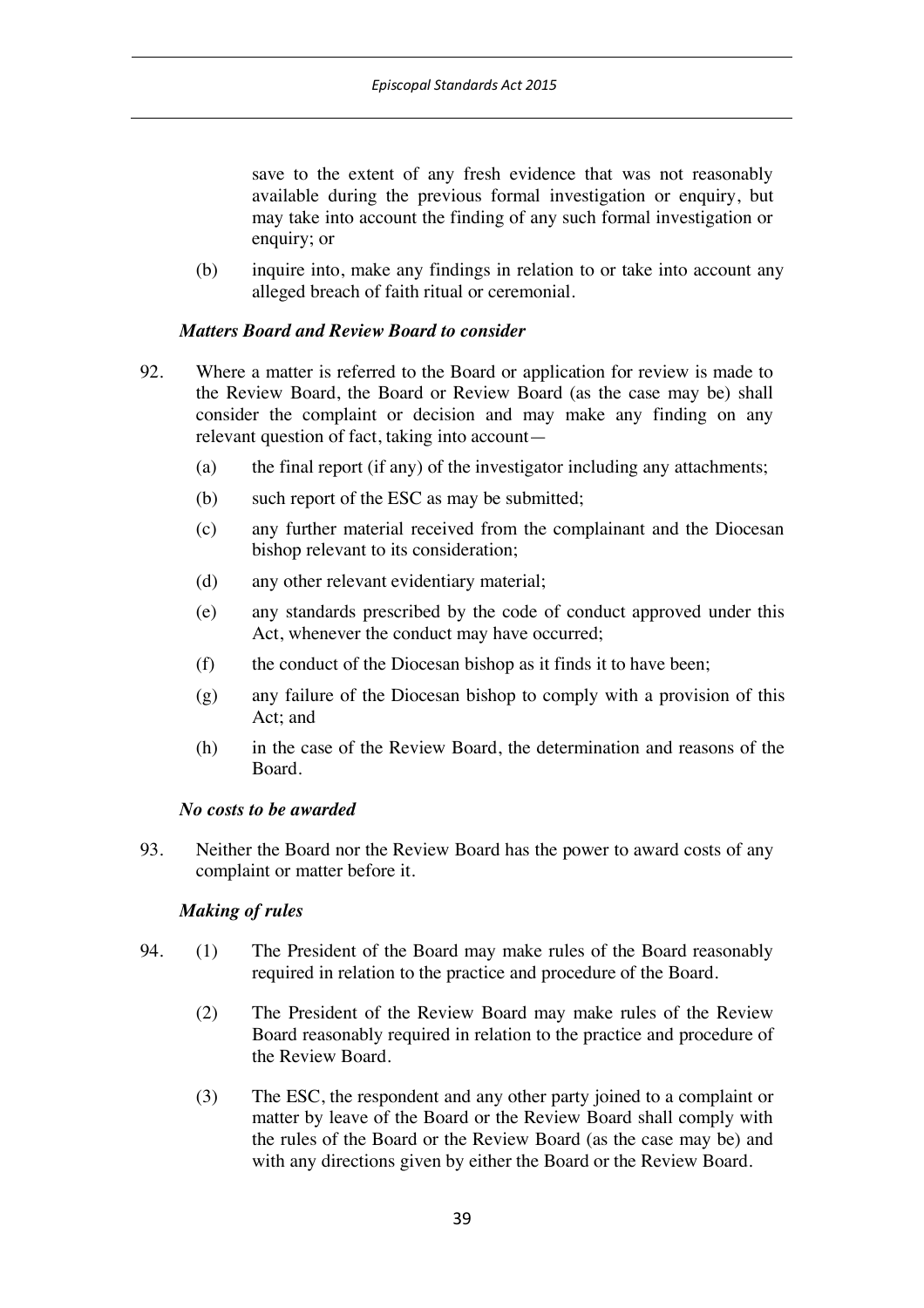95. The rules of the Board or the Review Board made under this Part may provide that, in relation to the exercise of specified functions, or in relation to matters of a specified class, other than the determination of an application including the making of a recommendation, the Board or the Review Board (as the case may be) may, at the direction of the presiding member, be constituted by a single member sitting alone.

## *Practice and procedure*

- 96. Subject to this Act and the relevant rules-
	- (a) the practice and procedure of the Board will be as directed by the presiding member of the Board; and
	- (b) the practice and procedure of the Review Board will be as directed by the presiding member of the Review Board.
- 97. (1) In any proceedings of the Board or the Review Board:
	- (a) any question of law or procedure shall be determined by the presiding member; and
	- (b) any other question will be determined by majority decision of the members, and in the case of an equality of votes the opinion of the presiding member shall prevail.
	- (2) Where the Board or the Review Board is constituted by a member sitting alone who is not the President or the Deputy President, any question of law that arises must be referred to the President or Deputy President for decision and any decision made on such a reference is a decision of the Board or the Review Board (as the case may be).
- 98. If a member of the Board or the Review Board, other than the presiding member, dies or is for any other reason unable to continue with any complaint referred to the Board or any matter before the Review Board, the Board or the Review Board constituted by the presiding member and the other member or members may, if the presiding member so determines, continue and complete the matter.

### *To whom a copy of the determination and recommendation to be provided.*

- 99. (1) Subject to this section, each of the Board and the Review Board must cause a copy of the determination and recommendations together with reasons (whether under section 45, 58 or 74) to be provided to  $-$ 
	- (a) the Council of Bishops;
	- (b) the complainant;
	- (c) the respondent;
	- (d) the Director and the ESC;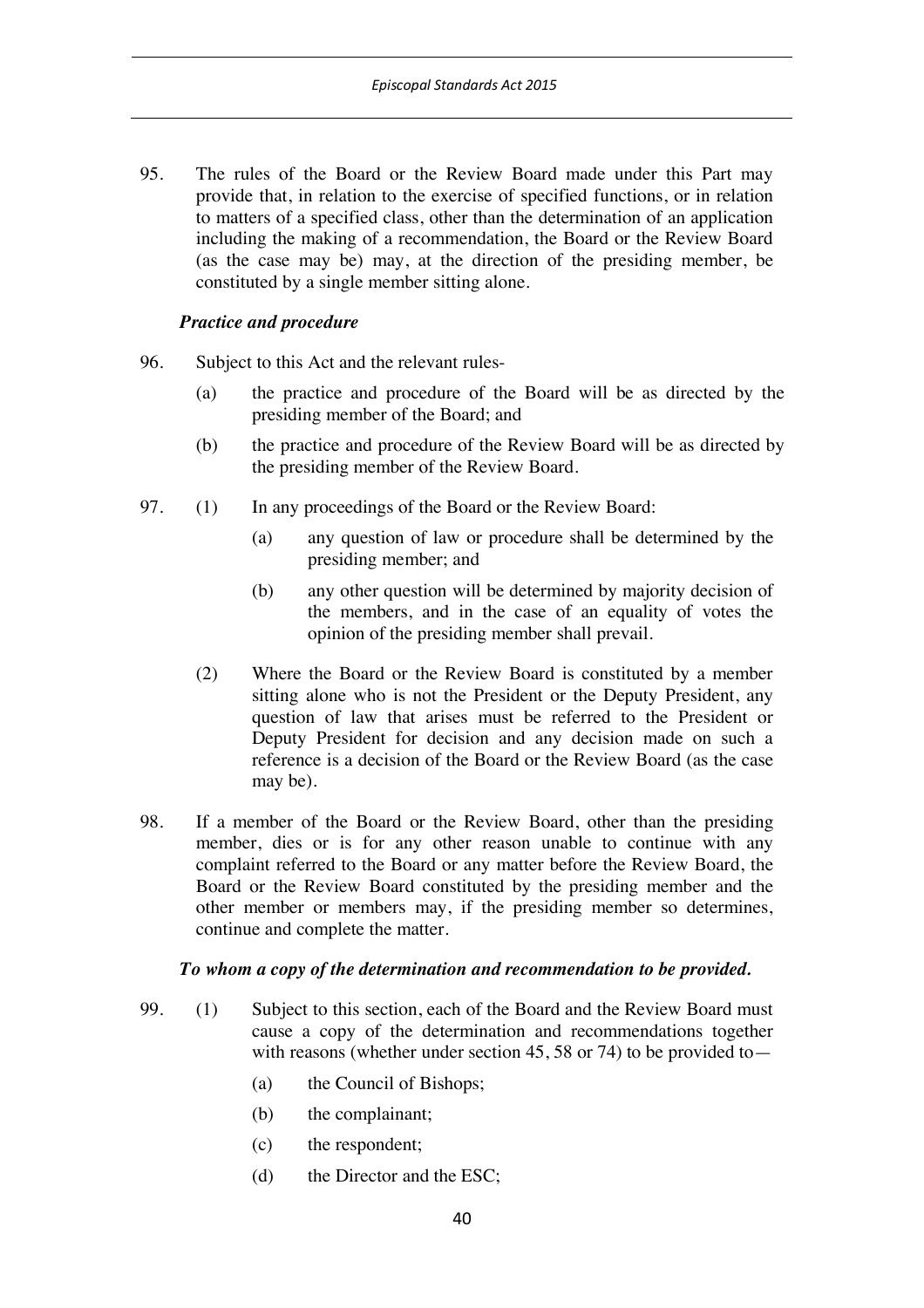- (e) the Diocesan Council; and
- (f) the Professional Standards Commission of the Anglican Church of Australia.
- (2) Each of the Board and the Review Board must ensure that the determination and recommendations together with reasons are anonymised and redacted so as not to contain any particulars that identify or are likely to lead to the identification of a prescribed person.7
- (3) Each of the Board and the Review Board must release to the public as soon as practicable –
	- (a) its determination and reasons for decision; and
	- (b) the recommendations made to the Council of Bishops

anonymised and redacted as referred to above.

(4) If to be effective, a recommendation must identify a prescribed person, the Board or the Review Board may communicate confidentially the name of that person to the Council of Bishops.

### **PART 17 - THE COUNCIL OF BISHOPS**

#### *Council of Bishops must give effect*

- 100. Subject to section 71 of this Act, the Council of Bishops to whom a recommendation under section 58 or 74 of this Act must, and is hereby empowered to give effect to–
	- (a) the recommendation of the Board or if applicable, the Review Board; or
	- (b) any variation or modification of that recommendation, consistent with any facts found by the body making the recommendation provided that the substance of that recommendation is preserved, as the Council of Bishops sees fit.

### *Decision by majority of votes*

101. A question before the Council of Bishops may be decided by a majority of the votes of the members of the Council of Bishops.

 <sup>7</sup> This is in part to ensure that there is no contravention of s4(1A) of the *Judicial Proceedings Reports Act 1958 (Vic)* or like provisions in another State or Territory and that otherwise there is no embarrassment to a complainant or witness.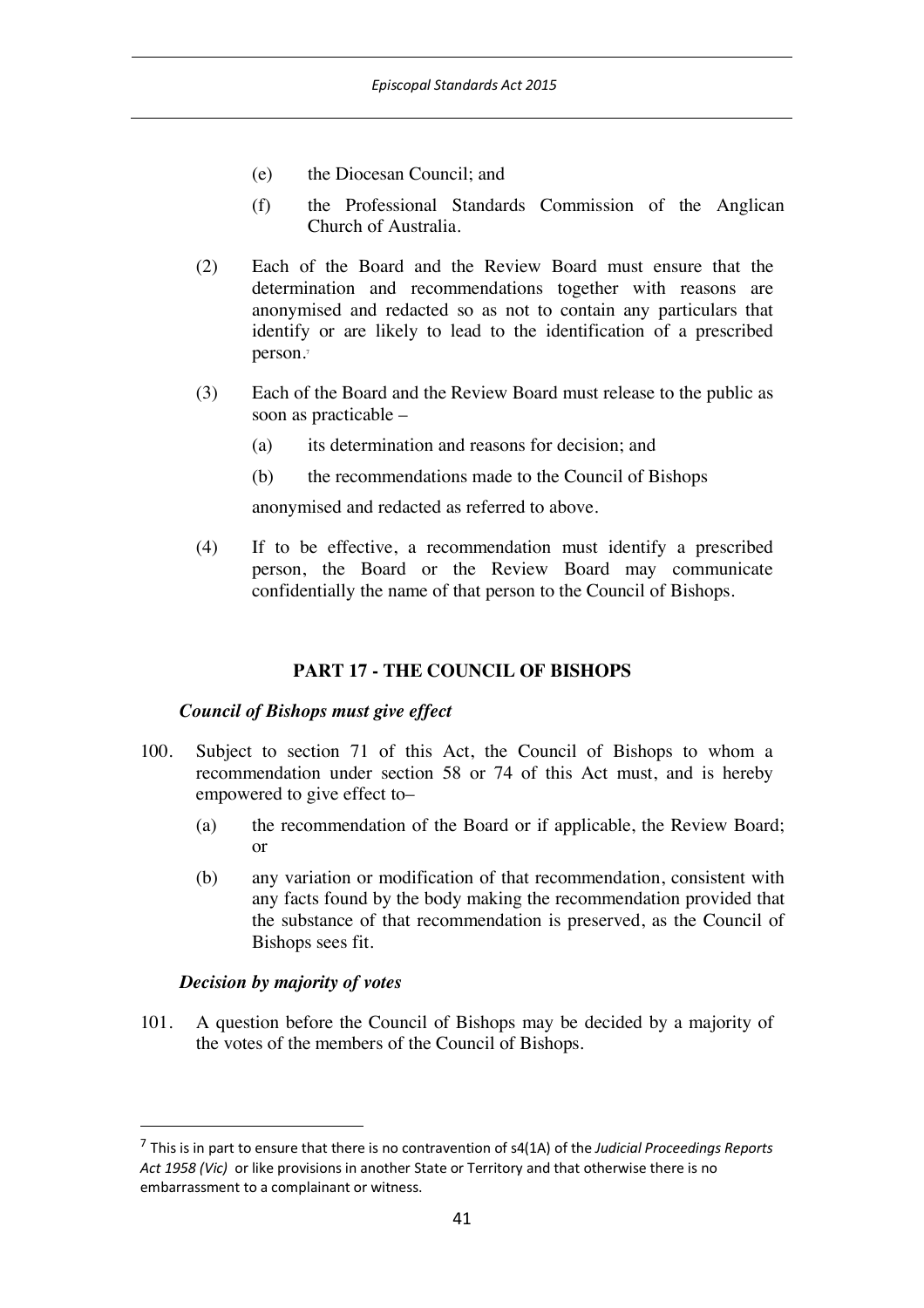# *Publication of decision of the Council of Bishops*

- 102. (1) Subject to subsection (2), the Council of Bishops must release to the persons referred to in paragraphs (b) to (f) of subsection 99(1) and to the public as soon as practicable a written statement disclosing -
	- (i) their decision on any recommendation received in respect of a complaint;
	- (ii) the steps to be taken or that have been taken pursuant to the preceding section to give effect to it; and
	- (iii) the reasons for any variation or modification of a recommendation under the preceding section;
	- (2) The Church authority must ensure that any information which is released to the public is anonymised and redacted so as not to contain any particulars that identify or are likely to lead to the identification  $of -$ 
		- (a) the complainant other than the Director;
		- (b) any witness other than the respondent or a witness as to either character or a question on which expert evidence is given;
		- (c) any person against whom a prescribed sexual offence is alleged to have been committed; or
		- (d) the respondent (whether as a witness or otherwise), unless—
			- (i) the Board or the Review Board has already made public the name of the respondent in the exercise of its discretion; or
			- (ii) in the discretion of the Council of Bishops, the disclosure of the identity of the respondent is necessary or desirable in the public interest.

### *The failure without reasonable excuse to comply with a prohibition order or other matter*

- 102A. The failure of the Diocesan Bishop without reasonable excuse to comply with a prohibition order or other requirement given effect to by the Council of Bishops pursuant to section 100 is both—
	- (a) an offence; and
	- (b) is a relevant factor in determining the fitness or otherwise of the Church worker for any role office or position.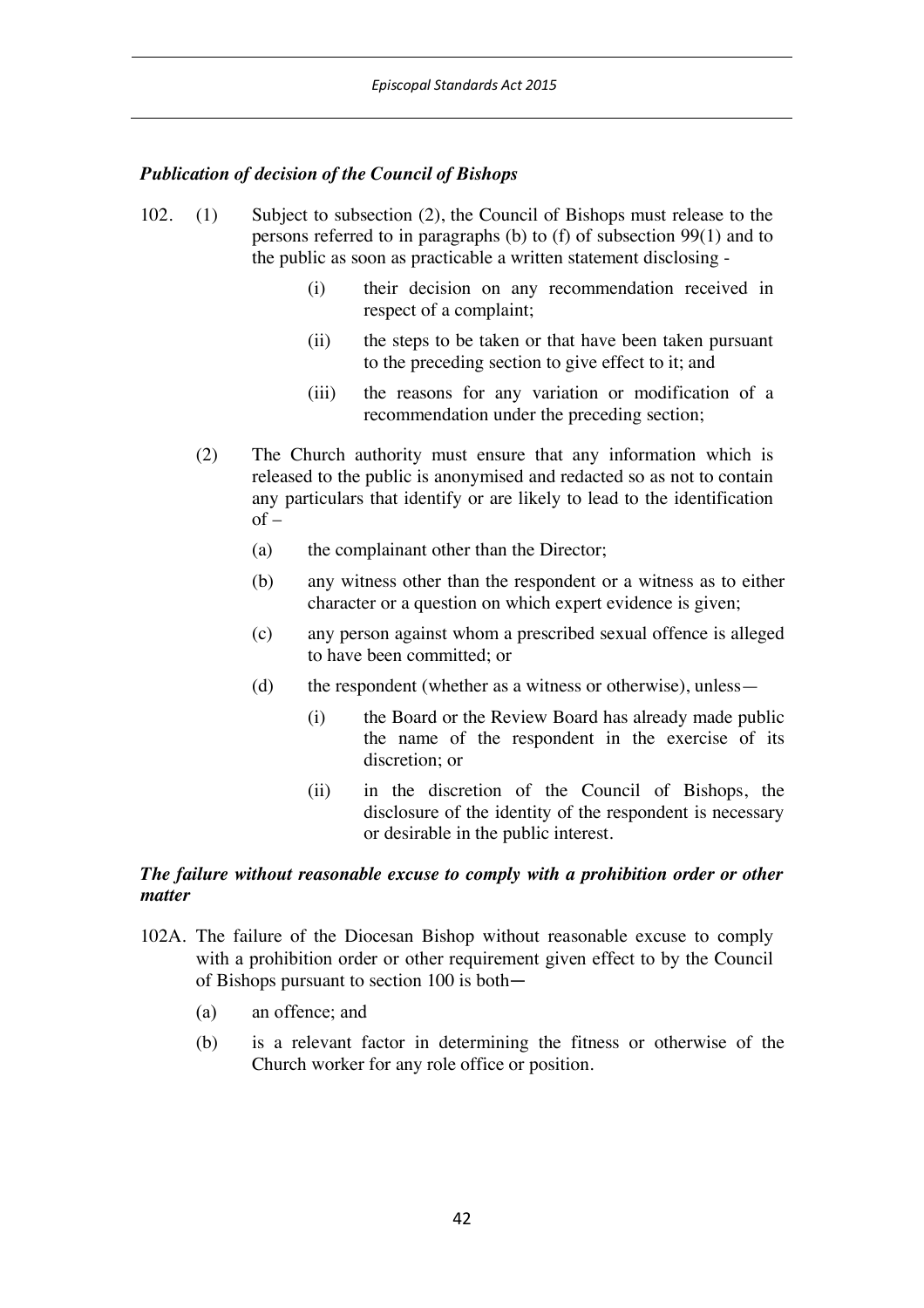# **PART 18 – CONFIDENTIALITY AND REPORTING**

### *Duty of confidentiality*

- 103. Subject to the provisions of this Act, the Director, a member of the ESC, a member of the Board or the Review Board or of a Council of Bishops or a person employed or engaged on work related to the affairs of the ESC, the Board or the Review Board must not divulge information that comes to his or her knowledge by virtue of that office or position except:
	- (a) in the course of carrying out the duties of that office or position;
	- (b) as may be authorised by or under this Act or any protocol;
	- (c) as may be authorised or required by or under the National Register Canon 2007 or any canon prescribed by General Synod in substitution for that canon;
	- (d) in any proceedings before a Diocesan Tribunal, a provincial tribunal, the Special Tribunal or the Appellate Tribunal;
	- (e) as may be required by law; or
	- (f) to any insurer or insurance broker of a Church body or Council of Bishops where the information may give rise to or be relevant to a claim for indemnity by the Church body or Council of Bishops against the insurer or is relevant to obtaining or continuing insurance cover.

### *Duty of disclosure to other church bodies*

- 104. (1) The ESC must disclose to an equivalent body information in its possession concerning alleged misconduct of a former Diocesan bishop:
	- (a) which is information relevant to, or coming to notice during the course of an investigation undertaken by the equivalent body of the Diocese by whose Bishop the former Diocesan bishop is licensed or in which the former Diocesan bishop is residing; or
	- (b) which is information concerning misconduct alleged to have occurred in the diocese of the equivalent body—

and must co-operate with the equivalent body.

(2) The ESC may disclose to a person or body of another church or Christian denomination exercising powers, duties or functions similar to those of the ESC, in relation to clergy, details of information in its possession concerning the alleged misconduct of a former Diocesan bishop and the ESC must co-operate with such person or body to whom the information is disclosed.

# *ESC to report annually to Diocesan Council*

105. (1) The ESC must report annually to the Diocesan Council (meeting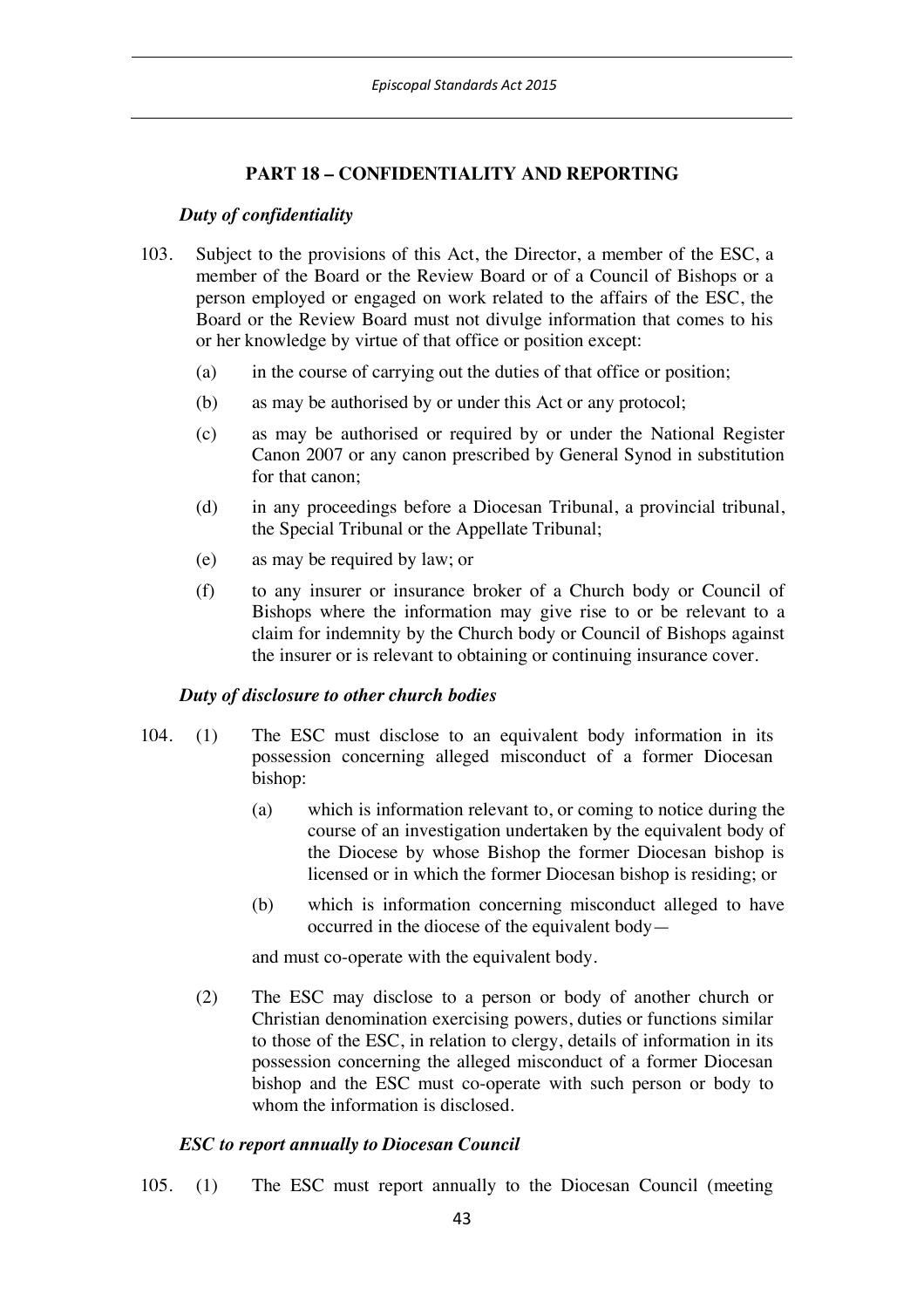without the Diocesan bishop) on its activities for that calendar year.

(2) The report of the ESC pursuant to the preceding subsection may identify the Diocesan bishop as the respondent who has been exonerated from an allegation the subject of a complaint or who has been the subject of a determination or recommendation by the Board or the Review Board, favourable to the Diocesan bishop.

## *ESC to report to Primate or senior Metropolitan*

- 106. (1) Subject to subsection (2), the ESC must, in respect of every complaint with which it is dealing under this Act, report either orally or in writing to the Primate with such frequency and as fully as the Primate may reasonably require.
	- (2) If the matter relates to the conduct of the Diocesan bishop who is the Primate, such reports must be made to and at the direction of the senior Metropolitan at the time in Australia who is not the Primate.

# **PART 19 – INDEMNITY**

# *Indemnification of those with functions under the Act*

- 107. The Diocesan Corporation must and is hereby authorised to indemnify
	- (a) the Director and any delegate of the Director;
	- (b) any carer appointed under this Act or any protocol;
	- (c) the members of the ESC and each of them;
	- (d) any delegate of the ESC;
	- (e) the members of the Board and each of them;
	- (f) the Secretary to the Board;
	- (g) any person appointed by the Board pursuant to this Act;
	- (h) the members of the Review Board and each of them;
	- (i) the Secretary to the Review Board;
	- (j) any person appointed by the Review Board pursuant to this Act;
	- (k) the members of the Council of Bishops and each of them; and
	- (l) any witness in a proceeding under this Act, if the Diocesan Corporation so resolves in a particular case—

for any act or omission respectively by them in good faith and in the exercise or purported exercise of powers or functions, or in the discharge or purported discharge of duties under this Act in relation to the Diocesan bishop.